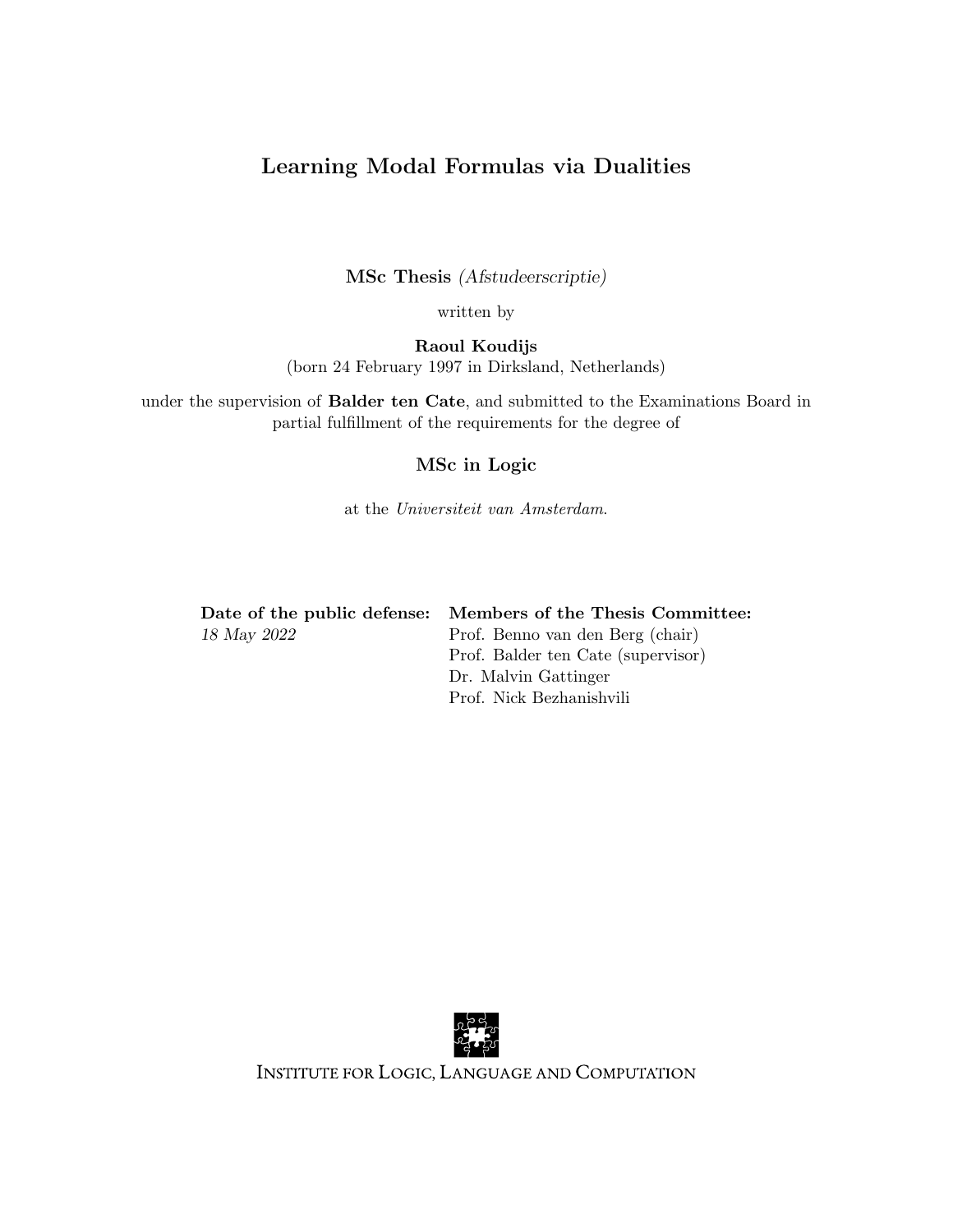### Abstract

We initiate the study of finite characterisations and exact learnability of modal languages. A finite characterisation of a modal formula w.r.t. a class of formulas is a finite set of finite models (labelled either positive or negative) which distinguishes this formula from every other formula from that class. A language is finitely characterisable if every formula in it has a finite characterisation w.r.t. it. We show that normal modal logics are finitely characterisable if and only if they are locally tabular. Further, we define the category of pointed Kripke models and weak simulations and show that the existence of dualities in this category relate to finite characterisability of the positive modal language without the truth-constants ⊤ and ⊥. In fact, we show that our techniques apply to a larger class of uniform formulas. Moreover, our results are essentially optimal as we show that allowing any kind of non-uniformity makes the language non-characterisable. Throughout, we indicate what exact learning algorithms can be obtained from these characterisations.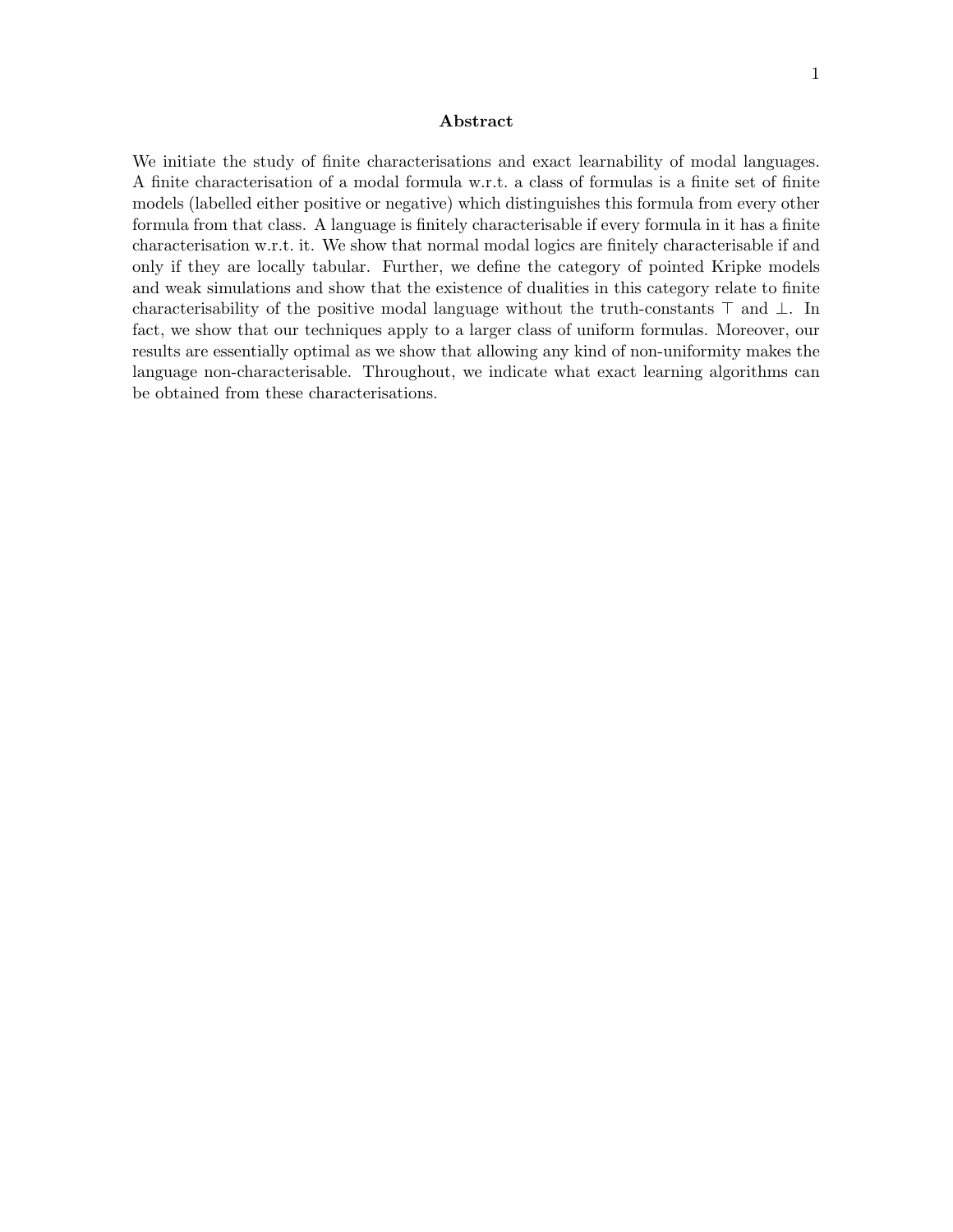## Acknowledgement

I will take some space here to thank all who have supported me. First of all, thank you Balder. Your masterful advice and clarity of thought always kept me on track and brought my aberrations down to earth. Simultaneously, your intellectual stature elevated me high enough to see new pathways opening in the world of logic and beyond. Thank you for navigating me through this thesis, I hope we will continue collaborating in the future. Also, special thanks to Nick Bezhanishvili and Frank Wolter for helpful conversations about the results from this thesis, and to Alexandru Baltag and Johan van Benthem for guiding me through other research projects during my studies and ever feeding my curiosity. Finally, I want to thank my friends and family who have often had to deal with the less pretty side of it all. Thank you for loving me despite my absence, too often I was lost in thought . . .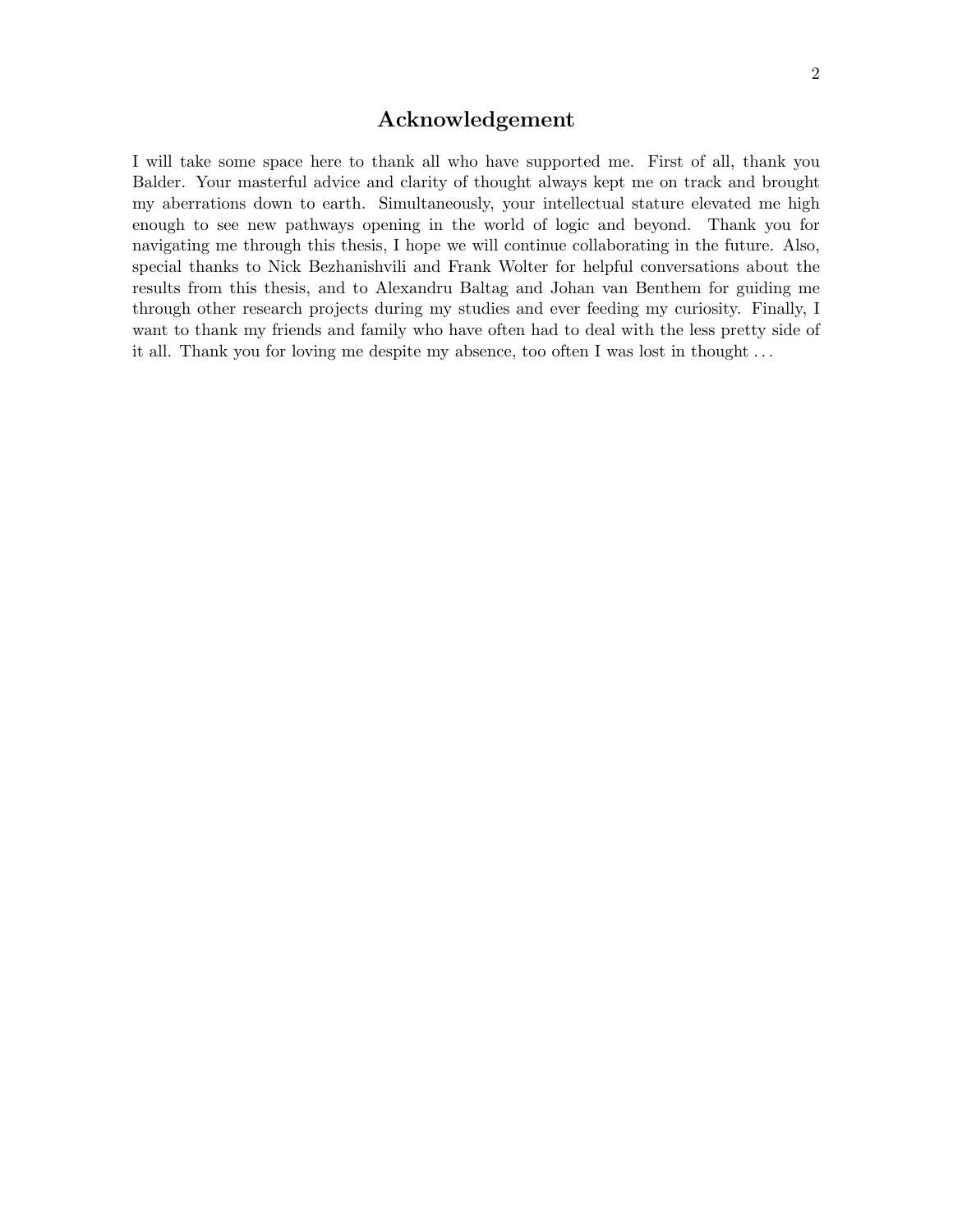# **Contents**

| Introduction<br>1       |                                                                                                                                                                                                                                    |                                                                 |  |
|-------------------------|------------------------------------------------------------------------------------------------------------------------------------------------------------------------------------------------------------------------------------|-----------------------------------------------------------------|--|
| $\mathbf{2}$            | Preliminaries<br>2.1<br>2.2<br>2.2.1<br>2.3<br>Finite Characterisations for Conjunctive Queries<br>2.4<br>2.4.1                                                                                                                    | $6\phantom{1}6$<br>$6\phantom{.}6$<br>9<br>10<br>12<br>15<br>18 |  |
| $\bf{3}$                | Characterising the Full Modal Language over Frame Classes<br>3.1<br>3.2                                                                                                                                                            | 22<br>23<br>24                                                  |  |
| $\overline{\mathbf{4}}$ | <b>Weak Simulations</b><br>4.1<br>4.2<br>4.3<br>The Category of Pointed Models and Weak Simulations<br>4.4<br>4.5                                                                                                                  | 27<br>27<br>28<br>28<br>30<br>32                                |  |
| 5                       | <b>Characterising Modal Fragments</b><br>5.1<br>5.2<br>Monotone Modal Logic<br>5.2.1<br>5.2.2<br>5.2.3<br>5.2.4<br>5.3                                                                                                             | 34<br>35<br>38<br>38<br>39<br>41<br>43<br>45                    |  |
| 6                       | Discussion<br>6.1<br>6.2<br>Learning via Frontiers versus Learning via Dualities<br>6.3<br>Products and Coproducts via Bisimulation Products<br>Characterisations for Positive Existential Modal Logic<br>6.4<br>6.5<br>6.6<br>6.7 | 48<br>49<br>49<br>50<br>50<br>51                                |  |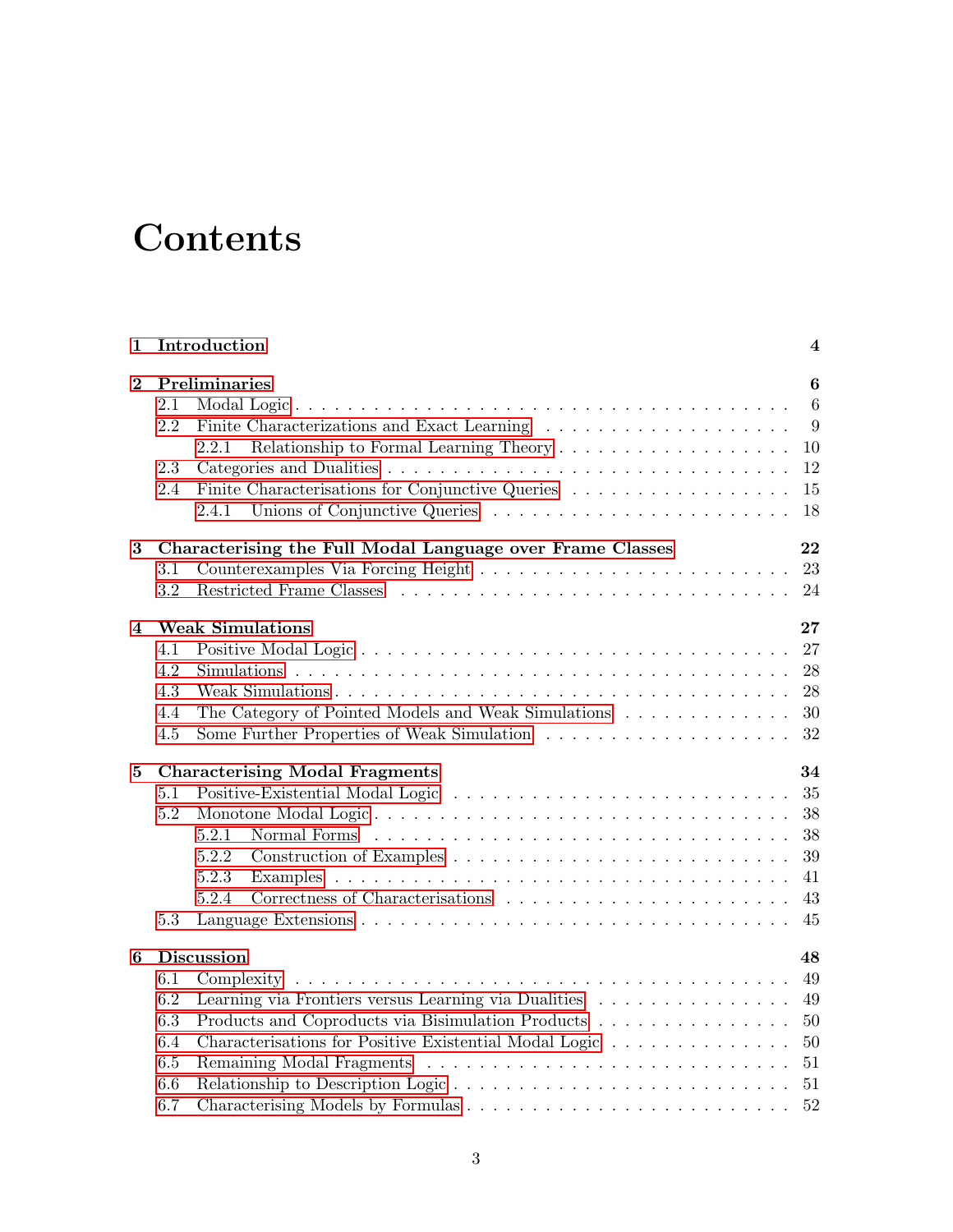## <span id="page-4-0"></span>Chapter 1

# Introduction

In this thesis, we initiate the study of *finite characterisations* and *exact learnability* of modal languages. Exact learning is a framework for learning problems that involve learner-teacher interaction that is well-studied in computational learning theory [\[2\]](#page-53-0). In particular, it is applied to the problem of learning or 'reverse engineering' a hidden goal concept from data examples. The teacher is formalised in terms of various kinds of oracles, but we will focus almost exclusively on one kind of oracle-query; membership queries. Finite characterisations are finite sets of data examples that suffice to distinguish the goal concepts from a given class of concepts under consideration. Note that finite characterisations are thus always defined with respect to (w.r.t.) some class of concepts under consideration. Finite characterisations are a necessary precondition for exact learning with membership queries only, but they also always yield some learning algorithm with membership queries (albeit a highly inefficient one).

An example of a concept class is the set of model-classes of formulas from some language. Recently, it has been elegantly shown that a large class of formulas in the positive-existentialconjunctive fragment of FO (also known as 'conjunctive queries') admits polynomial timecomputable finite characterisations via the existence of frontiers and dualities in the homomorphism lattice of finite structures [\[9\]](#page-53-1). Moreover, an even larger class of formulas within the positive-existential fragment of FO (also known as 'unions of conjunctive queries') admits exponential time-computable characterisations via homomorphism dualities. We make the latter result explicit for the first time, as it was implicit in [\[1,](#page-53-2) [9\]](#page-53-1). It is well-known that modal logic can be seen as a fragment of first order logic, and hence the above-mentioned characterisability and learnability results for positive-existential FO transfer to positive-existential modal logic (i.e. the class of modal formulas that use only  $\Diamond, \wedge, \vee$  and positive atoms). First, we make these corrolaries explicit and then improve upon their results in the context of modal languages.

Yet also independently of the line pursued there, we embark on the study of finite characterisations of modal formulas *per sé*. We aim to give a complete picture. In chapter [2,](#page-6-0) we introduce the necessary background for the results and methods used in this thesis. First, [2.1](#page-6-1) introduces the basics of modal logic, in [2.2](#page-9-0) we formally define finite characterisations and exact learning algorithms, in [2.3](#page-12-0) we introduce the frontiers and dualities from a categorical perspective and finally [2.4](#page-15-0) reviews the results from [\[9\]](#page-53-1) for unions of conjunctive queries. Chapter [3](#page-22-0) studies the question when a normal modal logic is finitely characterisable. We show this to be the case iff the logic is 'locally tabular' (i.e. contains only finitely many formulas up to equivalence). Next, chapter [4](#page-27-0) introduces weak simulations and develops a categorical framework similar to [\[9,](#page-53-1) [23\]](#page-54-0) for studying finite characterisations via dualities. This is in anticipation of the next chapter, where our main result is that this fragment is finitely characterisable. Thus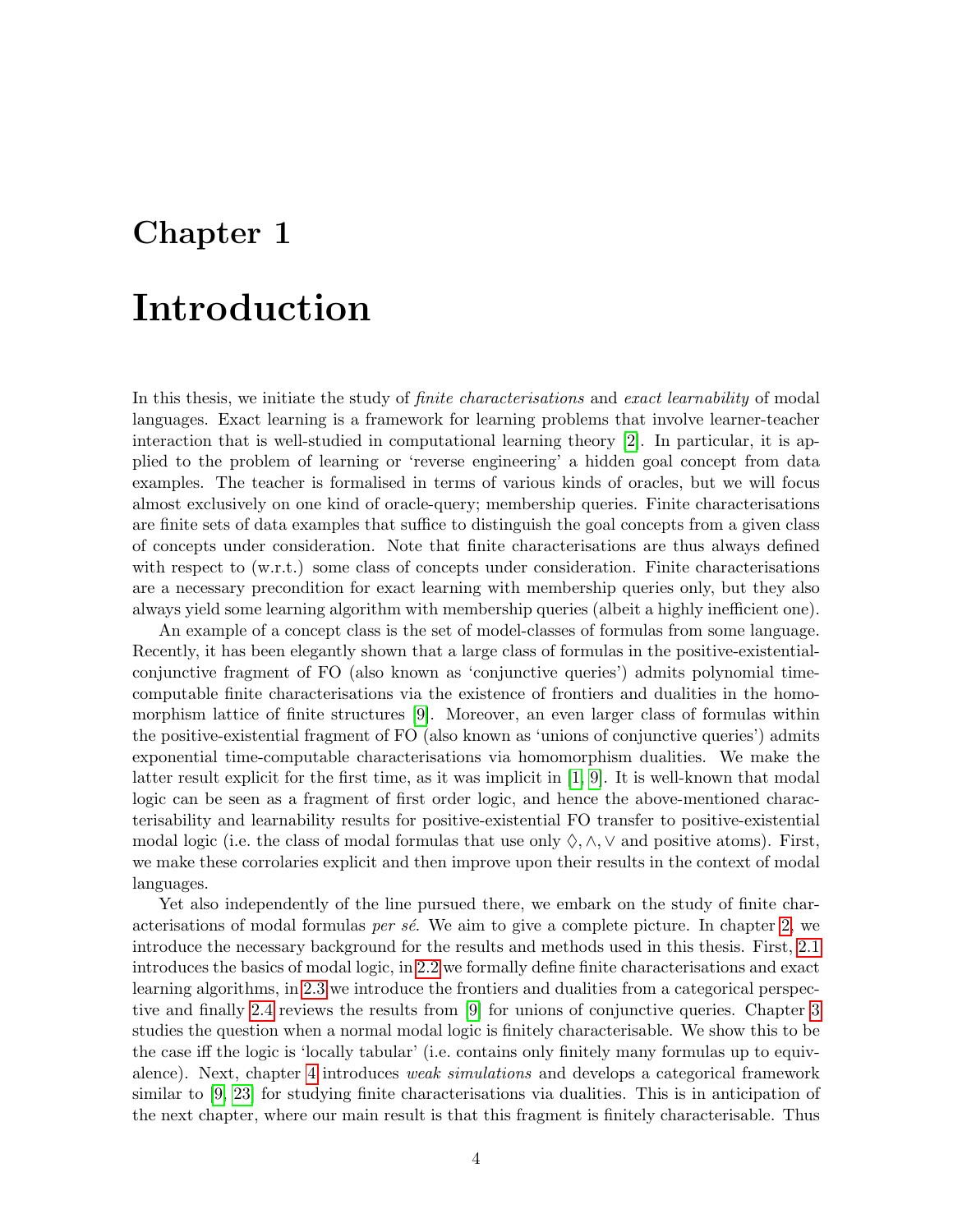in chapter [5,](#page-34-0) we study the question which syntactic fragments (understood as restricting the set of base connectives) of the modal language are finitely characterisable (over all frames). We exploit the categorical framework established in chapter [4](#page-27-0) to show that the large class of uniform formulas is finitely characterisable (that is, each uniform formula is finitely characterisable w.r.t. the class of all of them). Moreover, we show that our results are essentially optimal. Finally, in chapter [6](#page-48-0) we discuss whether more efficient learning algorithms could be obtained via these methods.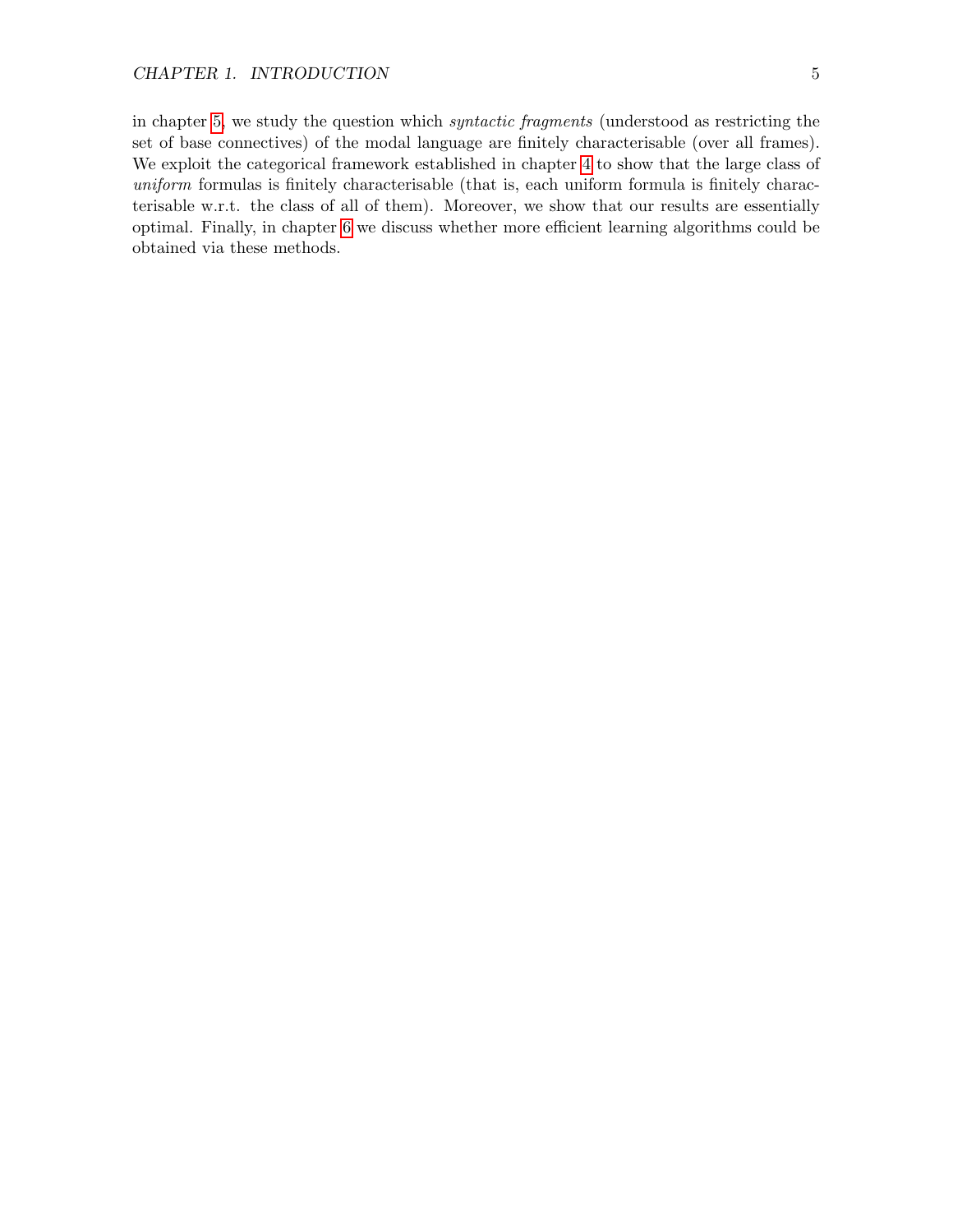## <span id="page-6-0"></span>Chapter 2

# Preliminaries

In this preliminary section, we will review the basics of modal logic, define finite characterisability and exact learnability and introduce dualities and frontiers in a categorical setting. Finally, we will review recent work on finite characterisations and exact learnability for fragments of first order logic (FO) [\[9\]](#page-53-1). The main ideas from this thesis are adapted from their setting, and their results even imply results in the modal setting via standard translation of modal logic into FO. We make some of these corollaries implicit in their work explicit, and present the present work as a continuation of their efforts. The section on modal logic is based on [\[8\]](#page-53-3), so for references please consult this book. All other references have been indicated in the text.

## <span id="page-6-1"></span>2.1 Modal Logic

First, we define what is a modal formula. Note that the language does not have a 'binding' construct (for 'unfreeing' variables).

#### Definition 2.1. (Full Modal Language)

The full modal language over a set Prop of propositional variables is recursively generated by

$$
\varphi ::= p | \neg \varphi | \varphi \wedge \varphi | \varphi \vee \varphi | \Box \varphi | \Diamond \varphi | \top | \bot
$$

where  $p \in \text{Prop}$ . Note the omission of the  $\rightarrow$  connective is justified as  $p \rightarrow q \equiv \neg p \lor q$ . A modal language is just a collection of modal formulas, i.e. a subset of the full modal language.

We make no assumption on the size of the set of propositional variables Prop. But note that, even if Prop is finite, there are already infinitely modal formulas up to logical equivalence (over the class of all frames).

### Definition 2.2. (Variables)

For a modal formula  $\varphi$ , let  $var(\varphi)$  be the set of propositional variables occurring in  $\varphi$ . We write  $\varphi(p_1,\ldots,p_n)$  to denote that  $var(\varphi) \subseteq \{p_1,\ldots,p_n\}$ .

## Definition 2.3. (Positive and Negative Formulas)

Let  $pos(\varphi)$  denote the set of propositional variables occurring positively in  $\varphi$  (i.e. within the scope of an even number of negations). Similarly, let  $neg(\varphi)$  denote the set of propositional variables occurring negatively in  $\varphi$  (i.e.within the scope of an odd number of negations). Note that  $pos(\varphi)$  and  $neg(\varphi)$  are not necessarily disjoint. A formula  $\varphi$  is called *positive* if  $var(\varphi) = pos(\varphi)$  and negative if  $var(\varphi) = neg(\varphi)$ .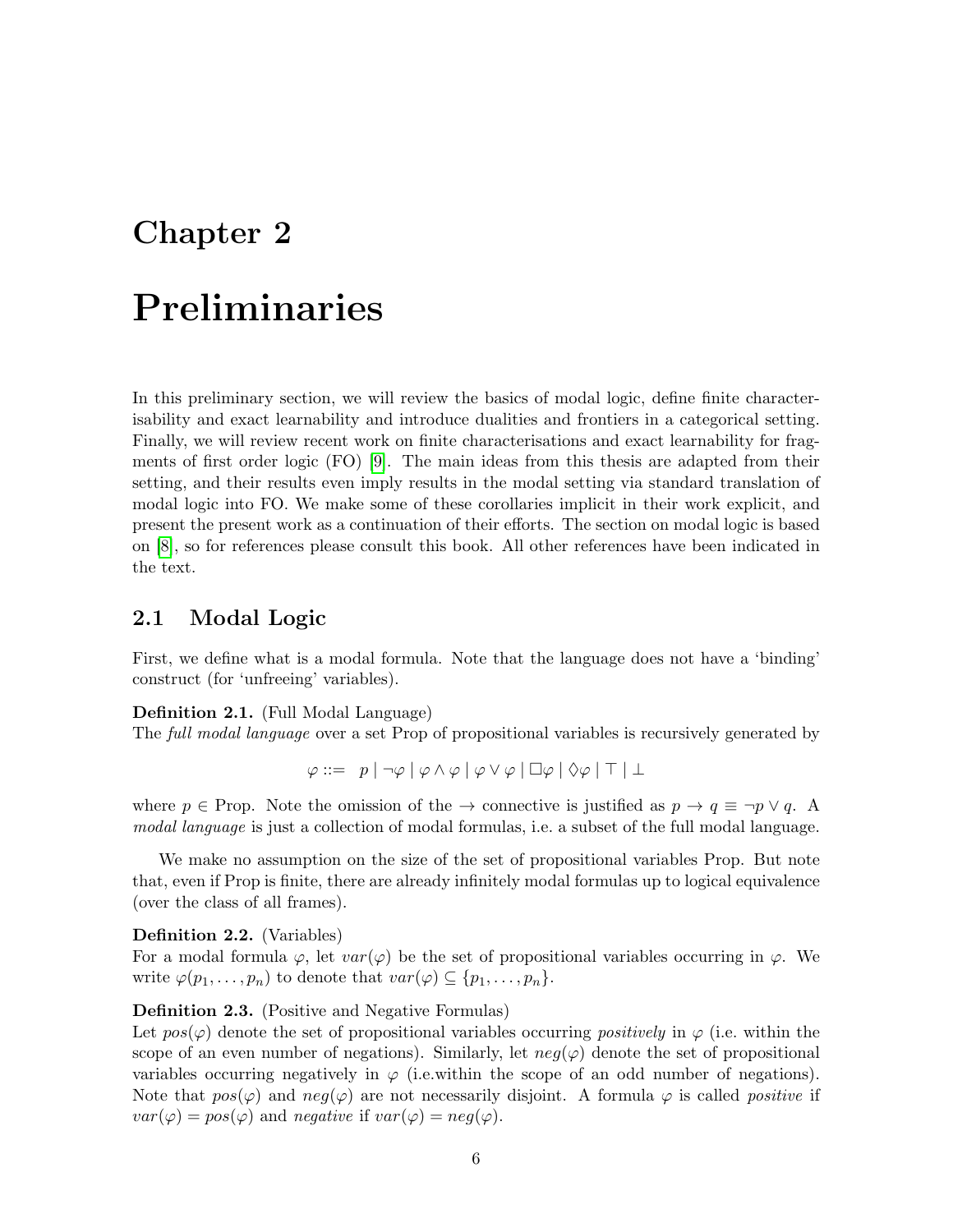#### <span id="page-7-3"></span>Definition 2.4. (Modal Fragments)

For  $C \subseteq \{\wedge, \vee, \Diamond, \Box, \top, \bot\}$  a set of connectives, we denote by  $\mathcal{L}_C$  the set of modal formulas generated from literals (i.e. positive or negated propositional variables from Prop) using the connectives in  $C$ . We assume all formulas to be in negation normal form, so that *negations* may only occur in front of propositional variables. Thus,  $\mathcal{L}_{\Box,\Diamond,\wedge,\vee}$  is the full modal language in negation normal form. We denote by  $\mathcal{L}_C^+$  $_C^+$ ,  $\mathcal{L}_C^ \bar{C}$  the set of positive, respectively negative  $\mathcal{L}_C$ formulas.

#### Definition 2.5. (Modal Depth)

For a formula  $\varphi$ , its modal depth  $d(\varphi)$  is the length of the longest sequence of nested modal operators (i.e.  $\Box$  or  $\Diamond$ ) in  $\varphi$ .

## Definition 2.6. (Kripke model)

A Kripke model is a triple  $M = (dom(M), R, v)$  where  $dom(M)$  is a set of 'possible worlds',  $R \subseteq dom(M) \times dom(M)$  a binary 'accessibility' relation and  $v: W \to \mathcal{P}(\text{Prop})$  is a colouring.<sup>[1](#page-7-0)</sup>. A Kripke frame (or simply 'frame') is a Kripke model without a colouring. A pointed model is a pair  $(M, s)$  of a Kripke model M together with a state  $s \in dom(M)$ .

## <span id="page-7-5"></span>Definition 2.7. (Path)

A finite path through a model M is a finite sequence  $(t_0, \ldots, t_n)$  of states in  $dom(M)$  such that  $Rt_i t_{i+1}$  holds for all  $i < n-1$ . We also write  $t_0R \ldots Rt_n$  for this path. Similarly, an *infinite* ascending path through M is an infinite sequence  $(t_0, t_1, t_2, \ldots)$  of states in  $dom(M)$  such that  $R(t_i, t_{i+1})$  holds for all natural numbers i. Dually, an *infinite descending path* through M is a sequence  $(t_0, t_1, t_2, \ldots)$  of states in  $dom(M)$  such that  $R^{-1}(t_i t_{i+1})$  (i.e.  $R(t_{i+1}, t_i)$ ) holds for all natural numbers i.

#### Definition 2.8. (Rooted Models)

A pointed model M, s is rooted if every state  $t \in dom(M)$  is reachable by some finite path from the root s, i.e. if there are finitely many states  $t_1, \ldots, t_n$  such that  $sRt_1R \ldots Rt_nRt$  is path through M.

We will frequently write "consider a model  $(M, s)$ " or "consider a rooted model  $(M, s)$ ", where of course it is clear from notation that  $(M, s)$  is a *pointed* model. Next, we define what it means for a pointed model to be acyclic, via the notion of height of a pointed model.

#### Definition 2.9. (Height)

The height of a pointed model  $(M, s)$  is the length of the longest path in M starting at s, or  $\infty$  if there is no finite upper bound.

#### <span id="page-7-4"></span>Definition 2.10. (Cylic Models)

A model M is cyclic, i.e. if there is a path in M of the form  $(t, \ldots, t)$ , i.e. a directed cycle  $tR \dots Rt$  for some  $t \in dom(M)$ . A model is *acyclic* if it is not cyclic.

### <span id="page-7-2"></span>Definition 2.11. (Tree Models)

A pointed model  $M$ , s is a tree if it is rooted and acyclic.<sup>[2](#page-7-1)</sup>

Observation. For all pointed models M, s, height $(M, s) \leq |dom(M)|$  or height $(M, s) = \infty$ 

<span id="page-7-0"></span><sup>&</sup>lt;sup>1</sup>An ordinary valuation function V : Prop  $\rightarrow \mathcal{P}(W)$  induces a 'colouring' col(V) :  $W \rightarrow \mathcal{P}(\text{Prop})$  as its transpose  $col(V)(w) := \{p \in \text{Prop} \mid w \in V(p)\}.$ 

<span id="page-7-1"></span><sup>&</sup>lt;sup>2</sup>Note that being a tree is only defined for pointed models since rootedness is defined relative to a distinguished element. Also note that our definition of rootedness subsumes the connectedness requirement which is commonly included in the definition of a tree.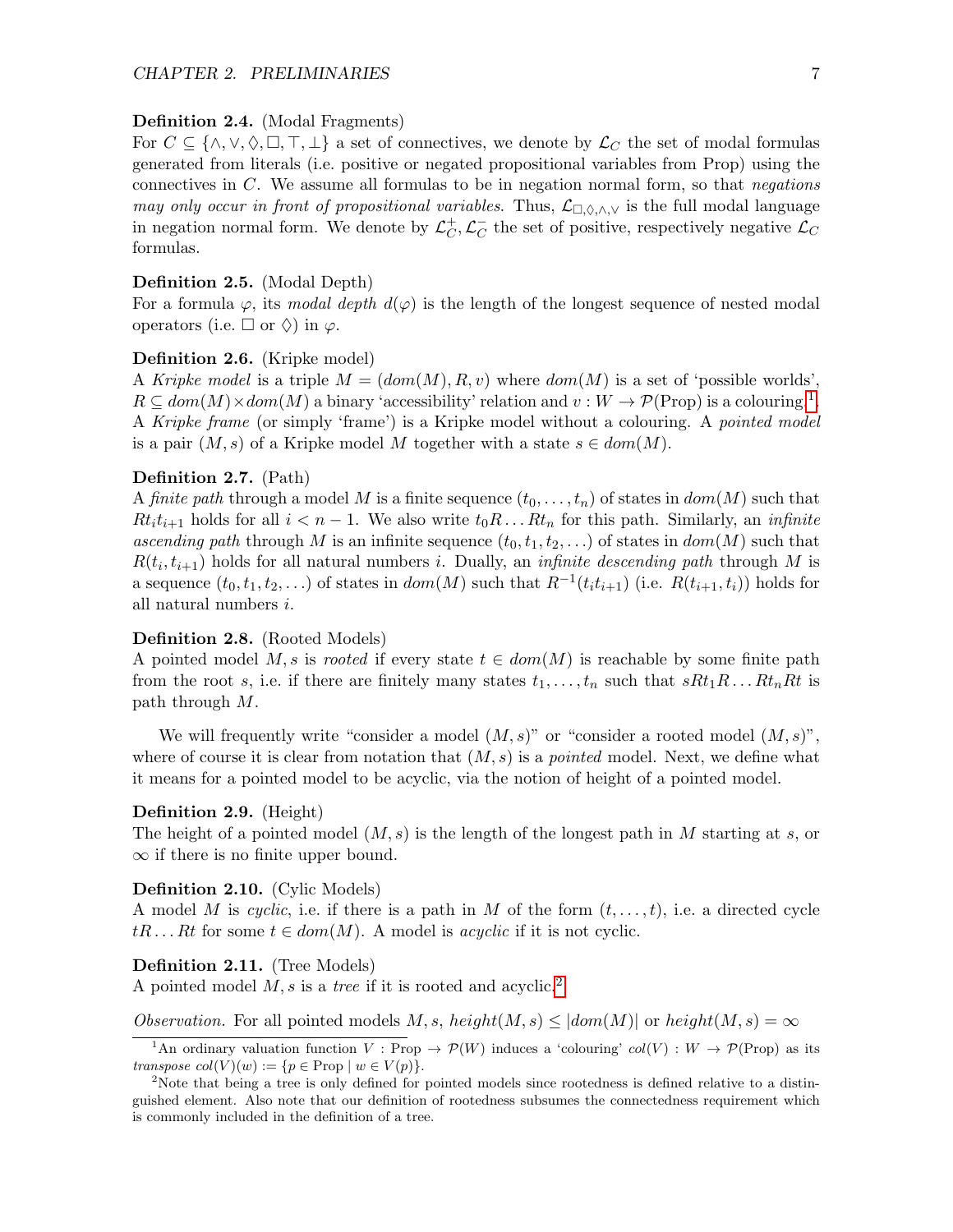*Proof.* Suppose that  $height(M, s) \neq \infty$ , i.e.  $height(M, s) = n$  for some n. Then there is some path  $(s, t_1, \ldots, t_{n-1})$  of length n through M starting at s while there is no path of length  $n+1$  starting at this point. Then it cannot be that  $M, s$  is cyclic, otherwise there would be paths of arbitrary length starting at s (i.e. then height $(M, s) = \infty$ ). Hence M, s is acyclic but then all the elements in the path  $(s, t_1, \ldots, t_{n-1})$  must be pairwise distinct. It follows that  $height(M, s) = n \leq |dom(M)|.$  $\Box$ 

#### Definition 2.12. (Semantics)

The semantic clauses for modal logic are as follows:

| $M, s \models p$                   | iff | $p \in v(s)$                                              |
|------------------------------------|-----|-----------------------------------------------------------|
| $M, s \models \top$                |     | always                                                    |
| $M, s \models \bot$                |     | never                                                     |
| $M, s \models \neg \varphi \wedge$ | iff | not $M, s \models \varphi$                                |
| $M, s \models \varphi \land \psi$  | iff | $M, s \models \varphi \text{ and } M, s \models \psi$     |
| $M, s \models \varphi \vee \psi$   | iff | $M, s \models \varphi$ or $M, s \models \psi$             |
| $M, s \models \Diamond \varphi$    | iff | $\exists t \in R[s]$ with $M, t \models \varphi$          |
| $M, s \models \Box \varphi$        | iff | $\forall t \in R[s]$ it holds that $M, t \models \varphi$ |

When we write  $M \models \varphi$  we mean that  $M, s \models \varphi$  for all  $s \in dom(M)$ .

There are two ways of thinking about modal logic; syntactically as a set of formulas derivable in some proof system, or semantically as the set of validities of some frame class. We adopt the former perspective.

#### Definition 2.13. (Normal Modal Logics)

A normal modal logic is a set of modal formulas containing all instances of the K-axiom

$$
(K) \qquad \Box(\varphi \to \psi) \to (\Box \varphi \to \Box \psi)
$$

and closed under uniform substitution, modus ponens and generalisation.

Terminological note: we will use regular letters  $L$  to refer to modal *logics* (i.e. sets of validities) and calligraphic letters  $\mathcal L$  to refer to modal languages (i.e. arbitrary sets of modal formulas).

## Definition 2.14. (Bisimulation)

A relation  $Z \subseteq M \times M'$  is a *bisimulation* (notation  $M, s \leftrightarrow M', s'$ ) if all  $(t, t') \in Z$  satisfy the following clauses:

(atom)  $v^M(t) = v^{M'}(t')$ 

(forth)  $R^M t u$  implies  $\exists u' \in M'$  with  $R^{M'} t' u'$  and  $(u, u') \in Z$ 

(back)  $R^{M'}t'u'$  implies  $\exists u \in M$  with  $R^{M}tu$  and  $(u, u') \in Z$ 

**Theorem 2.1.** Modal formulas are invariant under bisimulations, i.e. if  $M, s \models \varphi$  and  $M, s \leftrightarrow M', s'$  then  $M', s' \models \varphi$  (and vice versa) for all modal formulas  $\varphi$ .

Call a relation  $Z \subseteq A \times B$  is total if  $\forall a \in A \exists b \in B(a, b) \in Z$  and  $\forall b \in B \exists a \in A(a, b) \in Z$ .

<span id="page-8-0"></span>**Proposition 2.1.** [\[8\]](#page-53-3) Every bisimulation between rooted models is total.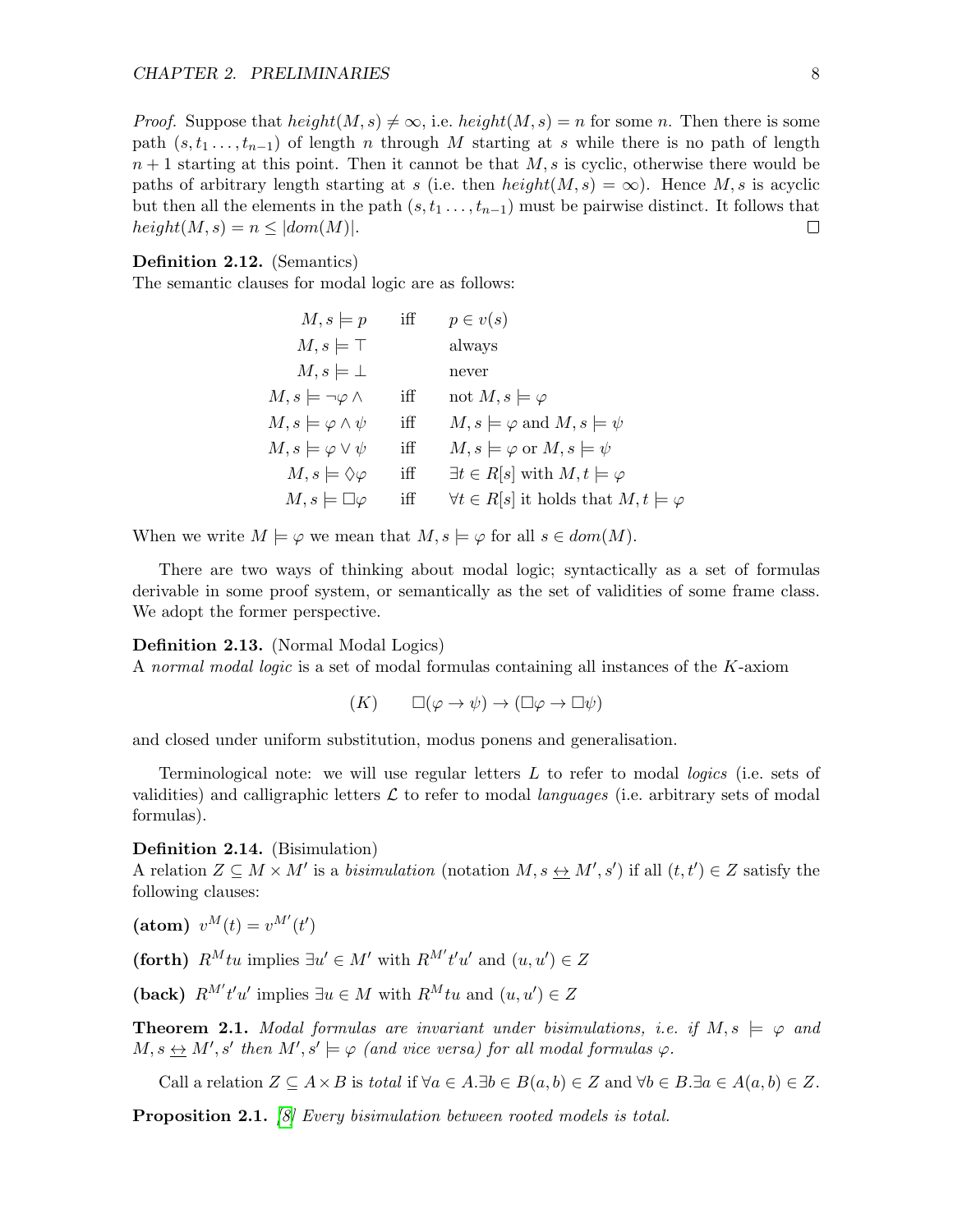A converse to bisimulation-invariance is well-known as the Van Benthem Characterisation Theorem, which says that every first order formula that is invariant under bisimulations is equivalent to a modal formula under the standard translation.<sup>[3](#page-9-1)</sup>

## <span id="page-9-0"></span>2.2 Finite Characterizations and Exact Learning

We will be interested in concept-learning, which means learning a concept from a given *concept* class.

## Definition 2.15. (Concept Classes)

A concept C over a domain D is a subset of the domain  $C \subseteq D$ . Consequently, a concept class C over some domain D is a collection of subsets of D, i.e.  $\mathcal{C} \subseteq \mathcal{P}(D)$ .

Learning a concept C from some concept class C thus means learning a subset  $C \subseteq D$  of the domain by distinguishing it from all others subsets  $C' \subseteq D$  with  $C' \in \mathcal{C}$ .

#### Definition 2.16. (Examples and Instances)

An *instance* is an element  $E \in D$  of the domain D. An example is an element  $E \in D$  of the domain that is labelled either positive  $(+)$  or negative  $(-)$ . We will not make these labels explicit in notation, instead we will simply refer to them as positive or negative examples.

A concept C fits a positive example e if  $e \in C$ , while C fits a negative example e if  $e \notin C$ . A concept fits a set of examples if it fits each of them. Further, we say that an example  $e$ distinguishes between two concepts C and C' if C fits e while C' does not, or if C' fits e while C does not. This leads us to the central concept of this thesis.

#### Definition 2.17. (Finite Characterizations)

A finite characterization of a concept  $C \in \mathcal{C}$  w.r.t a concept class  $\mathcal{C}$  is a pair of finite sets of examples  $(E^+, E^-)$  (where the examples in  $E^+$  are labelled positive and the examples in  $E^$ are labelled negative) such that (i) C fits these examples and (ii) C is the only concept from C which fits these examples. Further, we say that a concept class C is finitely characterisable if each concept  $C \in \mathcal{C}$  has a finite characterisation w.r.t.  $\mathcal{C}$ .

Finite characterisations, besides being interesting in their own right, are important as a precondition for exact learning from examples (with 'membership queries' only, to be defined shortly). Exact learnability was introduced by Dana Angluin [\[2\]](#page-53-0) as an interactive form of learning that includes both a learner and a teacher aspect. The idea is that the learning algorithm tries to learn some hidden target concept by asking certain oracle queries. We will be looking at two types of oracles (but there are more, see [\[2\]](#page-53-0)).

A membership oracle is an oracle that when presented with an instance of the domain, (truthfully) says "yes" if the instance belongs to the goal concept and "no" if not. An equivalence oracle is an oracle that, when presented with (some representation of) a concept  $C \in \mathcal{C}$ , returns "yes" if the goal concept is identical to C, and otherwise returns "no" with a counterexample witnessing their non-identity.

But besides learnability, the generation of a finite exhaustive set of data examples consistent with a given logical specification, can be useful for illustration, interactive specifica-tion, and debugging purposes (e.g., [\[27\]](#page-54-1) for relational database queries,  $[{\bf AlexeCKT2011}]$ for schema mappings, and [\[31\]](#page-54-2) for XML queries). The exhaustive nature of the examples is useful in these settings, as they essentially display all 'ways' in which the specification can be satisfied or falsified.

<span id="page-9-1"></span> $3$ The standard translation is the embedding of modal logic into FO. We give a definition in chapter [5.](#page-34-0)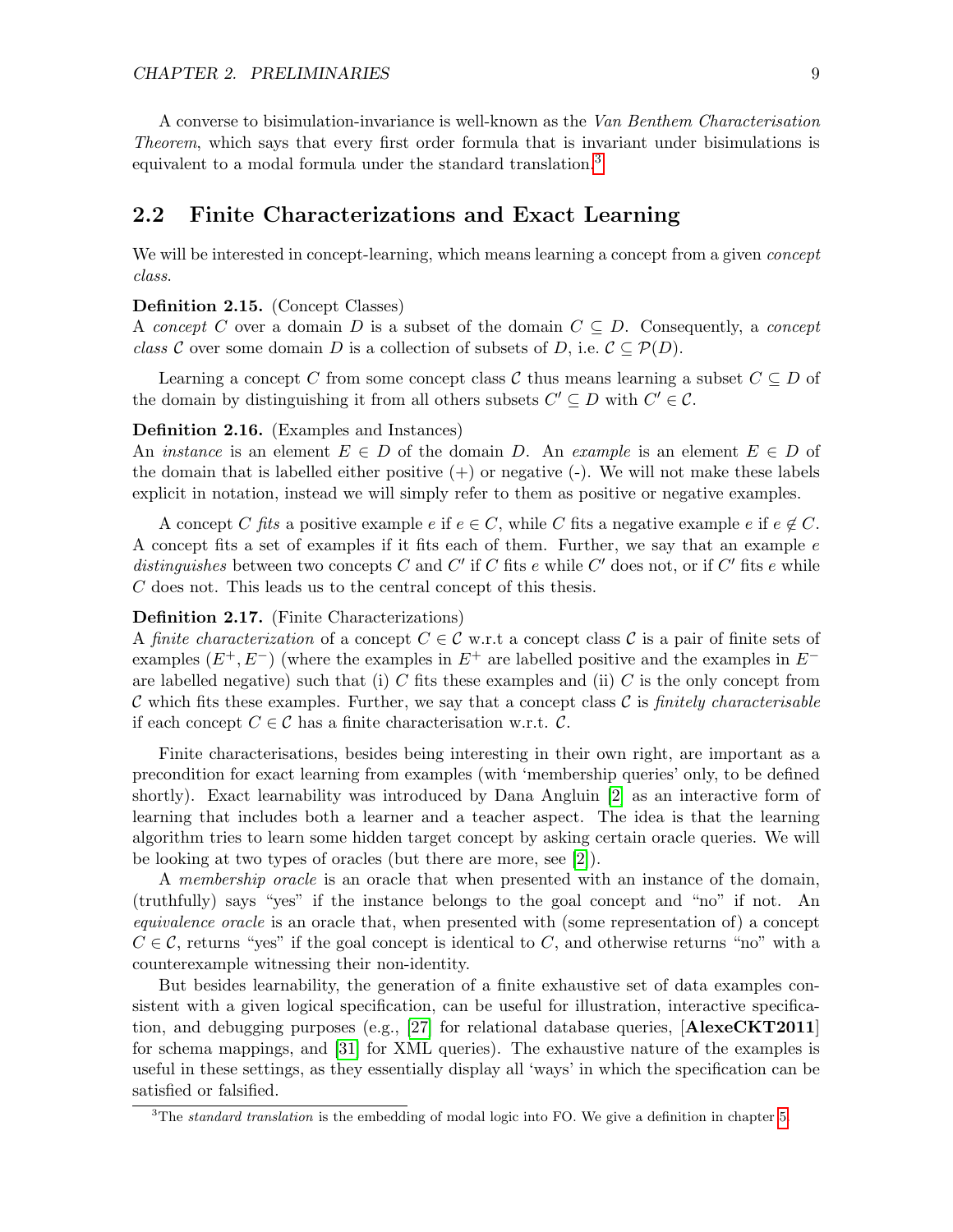## Definition 2.18. (Exact Learning Algorithm)

An exact learning algorithm with membership and/or equivalence queries for a concept class  $\mathcal C$ is an algorithm that takes no input but has access to the membership oracle and/or equivalence oracle for an unknown goal concept  $C \in \mathcal{C}$ . The algorithm must terminate after a finite amount of time and output (some representation of)<sup>[4](#page-10-1)</sup> the goal concept C. A concept class C is exactly *learnable* if there exists a learning algorithm that can identify a concept  $C \in \mathcal{C}$  in finite time.

Finite characterisability is a necessary precondition for exact learnability with membership queries only. For if infinitely many examples are needed to distinguish certain concepts from each other, then it is impossible to distinguish between them in finite time by asking membership queries. But the converse also holds, effective finite characterisability (by which we mean the effective computability, not merely the existence, of finite characterisations) of some countable concept class  $\mathcal C$  induces a naive learning algorithm with membership queries (albeit a very inefficient one). Namely, the algorithm simply enumerates all the concepts  $C_1, C_2, \ldots$  in C and goes along this list, checking for each  $C_i$  whether the hidden goal concept  $C_{goal}$  is equivalent to  $C_i$  via the finite characterisations by asking membership queries, and halts when it has uniquely identified  $C_{goal}$  from this list.

## <span id="page-10-0"></span>2.2.1 Relationship to Formal Learning Theory

Here, we relate the notion of finite characterisability from computational learning theory to the learnability notion of finite identifiability from formal learning theory. This will not be relevant for the rest of the thesis but serves as contextualization of the quite novel concept of finite characterisations. Our presentation here is based on the dynamic topological framework for learning theory recently developed in [\[4\]](#page-53-4). For further background, see [\[22\]](#page-54-3). Formal learning theory is concerned with the problem of tracking the truth by making conjectures based on observations. Examples are language-learning (inferring the grammar of a language by observing well-formed sentences) and scientific inquiry (inferring a theory of a phenomenon by observing its effects).

Formally, this is captured by a hypothesis space  $X$  containing all (typically infinitely many) hypotheses under consideration, together with a set of observable properties or observations  $\mathcal{O} \subseteq \mathcal{P}(X)$  that is closed under finite intersections. That is, observations  $O \subseteq X$  are formalised as the set of hypotheses consistent with these observations. The topology on X generated by  $\mathcal O$  as a topological basis is called the *observational topology*. Various strategies for learning are then formalized as *learners*, i.e. a functions  $L: \mathcal{O} \to \mathcal{P}(X)$  from observations to conjectures.

**Definition 2.19.** (Intersection Space) An *intersection space* is a tuple  $(X, \mathcal{O})$ , where X is a space of hypotheses and  $\mathcal{O} \subseteq \mathcal{P}(X)$  is a family of subsets of X that is closed under finite intersections (i.e. the observations). Further, a triple  $(X, \mathcal{O}, L)$  where  $(X, \mathcal{O})$  is an intersection space and  $L$  is a learner, is called a *learning frame*.

<span id="page-10-1"></span>The central notions of formal learning theory are *finite identifiability* and *identifiability in* 

<sup>&</sup>lt;sup>4</sup>We are assumed that concepts are specified using some representation system, so the length of the specification of a concept is well-defined. Formally, a representation system for  $C$  is a string language  $\mathcal L$  over some finite alphabet  $\Sigma$  (i.e.  $\mathcal{L} \subseteq \Sigma^*$ ) together with a surjective function  $r : \mathcal{L} \to \mathcal{C}$ . Then by the size  $|C|$  of a concept C ∈ C we mean the length of the smallest representation of C (i.e. the shortest string in  $s \in \mathcal{L}$  such that  $r(s) = C$ ). Similarly, we assume such a representation system, with a corresponding notion of length, for the examples. When there is no risk of confusion, we may conflate concepts (and examples) with their representations.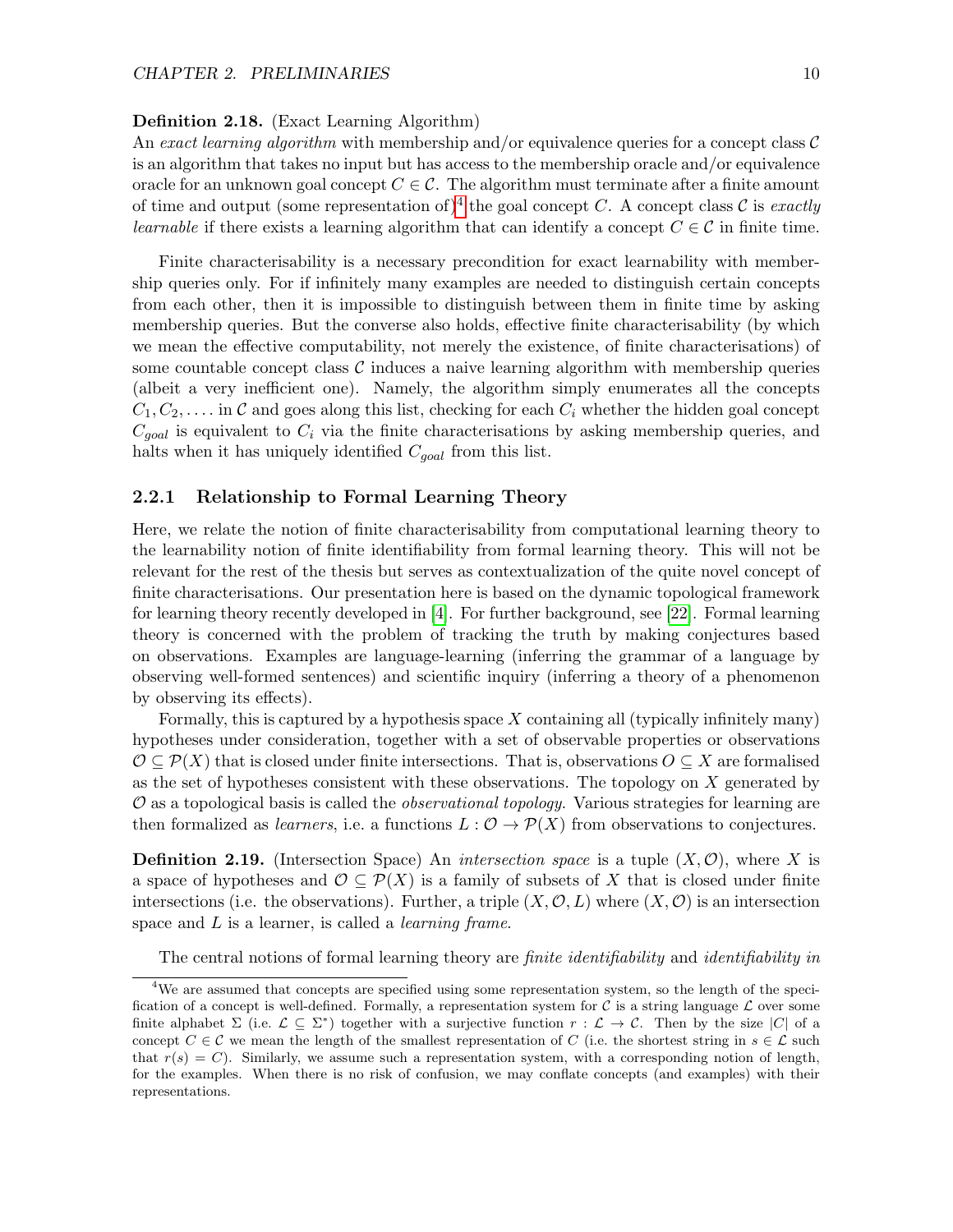the limit.<sup>[5](#page-11-0)</sup> Note that all learnability notions are defined relative to a "real world"  $x \in X$ .<sup>[6](#page-11-1)</sup> A property  $P \subseteq X$  is *finitely identifiable* in state  $x \in X$  in a learning frame  $(X, \mathcal{O}, L)$  if there is some  $O \in \mathcal{O}$  with  $x \in O$  such that  $O \subseteq P$ . In other words, it there is some true observation that entails P. Note that finite identifiability is learner-independent (i.e. it does not make reference to conjectures of the form  $L(O)$  and hence depends only on the underlying intersection space  $(X, \mathcal{O})$ .

By contrast, identifiability in the limit is dependent on the learner. The intuition can be described as follows. Certain properties, although true, cannot be known with certainty by any finite sequence of observations  $O_1, \ldots, O_n \in \mathcal{O}$  (which induces a single observation  $O_1 \cap \ldots \cap O_n \in \mathcal{O}$ . In these scenarios, the learner has to go 'beyond' the observations, making conjectures she is not certain of in order to converge to the truth in the limit. Note that still, identifiability in the limit is a non-introspective notion. That is, the learner never becomes aware (or certain) that the property is true, although evidence accumulates over time.

Say that a learner L believes P based on an observation  $O \in \mathcal{O}$  if  $L(O) \subseteq P$ . Further, a learner L has an undefeated belief in P based on observation  $O \in \mathcal{O}$  if L believes P (i.e.  $L(O) \subset$ P) and no further future observation  $O \in \mathcal{O}$  may refute this belief, i.e.  $\forall O' \in \mathcal{O}$   $L(O \cap O') \subseteq P$ . Note these notions of belief are not defined relative to a state, because beliefs are not required to be true (whereas knowledge is factive). Finally, we say that a learner  $L$  identifies a property P in the limit in a state  $x \in X$  if there is a true observation  $O \in \mathcal{O}$  with  $x \in O$  such that L has an undefeated belief in P based on O which is true, i.e. with  $x \in L(O)$ .

Finite characterisations and exact learning as discussed in section [2.2](#page-9-0) are related to these notions in the following way. First of all, note that an exact learning algorithm tries to learn a concept with certainty (in contrast to statistical approaches in computational learning theory such as PAC-learning), purely based on observations. So an exact learning algorithm is not a 'learner' in the sense above (or a very trivial one) as it does not go beyond the data by making conjectures. This is reflected in the observation that concept classes can be seen as intersection spaces rather than learning frames.

A concept class C over a domain D is a subset of  $\mathcal{P}(D)$  and hence gives rise to an intersection space in the following way. First, we view  $\mathcal C$  as our hypothesis space. Note that this obfuscates the structure of concepts as subsets of some uniform domain  $D$ , instead rendering them as abstract elements of some set. However, the concrete nature of these concepts is used to define the observations. Intuitively, we may observe an instance  $d \in D$  of the domain either as a positive example of a concept, or as a negative example, giving rise to the observations  $[d]^{+} = \{C \in \mathcal{C} \mid d \in C\}$  and  $[d]^{-} = \{C \in \mathcal{C} \mid d \in C\}$  respectively. Let  $\mathcal{O}_D$  be the closure of  $\{[d]^+ \mid d \in D\} \cup \{[d]^- \mid d \in D\}$  under finite intersections, then  $(\mathcal{C}, \mathcal{O}_D)$  is an intersection space. because  $\mathcal{O}_D \subseteq \mathcal{P}(\mathcal{C})$  and closed under finite intersections.<sup>[7](#page-11-2)</sup> The converse does not hold: not every intersection space  $(X, \mathcal{O})$  can be seen as a concept class since the hypotheses in X need not possess any further internal structure.

Consequently, given the above correspondence between concept classes and special types of intersection spaces, we can show the following. Say that an intersection space  $(X, \mathcal{O})$  is *learnable* if every hypothesis  $x \in X$  is an isolated point in the observational topology, i.e. if each singleton  $\{x\}$  is finitely identifiable.

<span id="page-11-1"></span><span id="page-11-0"></span> $5$ These are called *learnability with certainty* and *inductive learnability* respectively in [\[4\]](#page-53-4).

<sup>&</sup>lt;sup>6</sup>In analogy with dynamic epistemic logic where notions of knowledge and belief are also defined relative to a "real" world. This is relevant since a multi-agent epistemic Kripke model may contain multiple disjoint 'information cells' for agents, representing incompatible information states.

<span id="page-11-2"></span><sup>&</sup>lt;sup>7</sup>Alternatively, taking  $\{[d]^+ | d \in D\} \cup \{[d]^- | d \in D\}$  as a subbasis generates the observational topology.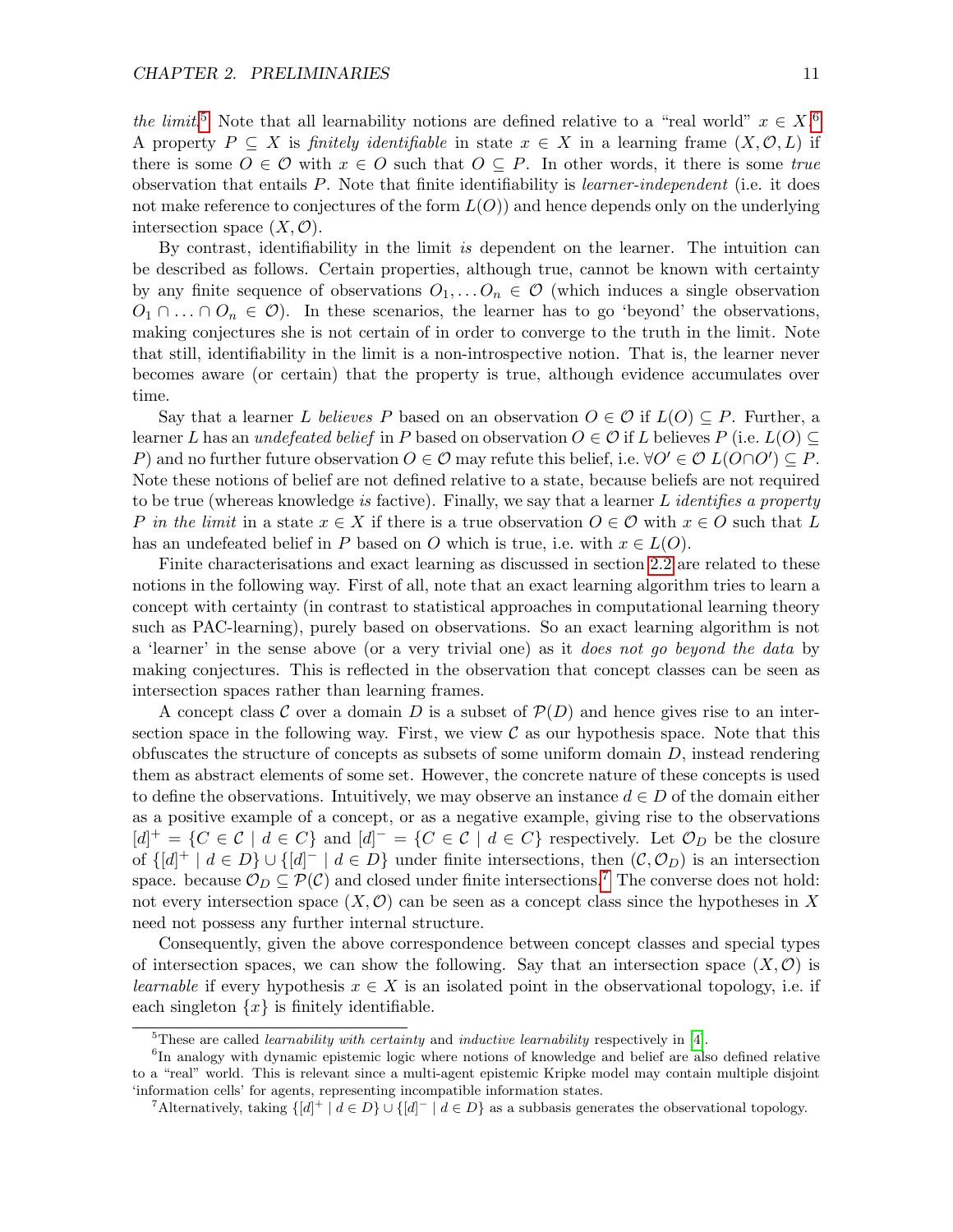**Proposition 2.2.** A concept class C over a domain D is finitely characterisable iff the corresponding intersection space  $(C, \mathcal{O}_D)$  is learnable.

*Proof.* From left to right, suppose that C is finitely characterisable and let  $C \in \mathcal{C}$ . We show that  $\{C\}$  is an intersection of finitely many observations  $O_1, \ldots, O_n \in \mathcal{O}$  and hence open in the observational topology. By hypothesis, C has a finite characterisation  $\mathbb{E}$  =  $\{d_0^+, \ldots, d_n^+, e_0^-, \ldots, e_m^-\}$  w.r.t C, where the  $+$  and - labels denote being a positive or negative example respectively and each  $d_i \in D$ . It immediately follows that

$$
[d_0]^+ \cap \ldots \cap [d_n]^+ \cap [e_0]^-\cap \ldots \cap [e_m]^-=\{C\}
$$

i.e.  $\{C\}$  is a finite intersection of basic open sets  $[d_i]^+$ ,  $[e_j]^-\in\mathcal{O}_D$ . Conversely, if  $\{C\}$  is open it must be a finite intersection of opens  $[d_0]^+, \ldots, [d_n]^+, [e_0]^-, \ldots, [e_m]^-\in \mathcal{O}_D$ . It follows that  $({d_0^+, ..., d_n^+}, {e_0^-, ..., e_m^+})$  is a finite characterisation on C w.r.t. C. □

## <span id="page-12-0"></span>2.3 Categories and Dualities

In this section, we introduce the bare category theory needed to get to the crucial concepts of frontier and duality.

### Definition 2.20. (Category)

A category C consists of a collection  $Ob(\mathbb{C})$  of objects and a collection  $Ar(\mathbb{C})$  of morphisms such that every morphism f has a domain  $dom(f)$  and codomain  $cod(f)$  in  $Ob(\mathbb{C})$ . Moreover, these have to satisfy the following conditions:

- given two morphisms f, g with  $cod(f) = dom(g)$ , their composition g∘f (also abbreviated as gf) exists as a morphism where  $dom(gf) = dom(f)$  and  $cod(gf) = cod(g)$
- for every object A there is a unique morphism  $1_A \in Ar(\mathbb{C})$  (with  $dom(1_A) = cod(1_A) =$ A) that is the *identity* on A, i.e. given morphisms  $f, g$  with  $cod(f) = A = dom(g)$ , we have  $1_A \circ f = f$  and  $g \circ 1_A = g$ .
- composition is associative, i.e. for every  $f, g, h \in Ar(\mathbb{C})$ , we have that  $(f \circ g) \circ h = f \circ (g \circ h)$

We will simply write  $A \rightarrow B$  to denote the existence of a morphism from object A to object B. For every category  $\mathbb{C}$ , its *opposite category*  $\mathbb{C}^{op}$  is defined as the category with the same objects as C, but with all morphisms reversed.

Classes of mathematical objects with an appropriate notion of homomorphism or 'structurepreserving map' give rise to categories. In particular, there is a category of all categories Cat. The morphisms in this category are called *functors*. Thus, a functor is a morphism between categories, and hence is specified by an 'object part' and a 'morphism part'.

### Definition 2.21. (Functors)

A functor F from a category  $\mathbb C$  to  $\mathbb D$  (notation  $F : \mathbb C \to \mathbb D$ ) is a map  $F_{ob} : Ob(\mathbb C) \to Ob(\mathbb D)$ together with a map  $F_{Ar}$ :  $Ar(\mathbb{C}) \to Ar(\mathbb{D})$  such that (i) for every morphism  $C \stackrel{f}{\to} C'$  in  $\mathbb{C}$ ,  $FC \stackrel{F(f)}{\rightarrow} FC'$  is a morphism in  $D$ . Moreover, we also require that  $F(f \circ g) = F(f) \circ F(g)$  and  $F(1_C) = 1_{FC}$ . For every functor  $F : \mathbb{C} \to \mathbb{D}$ , the *opposite functor*  $F^{op} : \mathbb{D} \to \mathbb{C}$  exists (as a morphism in Cat).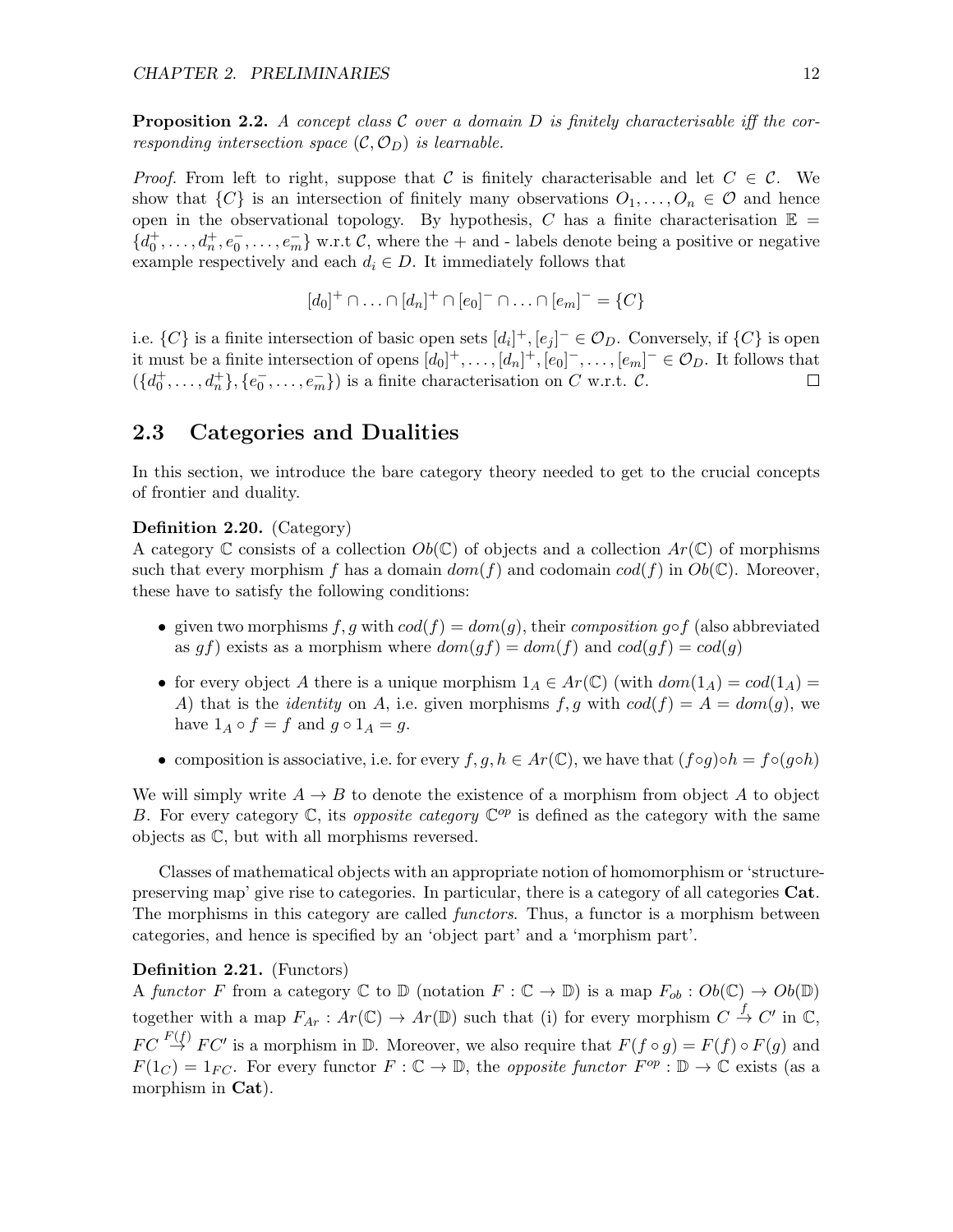The identity functor  $1_{\mathbb{C}}$ , which is just the identity on both objects and morphisms of  $\mathbb C$ , is the identity map in Cat for a category  $\mathbb C$ . A functor F is a *contravariant* functor if  $F:\mathbb{C}\to\mathbb{D}^{op}$  or  $F:\mathbb{C}^{op}\to\mathbb{D}^{op}$ . A functor  $F:\mathbb{C}\to\mathbb{C}$  with the same domain and codomain is what is known as an *endofunctor*.

**Definition 2.22.** An *isomorphism* f in a category  $\mathbb C$  is a morphism  $f : C \to D$  (where C, D) objects in C) that has an inverse  $g: D \to C$  such that  $gf = 1_C$  and  $fg = 1_D$ .

In particular, an isomorphism in **Cat** (an "isomorphism of categories") is a functor  $F$ :  $\mathbb{C} \to \mathbb{D}$  with an inverse functor  $G : \mathbb{D} \to \mathbb{C}$  such that  $GF = 1_{\mathbb{C}}$  and  $FG = 1_{\mathbb{D}}$ .<sup>[8](#page-13-0)</sup> A dual *isomorphism* of categories  $\mathbb{C}, \mathbb{D}$  is a contravariant functor  $F : \mathbb{C} \to \mathbb{D}^{op}$  that is an isomorphism.

## Definition 2.23. (Initial and Final Objects)

The *initial object* in a category  $\mathbb C$  is an object 0 in  $\mathbb C$  such that there is a *unique* morphism  $\cdot : 0 \to C$  to every object C in C. A weakly initial object is an object that has at least one morphism to every object in  $\mathbb C$ . The terminal object or a weakly terminal object in  $\mathbb C$  is the initial object or a weakly terminal object in  $\mathbb{C}^{op}$ .

## Definition 2.24. (Product and Coproduct)

The product of two objects C and D in a category  $\mathbb C$  is an object  $C \times D$  in  $\mathbb C$  together with morphisms  $\pi_0 : C \times D \to C, \pi_1 : C \times D \to D$  (the projection maps) such that for every object E with morphisms  $E \to C, E \to D$ , the following diagram commutes



A category  $\mathbb C$  has products if for every two objects  $C, D$ , the product exists in  $\mathbb C$ . The coproduct of C and D in  $\mathbb C$  is the product of C and D in  $\mathbb C^{op}$ . Similarly, a category  $\mathbb C$  has coproducts iff  $\mathbb{C}^{op}$  has products.

Note that we only defined binary products, but having binary products implies having all finite products. The following notion is only defined for categories that have products.

#### Definition 2.25. (Exponentials)

Let  $\mathbb C$  be a category that has products. Then the *exponential* of two objects  $C$  and  $D$  in a category  $\mathbb C$  is an object  $C^D$  such that for all objects A;

$$
A \times D \to C \quad \text{iff} \quad A \to C^D
$$

That is, exponentiation with an object  $D$  is defined as being right adjoint to taking the product with D. If a category has exponentials, we say it is cartesian closed. The following notions are not necessarily studied by category theorists, but they nevertheless make sense for arbitrary categories.

<span id="page-13-0"></span><sup>&</sup>lt;sup>8</sup>Note that this is strictly stronger than what is known as an *equivalence of categories*, where there only have to be natural transformations (which are morphisms between functors) from the endofunctors  $GF, FG$  to the identity functors  $1_{\mathbb{C}}$ ,  $1_{\mathbb{D}}$  respectively.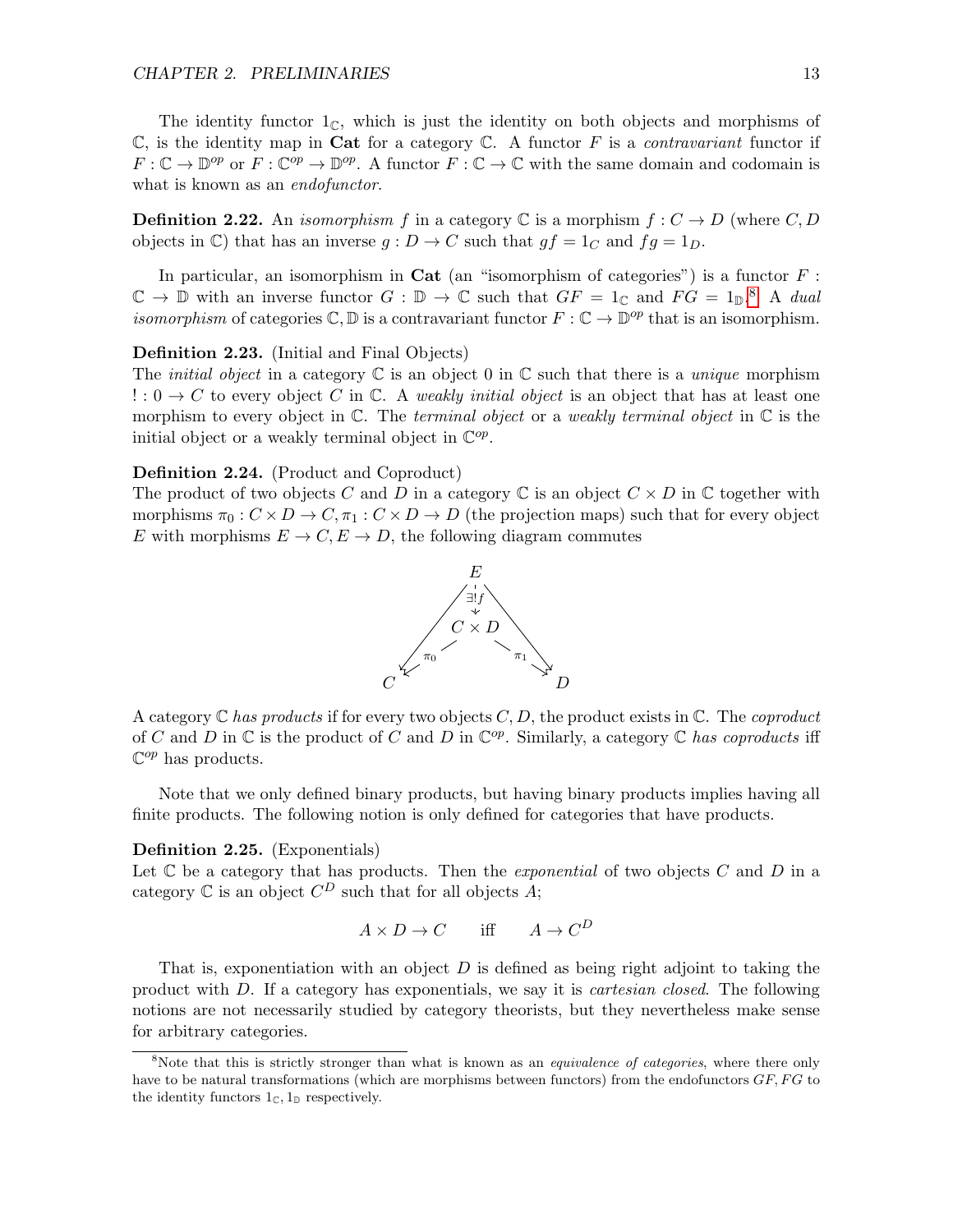#### Definition 2.26. (Dualities)

A (finite) duality in a category  $\mathbb C$  is a pair  $(\mathcal F, \mathcal D)$  of finite sets of objects such that

$$
\mathcal{F} \to = Ob(\mathbb{C}) \setminus \to \mathcal{D}
$$

where  $\mathcal{F} \to := \{A \mid \exists F \in \mathcal{F} \text{ such that } F \to A\}$  and dually  $\to \mathcal{D} := \{A \mid \exists D \in \mathcal{D} \text{ such that } A \to A\}$  $D$ .

Hence, a duality in C partitions  $Ob(\mathbb{C})$  into the collection of objects 'above F' and those 'beneath  $\mathcal{D}'$ . We will refer to  $\mathcal D$  as the *duals* for  $\mathcal F$ . Note that this is called a *generalised* duality in [\[18\]](#page-54-4). If  $\mathcal{F} = \{A\}$  consists of a single object and is the left-hand side of a duality, then we say that A has finite duality  $[9]$ . Dualities can be viewed as a generalisation of the notion of a splitting of a lattice [\[28\]](#page-54-5). Also closely related to dualities is the notion of a frontier [\[9\]](#page-53-1).

## <span id="page-14-0"></span>Definition 2.27. (Frontiers)

A (finite) frontier of an object A is a finite set of objects F such that (i) for each  $F \in \mathcal{F}$ ,  $F \to A$  and  $A \not\to F$  and (ii) for every B with  $B \to A$  and  $A \not\to B$ ,  $B \to F$  for some  $F \in \mathcal{F}$ .

Frontiers are a generalisation of 'gap pairs' as studied in [\[23\]](#page-54-0), which is just a pair of objects  $(A, F)$  such that F is 'strictly below' A (i.e.  $F \to A$  and  $A \not\to F$ ) while there is no other object B 'strictly between' A and F (i.e. no  $B \neq F$  such that  $F \to B \to A$ ). Thus if  $(A, F)$  is a gap pair then the ambient order of morphism is not 'dense' just below  $A$ , so  $F$  is a minimal weakening of A. Frontiers generalise this to a set of minimal weakenings of an object (cf. definition [2.27\)](#page-14-0). So if  $\{F\}$  is a singleton frontier for an object A then  $(A, F)$  is a gap pair.

Observe that dualities are defined for sets of object while frontiers are only defined for single objects. Yet the two notion are related in the case of single objects. The following results are from [\[9\]](#page-53-1). Although they only show this for a specific category their proof is completely general for arbitrary categories, as it just uses the universal properties of products and exponential object.<sup>[9](#page-14-1)</sup>

<span id="page-14-2"></span>**Proposition 2.3.** ([\[9\]](#page-53-1)) If a category  $\mathbb C$  has products and  $(\{A\}, \mathcal{D})$  is a duality, then  $\{A \times$  $D \mid D \in \mathcal{D}$  is a frontier for A.

<span id="page-14-3"></span>**Proposition 2.4.** ([\[9\]](#page-53-1)) In a cartesian closed category  $\mathbb{C}$ , if F is a frontier for an object A then  $\{F^A \mid F \in \mathcal{F}\}\$ is a duality for A.

*Proof.* Suppose that F is a frontier for an object A. We have to show that for all  $B \to F^A$ for some  $F \in \mathcal{F}$  iff  $A \not\rightarrow B$ . From left to right, note that if  $B \rightarrow F^A$  then  $A \times B \rightarrow F$ . As F is a frontier,  $A \nrightarrow A \times B$  (otherwise  $A \rightarrow F$  by composition) and hence as  $A \rightarrow A$ , by properties of the product it must be that  $A \nrightarrow B$ . Conversely, if  $A \nrightarrow B$  then  $A \nrightarrow A \times B$ . But as  $A \times B \to A$  via the projection and F is a frontier, there must be some  $F \in \mathcal{F}$  such that  $A \times B \to F$ . Hence  $B \to F^A$ .  $\Box$ 

Note that the construction of the frontier from the duality is polynomial while the construction of the duality from the frontier requires an exponential blow-up in size [\[9\]](#page-53-1).

<span id="page-14-1"></span> $^{9}$ In fact, their case is a little different because the role of the exponential is played by a set of objects. This is a recurring theme through this thesis.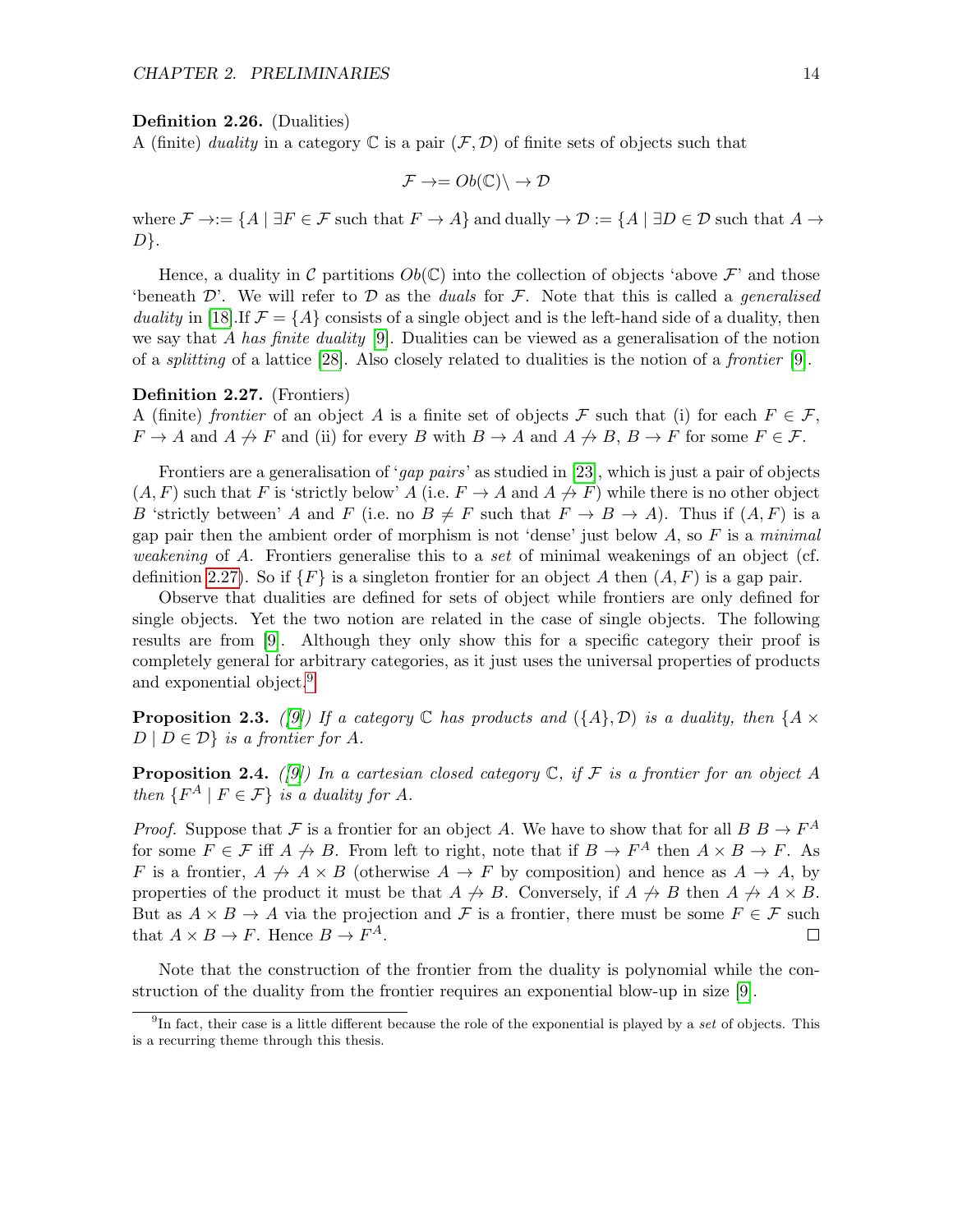## <span id="page-15-0"></span>2.4 Finite Characterisations for Conjunctive Queries

In this thesis, we will study a particular kind of concept classes, namely logical languages. Whereas we will concentrate on *modal* languages, finite characterisations and exact learnability have been studied for fragments of first order languages. In particular, the *positive*existential fragment of FO, also known as unions of conjunctive queries, was recently shown to admit finite characterisations [\[9\]](#page-53-1). Interestingly, they show this via the existence of frontiers and dualities in the category **Hom** of finite structures and homomorphisms. In the first order case, the examples will be structures with a tuple of designated elements rather than pointed Kripke models. For A a set, let  $A^*$  denote the set of all tuples of finite length consisting only of elements of A. A schema S (or relational signature<sup>[10](#page-15-1)</sup>) is a tuple  $(R_1, \ldots, R_n, c_1, \ldots, c_m)$  of relation symbols  $R_i$  (marked with their arities) and constant symbols  $c_j$ .

### Definition 2.28. (Relational Structure)

Given a schema  $S = (R_1, \ldots, R_n, c_1, \ldots, c_m)$ , a  $(S-)structure$  is a tuple  $(dom(A), R_1^A, \ldots, R_n^A, c_1^A, \ldots, c_m^A)$ where  $dom(A)$  is a set (the domain of the structure), for each relational symbol  $R_i$ ,  $R_i^A$  is a set of tuples of the same length as the arity of  $R_i$ , and each  $c_i^A$  denotes a distinguished element in  $dom(A)$ .

When the schema contains constant symbols, we write  $(A, \bar{a})$  for a structure together with the tuple of 'distinguished elements'  $\bar{a} \in dom(A)^*$  picked out by the constants. We refer to the tuples in the sets  $R_i^A$  as *facts*. We say that a structure is *safe* if every distinguished element occurs in some fact. A structure  $A, a$  with one distinguished element is a tree if viewed as a Kripke model it satisfies the definition of a tree (i.e. definition [2.11\)](#page-7-2).

#### Definition 2.29. (Conjunctive Queries)

A conjunctive query (CQ) is a formula of the form

$$
q(\bar{x}) := \exists \mathbf{y} \phi(\bar{x}, \mathbf{y})
$$

where  $\phi(\bar{x}, \bar{y})$  is a conjunction of atomic formulas  $R\bar{z}$  such that every  $z \in \{x, y\}$  occurs in some atomic conjunct. For a CQ  $q(\bar{x})$ , the variables  $\bar{x}$  are the free variables, and so if  $|\bar{x}| = k$ then we say that q is a  $k$ -ary CQ.

CQs can be seen as a normal form for the positive-existential-conjunctive (i.e. no negation, disjunction or universal quantification) fragment of FO.

#### Definition 2.30. (Homomorphisms)

An  $(S-)homomorphism h : (A, \bar{a}) \rightarrow_{hom} (B, \bar{a})$  between S-structures is a function  $h : dom(A) \rightarrow$  $dom(B)$  such that for all tuples  $\bar{a'} \in dom(A)^*$ ,  $A \models R(\bar{a})$  implies  $B \models R(h(\bar{a}))$ .

We write  $\leftrightarrow_{hom}$  for the relation of *homomorphic equivalence*, i.e.  $A, \bar{a} \leftrightarrow_{hom} B, \bar{b}$  means that there is a homomorphism in both directions between these structures  $A, \bar{a} \rightarrow_{hom} B, b$ and  $B, b \rightarrow_{hom} A, \bar{a}$ . It turns out that every structure contains a unique smallest substructure (up to isomorphism), called its core, to which it is homomorphically equivalent [\[23,](#page-54-0) [9\]](#page-53-1).

**Theorem 2.2.** ([\[23\]](#page-54-0)) Every structure A,  $\bar{a}$  has a unique smallest substructure core(A),  $\bar{a}$  (up) to isomorphism) such that  $A, \bar{a} \leftrightarrow_{hom} core(A), \bar{a}$ .

<span id="page-15-1"></span><sup>10</sup>We will not consider function symbols here.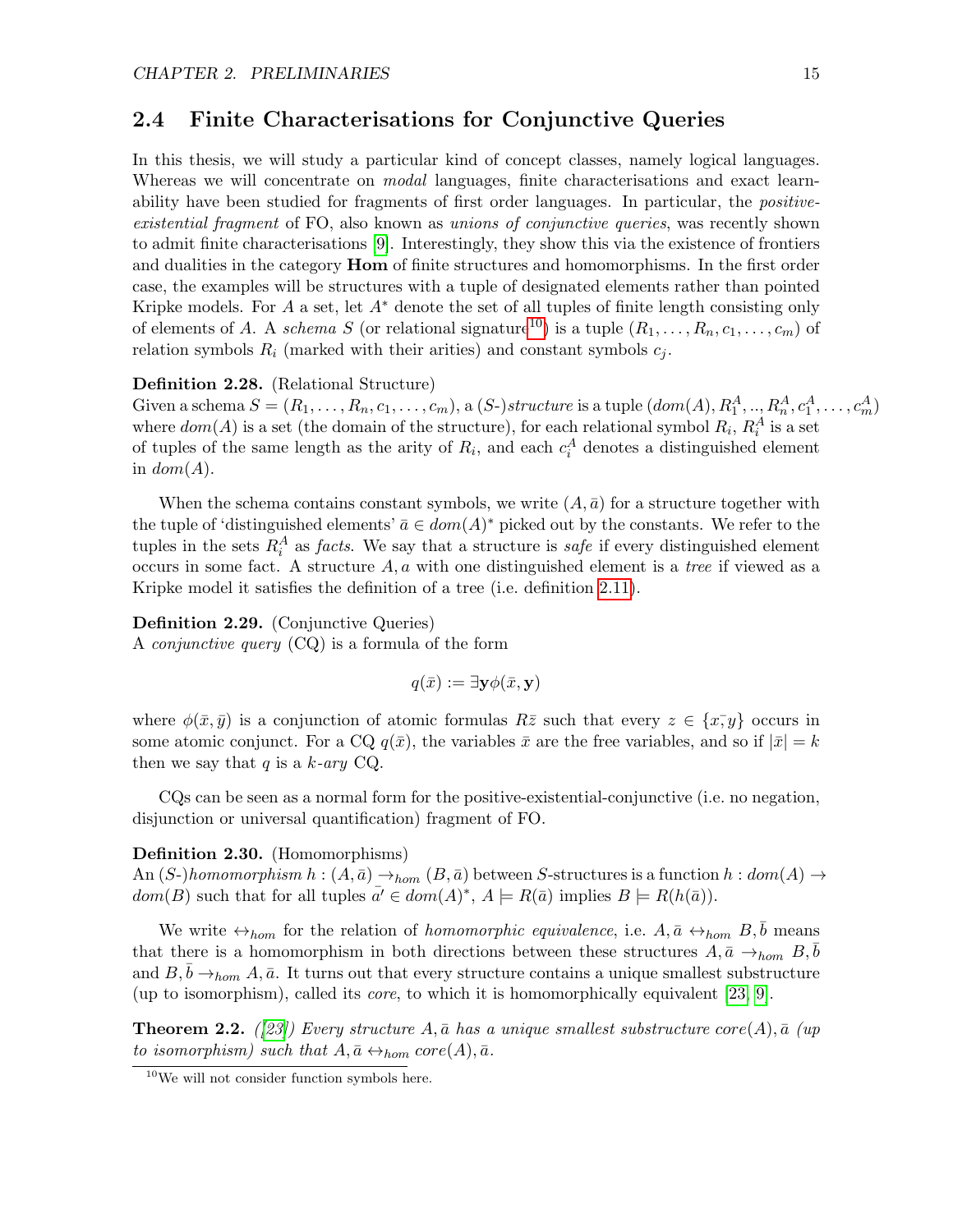<span id="page-16-4"></span>**Theorem 2.3.** ([\[25\]](#page-54-6)) Positive-existential FO (i.e. the class of all first order formulas using only  $\wedge$ ,  $\vee$ ,  $\exists$  and positive atoms  $R\bar{x}$ ) is preserved under homomorphisms, i.e. if  $A, \bar{a} \models \varphi$  and  $A, \bar{a} \rightarrow_{hom} B, \bar{b} \text{ then } B, \bar{b} \models \varphi \text{ for all positive-existential } \varphi.$ <sup>[11](#page-16-0)</sup>

The above theorem of Lyndon's justifies our thinking of homomorphism as 'structure preserving'. Above, homomorphisms are closed under composition, and this composition is associative (because it is just functional composition). So each schema  $S$  induces a category  $\mathbf{Hom}_S$  (we will suppress the schema-subscript mostly) of finite S-structures and S-homomorphisms.<sup>[12](#page-16-1)</sup> The properties of these categories, in particular the cases of directed and undirected graphs, have been extensively studied in  $[23]$ . These categories **Hom** have been shown to have products, coproducts and a final object.

Direct products of structures fulfills the role of product, but the coproduct is not dis-joint union and a little more involved [\[9\]](#page-53-1). Moreover, the single point structure  $M_{\text{final}}$  with  $dom(M_{\text{final}}) = {\cdot}$  and all facts being true of that point (i.e.  $R^{M_{\text{final}}} := {\cdot}^k$  for all k-ary relations  $R$ ) serves as a final object [\[9\]](#page-53-1). We observe that, depending on whether we allow the empty structure to be well-defined, the initial object is either the empty structure (like  $\emptyset$  is the initial object in the category **Set** of sets and (total) functions), or the single point structure  $M_{initial}$  with  $dom(M_{initial}) = \{\cdot\}$  and no facts holding of that point (i.e.  $R^{\overline{M}_{initial}} = \emptyset$ for all relations  $R$ ). There is a close correspondence between  $CQs$  and finite structures that is well known as the Chandra-Merlin theorem (here we state it as a generalisation to the case with constants in [\[9\]](#page-53-1)).

## Definition 2.31. (Canonical Structure)

The canonical structure  $\hat{q}$  of a CQ q is the finite structure  $(\hat{q}, \bar{x})$  (which we also simply write as  $\hat{q}$ ) with domain the set of variables occurring in  $\varphi$  (which is a superset of the free variables) and a constant symbol x for each free variable  $x \in \bar{x}$  that is interpreted as itself. Finally, a fact  $R\bar{y}$  holds in  $\hat{q}$  iff it is a conjunct of q.

Conversely, every safe finite structure is the canonical structure of some CQ. That is, for a safe structure  $A, \bar{a}$ , let  $q_{A,\bar{a}}$  be the *canonical query* of that structure, for which we have  $\widehat{q_{A,\bar{a}}} = A, \bar{a}.^{13}$  $\widehat{q_{A,\bar{a}}} = A, \bar{a}.^{13}$  $\widehat{q_{A,\bar{a}}} = A, \bar{a}.^{13}$ 

<span id="page-16-3"></span>**Theorem 2.4.** (Chandra-Merlin)([\[9,](#page-53-1) [12\]](#page-53-5)) For a CQ  $q(\bar{x})$ ,

 $A, \mathbf{a} \models q \quad \text{iff} \quad (\widehat{q}, \overline{x}) \rightarrow_{\text{hom}} (A, \mathbf{a})$ 

Note that it follows that for any two CQs  $q, q'$  over the same free variables,  $\hat{q} \rightarrow_{hom} \hat{q}'$  iff  $q \rightarrow q'$  and hence  $\hat{q}, \hat{q'}$  are homomorphically equivalent iff  $q, q'$  are logically equivalent. Dalmau and ten Cate have shown that there is an intimate connection between the existence of finite characterisations for CQs and the existence of frontiers for finite structures in Hom. For the following theorems to make sense, we first formally introduce CQs as a concept class.

<span id="page-16-0"></span> $11$ In fact, [\[25\]](#page-54-6) also proves the converse, i.e. that a homomorphism-preserved first order formula is equivalent to a positive-existential one.

<span id="page-16-1"></span> $12\,\text{D}$ almau and ten Cate refer to it the *Homomorphism Lattice* [\[9\]](#page-53-1). The restriction to finite models is motivated by applications in e.g. database theory. Allowing structures of arbitrary size still results in a category, but it is not known whether the categorical constructs that have been shown to exist in this category transfer even to the countable case.

<span id="page-16-2"></span> $13$ As noted in [\[9\]](#page-53-1), the restriction of this correspondence to safe structures is inconsequential when considering duals and frontiers (cf lemmas 4.3 and 4.4).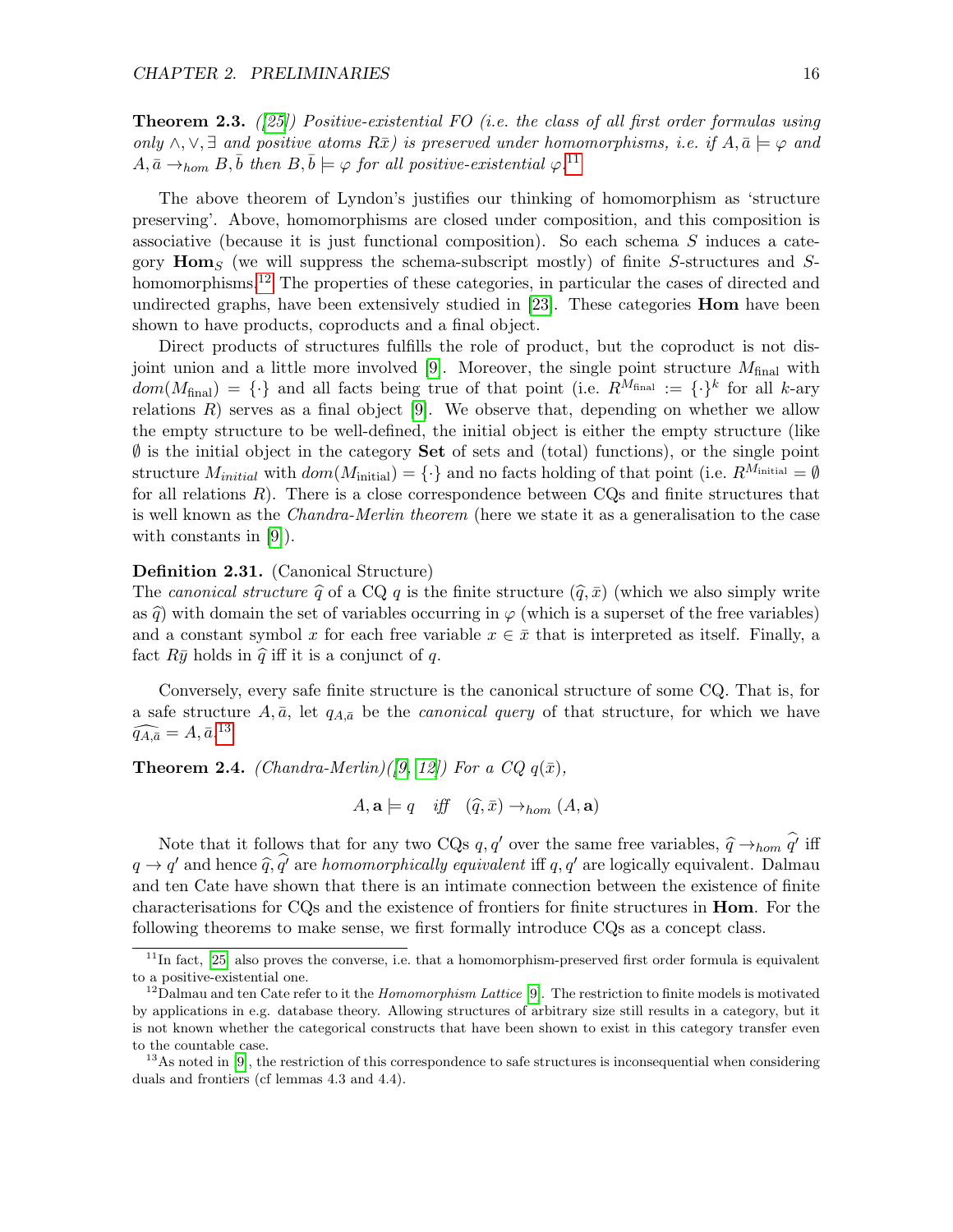**Definition 2.32.** Parametric on an arity k and a schema S, the class of all k-ary CQs using only symbols from the schema S forms a concept class. Formally, let  $\mathcal{C}_{S,k}^{CQ}$  be the class of all concepts

$$
mod(q) := \{(A,\bar{a}) \mid A,\bar{a} \models q\}
$$

where  $q(\bar{x})$  is a k-ary CQ in schema S. Note that each  $(A, \bar{a}) \in \text{mod}(q)$  has exactly k distinguished elements.

<span id="page-17-3"></span>**Theorem 2.5.** ([\[9\]](#page-53-1)) A k-ary CQ has a finite characterisation w.r.t. the class of all k-ary CQs iff it has a frontier.

*Proof.* If  $(E^+, E^-)$  is such a characterisation then  $F = \{\hat{q} \times (A, \bar{a}) \mid (A, \bar{a}) \in E^-\}$  is a frontier for  $\hat{a}$ , while if  $\mathcal F$  is a frontier for  $\hat{a}$  then  $(\{\hat{a}\}, \mathcal F)$  is a finite characterisation of  $a$ . for  $\hat{q}$ , while if F is a frontier for  $\hat{q}$  then  $({\{\hat{q}\}}, \mathcal{F})$  is a finite characterisation of q.

Building on work in structural graph theory on the existence of frontiers [\[17\]](#page-54-7), the authors give a complete characterisation of the finitely characterisable CQs (w.r.t. the class of all CQs of the same arity). As it turns out, not all of them are finitely characterisable, only the ones satisfying the following criterion which is defined in terms of the canonical structure.

#### Definition 2.33. (*c*-acyclicity)

A CQ  $q(\bar{x})$  is *c*-acyclic if its canonical structure  $\hat{q}$  is. That is, if every cycle through the incidence graph<sup>[14](#page-17-0)</sup> of  $\hat{q}$  passes through some element  $x_i \in \bar{x}$  that is named by a constant symbol. Note that this precludes an element that is not named by a constant symbol to occur twice in the same fact. Note that c-acyclicity is strictly weaker than acyclicity.

<span id="page-17-2"></span>**Theorem 2.6.** ([\[17,](#page-54-7) [1\]](#page-53-2)) A k-ary CQ has a frontier iff it is logically equivalent to a c-acyclic  $CQ.$ <sup>[15](#page-17-1)</sup>

One of the main results of [\[9\]](#page-53-1) is a new proof of the right-to-left direction of theorem [2.6](#page-17-2) which (unlike the original) provides a polynomial-time construction of a frontier from a c-acyclic structure. Hence, concatenating theorems [2.5](#page-17-3) and [2.6,](#page-17-2) we obtain the following theorem.

<span id="page-17-5"></span>**Theorem 2.7.** ([\[9\]](#page-53-1)) A k-ary c-acyclic CQ has a finite characterisation w.r.t. the class of all  $k$ -ary CQs iff it is logically equivalent to a c-acyclic CQ. Moreover, for fixed k, the frontier of a k-ary c-acyclic  $CQ$  can be computed in polynomial time.  $^{16}$  $^{16}$  $^{16}$ 

Through clever use of the frontiers obtained via theorem [2.7,](#page-17-5) the authors describe learning algorithms that can learn  $k$ -ary CQs that are logically equivalent to a c-acyclic one in polynomial time, that is learn to distinguish it from all other (i.e. inequivalent)  $k$ -ary CQs.

<span id="page-17-6"></span>**Theorem 2.8.** ([\[9\]](#page-53-1)) The class of c-acyclic k-ary  $CQs$  is polynomial-time exactly learnable with membership queries (w.r.t. the class of all  $k$ -ary  $CQs$ ).

<span id="page-17-0"></span><sup>&</sup>lt;sup>14</sup>The incidence graph of a structure  $(A, a)$  with k distinguished elements a is the bipartite multi-graph consisting of all elements and all facts of  $A$ , where an edge holds between an element and a fact if that element occurs in that fact.

<span id="page-17-4"></span><span id="page-17-1"></span><sup>&</sup>lt;sup>15</sup>Note that this is a strictly weaker condition that being *c*-acyclic.

<sup>&</sup>lt;sup>16</sup>Note that this does not imply that the frontier has polynomial size (i.e. only consist of polynomially many structures). Indeed, in general the size of the smallest frontier is already exponential in the number of distinguished elements [\[9\]](#page-53-1).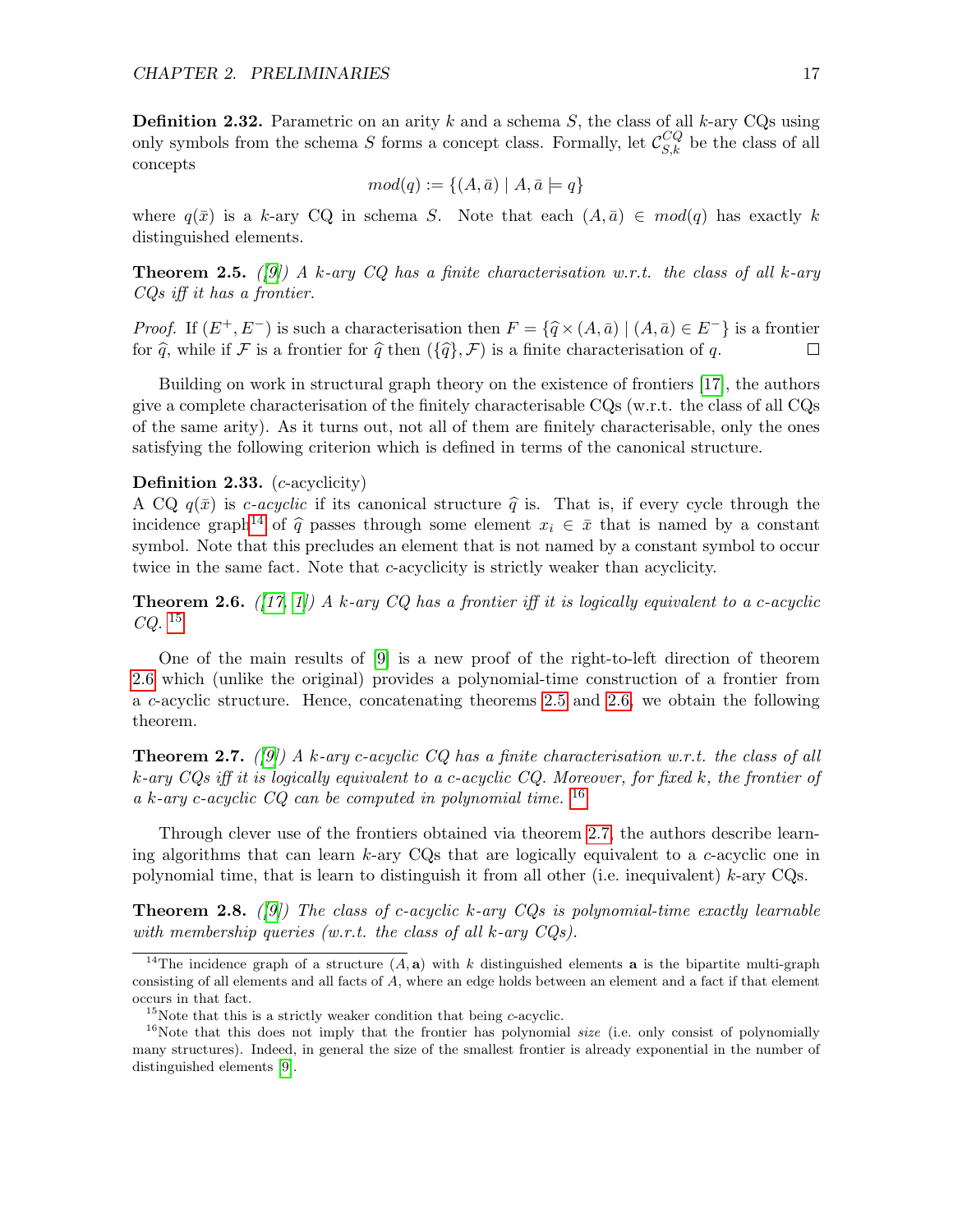The algorithm maintains a c-acyclic hypothesis CQ that implies the hidden goal CQ. Via the Chandra-Merlin correspondence, this exact learning algorithm that uses only membership queries is able to encode hypotheses or 'guesses' as membership queries. Namely, the (safe) structure it present to the membership oracle is the the canonical structure of the CQ that is the new hypothesis or guess. The initial guess is the final object in Hom, which satisfies all CQs. At each iteration  $i + 1$ , the algorithm does the following.

It computes the frontier  $\mathcal F$  of the previous guess (i.e. the previous structure presented to the oracle) and for each  $(F, \bar{f}) \in \mathcal{F}$  asks membership queries. If it exhausts all structures in the frontier without receiving a "yes" answer (as in "yes, the hidden goal CQ is true on this structure), it outputs the previous guess. Otherwise, the oracle answers "yes" on some  $(F, f) \in \mathcal{F}$ . This structure may not be c-acyclic but there is a polynomial time algorithm for turning  $(F, f)$  into a homomorphically equivalent structure that is c-acyclic, and this c-acyclic structure is its next guess (i.e. the next structure presented to the oracle). This algorithm is polynomial because at each iteration, the size of the hypothesis strictly increases [\[9\]](#page-53-1).

Moreover, they also present a polynomial time construction of frontiers for the special class of unary c-connected acyclic CQs. Although we will not make us of this construction in our proofs, we mention it here to comment on it later. Recall that a  $CQ q$  is acyclic and connected iff its canonical structure  $\hat{q}$  is.

<span id="page-18-2"></span>**Theorem 2.9.** ([\[9\]](#page-53-1)) For every unary connected acyclic CQ q, a frontier w.r.t the class of all unary CQs, consisting solely of connected acyclic structures with one distinguished element, can be constructed in polynomial time.

## <span id="page-18-0"></span>2.4.1 Unions of Conjunctive Queries

Although the work in [\[9\]](#page-53-1) focuses on conjunctive queries, results in it and in earlier work on learning schema mappings [\[1\]](#page-53-2) imply characterisation and learnability results for the larger class of unions of conjunctive queries (UCQs).

**Definition 2.34.** A union of conjunctive queries (UCQ) is a disjunction  $q_0 \vee \ldots \vee q_n$  of CQs such that  $q_i(\bar{x})$ , i.e.  $var(q_i) = var(q_j) = {\bar{x}}$  for all  $i, j \leq n$ .

UCQs can be seen as normal forms for positive-existential first-order logic. If  $\phi$  is positiveexistential, rewrite it to prenex normal form by pulling out all existential quantifiers ∃ and distribute ∧'s over  $\vee$ 's via the propositional distributive law  $p \wedge (q \vee r) \equiv (p \wedge q) \vee (p \wedge r)$ ; the result is a UCQ. Similarly to the case of CQs, the collection of all  $k$ -ary UCQs in a schema S also induces a concept class  $\mathcal{C}_{S,k}^{UCQ}$ , defined by taking all concepts

$$
mod(q_0 \vee \ldots \vee q_n) := \{(A,\bar{a}) \mid A,\bar{a} \models q_0 \vee \ldots q_n\} = \bigcup_{i \leq n} mod(q)
$$

where  $q_1 \vee \ldots \vee q_n$  is a k-ary UCQ in schema S. Moreover, to each UCQ  $q_1 \vee \ldots \vee q_n$  we can associate the finite set  $\{\hat{q}_1, \ldots, \hat{q}_n\}$  of canonical structures of its disjunct CQs. The following generalisation of the Chandra-Merlin theorem to UCQs is an immediate consequence of the original result.

<span id="page-18-1"></span>**Theorem 2.10.** For a k-ary UCQ  $Q = q_1 \vee \ldots \vee q_n$  and structure  $A, \bar{a}$  with k distinguished elements

$$
A, \bar{a} \models Q \quad \text{iff} \quad \hat{q}_i \rightarrow_{hom} A, \bar{a} \quad \text{for some } \hat{q}_i \in \{\hat{q}_1, \dots, \hat{q}_n\}
$$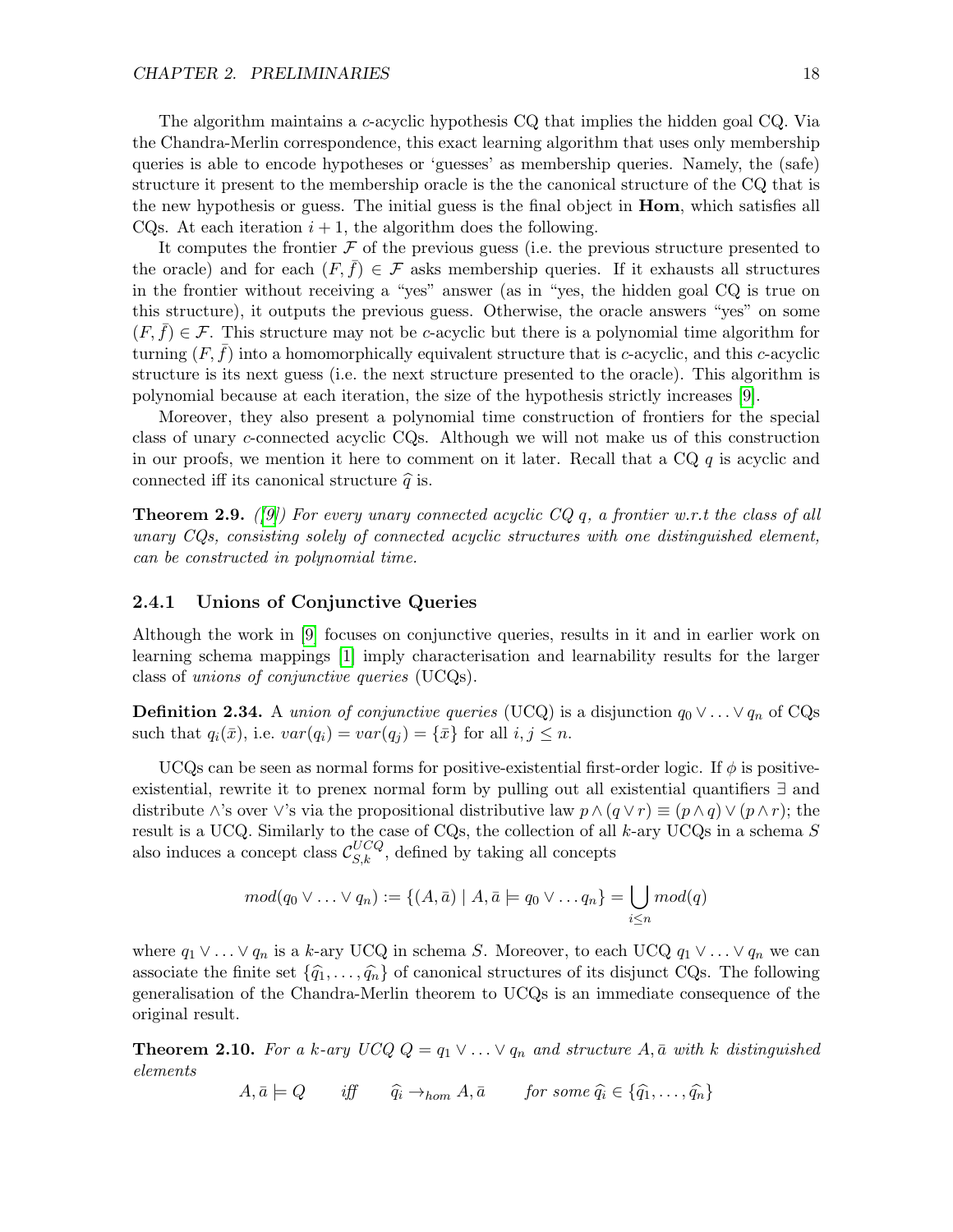We get the following analogue of theorem [2.5](#page-17-3) relating characterisations for UCQs with the existence of *dualities* rather than frontiers. We call a duality in **Hom** a *homomorphism* duality.

<span id="page-19-0"></span>**Theorem 2.11.** (implicit in [\[1\]](#page-53-2)) A k-ary UCQ  $q_1 \vee \ldots \vee q_n$  is finitely characterisable w.r.t. the class of all k-ary UCQs iff  $\{\widehat{q}_1, \ldots, \widehat{q}_n\}$  is the left-hand side of a homomorphism duality.

*Proof.* From left to right, we show that if  $(\{\hat{q}_1, \ldots, \hat{q}_n\}, \mathcal{D})$  is a homomorphism duality then it is also a finite characterisation of  $Q$  w.r.t. the class of all UCQs. For readability set  $E^+ := \{\widehat{q}_1, \ldots, \widehat{q}_n\}$  and  $E^- := \mathcal{D}$ . In fact, we show that for a UCQ  $Q' = q'_1 \vee \ldots \vee q'_m$  (over the same free variables): the same free variables):

- (i) If  $Q'$  fits  $E^+$  then  $Q \to Q'$
- (ii) If  $Q'$  fits  $E^-$  then  $Q' \rightarrow Q$

Clearly, if (i) and (ii) hold and  $Q'$  fits  $(E^+, E^-)$ , then  $Q \equiv Q'$ . (i) If  $Q'$  fits  $E^+$  then for each disjunct  $q_i$  of  $Q$ , we have  $\widehat{q}_i \models Q'$ , i.e.  $\widehat{q}_i \models q'_j$  for some disjunct  $q'_j$  of  $Q'$ . By theorem [2.4](#page-16-3) it follows that  $\hat{q}_j' \rightarrow_{hom} \hat{q}_i$  and hence  $q_i \rightarrow q'_j$  and thus  $q_i \rightarrow Q'$ . Because this holds for each distance is formally  $\hat{q}_i \rightarrow \hat{q}'$ . disjunct  $q_i$ , it follows that  $Q \to Q'$ . (ii) Now suppose that  $Q'$  fits  $E^-$ . That is, for all  $D \in \mathcal{D}$ ,  $D \not\models Q'$ . To show that  $Q' \to Q$ , let  $A, \bar{a} \models Q'$  be a model of  $Q'$ . Then observe that it cannot be that  $A, \bar{a} \to_{hom} D$  for some  $D \in \mathcal{D}$ , otherwise  $D \models Q \land \neg Q'$  by preservation of UCQ under homomorphism [\(2.3\)](#page-16-4). But as  $\mathcal D$  is the dual of  $\{\hat{q}_1, \ldots, \hat{q}_n\}$ , there must be some disjunct  $q_i$  of Q such that  $\hat{q}_i \rightarrow_{hom} A$ ,  $\bar{a}$ . Hence, as  $\hat{q}_i \models Q$ , by homomorphism-preservation [\(2.3\)](#page-16-4)  $A$ ,  $\bar{a} \models Q$ .<br>From right to left suppose that  $(F^+ F^-)$  is a finite shape tensoring of  $Q$  w.r.t. the

**From right to left**, suppose that  $(E^+, E^-)$  is a finite characterisation of Q w.r.t. the class of all UCQs. The claim is that  $(\{\hat{q}_1, \ldots, \hat{q}_n\}, E^-)$  is a homomorphism duality. We have to show that for any structure  $A, \bar{a}, \hat{q}_i \nrightarrow_{hom} A, \bar{a}$  for all disjuncts  $q_i$  of Q iff  $A, \bar{a} \rightarrow_{hom} E, e$  for some  $E, e \in E^-$ . [From right to left] If  $A, \bar{a} \to_{hom} E, \bar{e}$  for some negative example  $(E, \bar{e}) \in E^$ then it cannot be that  $A, \bar{a} \models Q$  for then  $E, e \models Q \land \neg Q$  would follow by preservation, but this is a contradiction. Hence  $A, a \not\models Q$  so it is a negative example for Q. But then by theorem [2.10](#page-18-1) it follows that  $\hat{q}_i \nleftrightarrow_{hom} A$ ,  $\bar{a}$  for all disjuncts  $q_i$  of Q. [From left to right] Suppose that  $\widehat{q}_i \not\rightarrow_{hom} A, \bar{a}$  for all disjuncts  $q_i$  of Q then by theorem [2.10](#page-18-1)  $A, \bar{a} \not\models Q$ , i.e.  $A, \bar{a} \not\models q_i$  for some disjunct  $q_i$  of Q. We want to show that  $A, \bar{a} \rightarrow_{hom} E, \bar{e}$  for some  $(E, \bar{e}) \in E^-$ . By lemma 4.4 of [\[9\]](#page-53-1), we may suppose that  $(A, \bar{a})$  is a safe structure and hence that it corresponds to a canonical CQ  $q_{A,\bar{a}}$  with  $\widehat{q_{A,\bar{a}}} \leftrightarrow_{hom} A, \bar{a}$ . Consider the UCQ  $Q^+ = q_1 \vee \ldots \vee q_n \vee q_{A,\bar{a}}$ . Note that  $Q^+$  fits  $\{\hat{q}_1, \ldots, \hat{q}_n\}$  and hence  $Q \to Q^+$  by theorem [2.10.](#page-18-1) By extension, it follows that  $Q^+$  fits  $E^+$ . But as  $\widehat{q_{A,\bar{a}}} \models Q^+ \land \neg Q$  we have  $Q \not\equiv Q^+$ . Hence, as  $(E^+, E^-)$  is a finite characterisation of  $Q$  w.r.t. the class of all UCQs, there must be some negative example  $(E, \bar{e}) \in E^-$  such that  $E, \bar{e} \models Q^+ \land \neg Q$ , i.e.  $E, \bar{e} \models q_{A, \bar{a}} \land \neg q_1 \land \dots \land \neg q_n$ . By theorem [2.4](#page-16-3) it follows that  $\widehat{q_{A,a}} = A, \bar{a} \rightarrow_{hom} E, \bar{e}$  where  $(E, \bar{e}) \in E^-$ , so we have a duality. □

In fact, we can prove the analogue of theorem [2.6](#page-17-2) and the full theorem [2.7](#page-17-5) for UCQs. Say that UCQ is c-acyclic if each CQ-disjunct is c-acyclic.

<span id="page-19-1"></span>**Theorem 2.12.** A k-ary UCQ is finitely characterizable w.r.t. the class of all k-ary UCQs iff it is logically equivalent to a c-acyclic UCQ. Moreover, for a c-acyclic UCQ this characterisation can be computed in single exponential time.

*Proof.* From right to left: Let  $Q = q_1 \vee \ldots \vee q_n$  be a c-acyclic UCQ, i.e. each disjunct  $q_i$  is c-acyclic. By theorem [2.6,](#page-17-2) each  $\hat{q}_i$  has a frontier that can be computed in polynomial time. It follows that  $\{\widehat{q}_i\}$  is the left-hand side of a homomorphism duality [\[9\]](#page-53-1). However, note that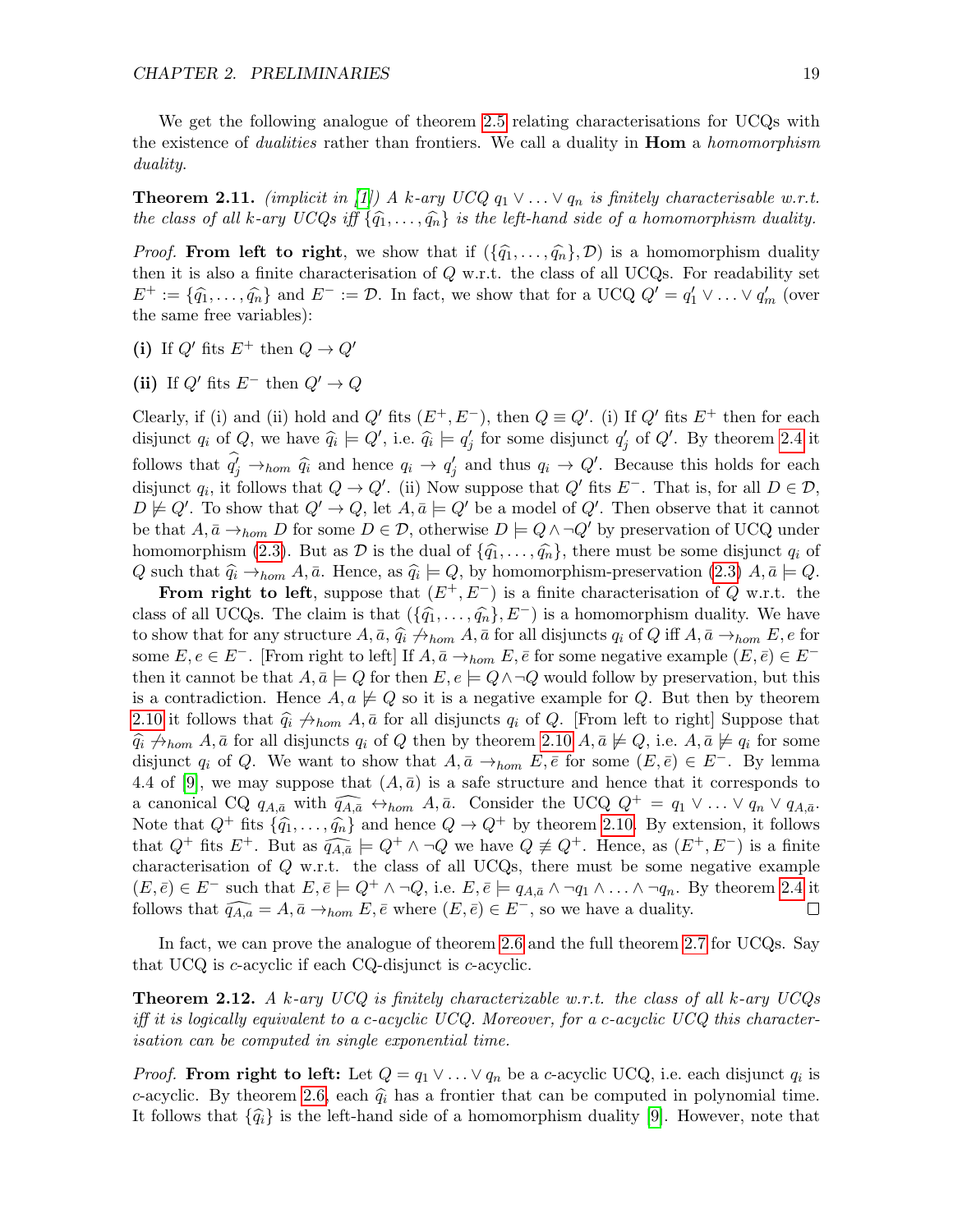their construction of the dual from the frontier is slightly different (namely, bigger) because in **Hom**, only a set of objects can play the role of the exponential. Let  $\mathcal{D}_i$  be the set of duals for each  $\{\widehat{q}_i\}$ , it follows that

$$
\mathcal{D} := \{ (D_1, \bar{d}_1) \times \ldots \times (D_n, \bar{d}_n) \mid (D_i, \bar{d}_i) \in \mathcal{D}_i \text{ for all } 1 \leq i \leq n \}
$$

can serve as the set of duals for  $\{\hat{q}_1, \ldots, \hat{q}_n\}$ . So we need to show that  $\hat{q}_i \nleftrightarrow_{hom} A, \bar{a}$  for all disjuncts  $q_i$  of Q iff  $A, \bar{a} \to_{hom} D, \bar{d}$  for some  $(D, \bar{d}) \in \mathcal{D}$ . From left to right, if  $\hat{q}_i \not\to_{hom} A, \bar{a}$ for all disjuncts  $q_i$  then by the dualities  $(\{\widehat{q}_i\}, \mathcal{D}_i)$  there are examples  $(D_i, \overline{d}_i) \in \mathcal{D}_i$  for all  $1 \leq i \leq n$  and that  $A_i \overline{d}_i \geq 0$ . Hence  $A_i \overline{d}_i \geq 0$ .  $1 \leq i \leq n$  such that  $A, \bar{a} \to_{hom} D_i, \bar{d}_i$ . Hence  $A, \bar{a} \to_{hom} (D_1, \bar{d}_1) \times \ldots \times (D_n, \bar{d}_n) \in \mathcal{D}$ by properties of the product. Conversely,  $A, \bar{a} \to_{hom} (D_1, \bar{d}_1) \times \ldots \times (D_n, \bar{d}_n) \in \mathcal{D}$  implies that  $A, \bar{a} \to D_i, \bar{d}_i$  and hence  $\hat{q}_i \nrightarrow_{hom} A, \bar{a}$  for each i. We have just shown that  $\{\hat{q}_1, \ldots, \hat{q}_n\}$ is the left-hand side of a homomorphism duality, so by theorem [2.11](#page-19-0) Q is characterised by  $(\{\hat{q}_1,\ldots,\hat{q}_n\}, \mathcal{D})$ . It follows from the results in [\[9\]](#page-53-1) that the dual  $\mathcal{D}_i$  of a each  $\hat{q}_i$  be computed in time singly exponential in  $|q_i|$ , first performing a polynomial time construction of the frontier of  $\hat{q}_i$  from and then performing an exponentiation construction for structures with designated elements (which is in general a set of structures with designated elements). Thus, if we set  $|Q| = |q_1 \vee \ldots \vee q_n| = |q_1| + \ldots + |q_n|$ , the set of duals for  $\{\widehat{q}_1, \ldots, \widehat{q}_n\}$   $D = D_1 \times \ldots \times D_n$  $\{(D_1,\bar{d_1})\times\ldots\times(D_n,\bar{d_n})\mid (D_i,\bar{d_i})\in\mathcal{D}_i\text{ for all }1\leq i\leq n\}$  can also computed in single exponential time as  $2^{|q_1|} \cdot \ldots \cdot 2^{|q_n|} = 2^{|q_1| + \ldots + |q_n|}$ .

**From left to right:** Let D be the right-hand side of the duality. If  $q_i \rightarrow q_j$  for some disjuncts  $q_i, q_j$  of Q, let Q' be the UCQ obtained from Q by removing the disjunct  $q_j$ , and note that  $Q \equiv Q'$ . Hence we may assume w.l.o.g. that none of the disjuncts of Q imply each other and hence that  $\{\hat{q}_1, \ldots, \hat{q}_n\}$  is an antichain in **Hom** via theorem [2.4.](#page-16-3) It suffices to construct frontier for each disjunct  $CQ$   $q_i$ , for then by theorem [2.6](#page-17-2) each disjunct  $CQ$   $q_i$  and hence the UCQ  $q_1 \vee \ldots \vee q_n$  will be c-acyclic. Set

$$
\mathcal{F}_i := \{ \widehat{q_i} \times (D, \bar{d}) \mid (D, \bar{d}) \in \mathcal{D} \}
$$

and show that  $\mathcal{F}_i$  is a frontier for  $\hat{q}_i$ . Let  $(F, \bar{f}) := \hat{q}_i \times (D, \bar{d})$ . First of all, observe that  $\pi_{\alpha} : (F, \bar{f}) \to \hat{\alpha}$  for all  $(F, \bar{f}) \in \mathcal{F}$  via the projections. Moreover  $\hat{\alpha} \wedge \dots \wedge (D, \bar{d})$  by  $\pi_0 : (F, \bar{f}) \to_{hom} \hat{q}_i$  for all  $(F, \bar{f}) \in \mathcal{F}_i$  via the projections. Moreover,  $\hat{q}_i \not\to_{hom} (D, \bar{d})$  by the fact that  $(\{\hat{q}_1, \ldots, \hat{q}_n\}, \mathcal{D})$  is a duality and hence  $\hat{q}_i \nrightarrow_{hom} (F, f)$  by properties of the product. Finally, let  $A, \bar{a}$  be a structure 'strictly below'  $\hat{q}_i$  in the homomorphism order, i.e.  $A, \bar{a} \to_{hom} \hat{q}_i$  and  $\hat{q}_i \to_{hom} A, \bar{a}$ . But it cannot be that  $\hat{q}_j \to_{hom} A, \bar{a}$  because then it would follow that  $\hat{q}_j \rightarrow_{hom} \hat{q}_i$ , contrary to our hypothesis that  $\{\hat{q}_1, \ldots, \hat{q}_n\}$  is an antichain. Hence it must be that  $A, \bar{a} \rightarrow_{hom} D, \bar{d}$  for some  $(D, \bar{d}) \in \mathcal{D}$  by the duality  $(\{\hat{q}_1, \ldots, \hat{q}_n\}, \mathcal{D})$ . But note that  $(F, \bar{f}) := \hat{q}_i \times (D, \bar{d}) \in \mathcal{F}_i$  with  $A, \bar{a} \to_{hom} F, \bar{f},$  so each  $\mathcal{F}_i$  is a frontier for each  $\hat{q}_i$ .<sup>[17](#page-20-0)</sup>

Because the characterisation of a UCQ Q can be computed in time single exponential in  $|Q|$ , the naive learning algorithm (with membership queries only) that this induces already gives us a singly exponential time upper bound.

#### <span id="page-20-1"></span>**Theorem 2.13.** The class of c-acyclic UCQs is exact learnable in exponential time.

Proof. As noted in the preliminaries, finite characterisability always induces a naive learning algorithm with membership queries. It works as follows. First, we list all the UCQs

<span id="page-20-0"></span><sup>&</sup>lt;sup>17</sup>The proof essentially uses same insights as the connection between finite maximal antichains and generalised dualities (recall this is what we cal a duality) in **Hom** established in [\[18\]](#page-54-4). However, we create the right-hand side of a generalised duality for a set in terms of generalised dualities of its element, while [\[18\]](#page-54-4) generates the right-hand side of a generalised duality in terms of duality pairs of its elements, where a duality pair is generalised duality where both the left and right-hand side are singletons.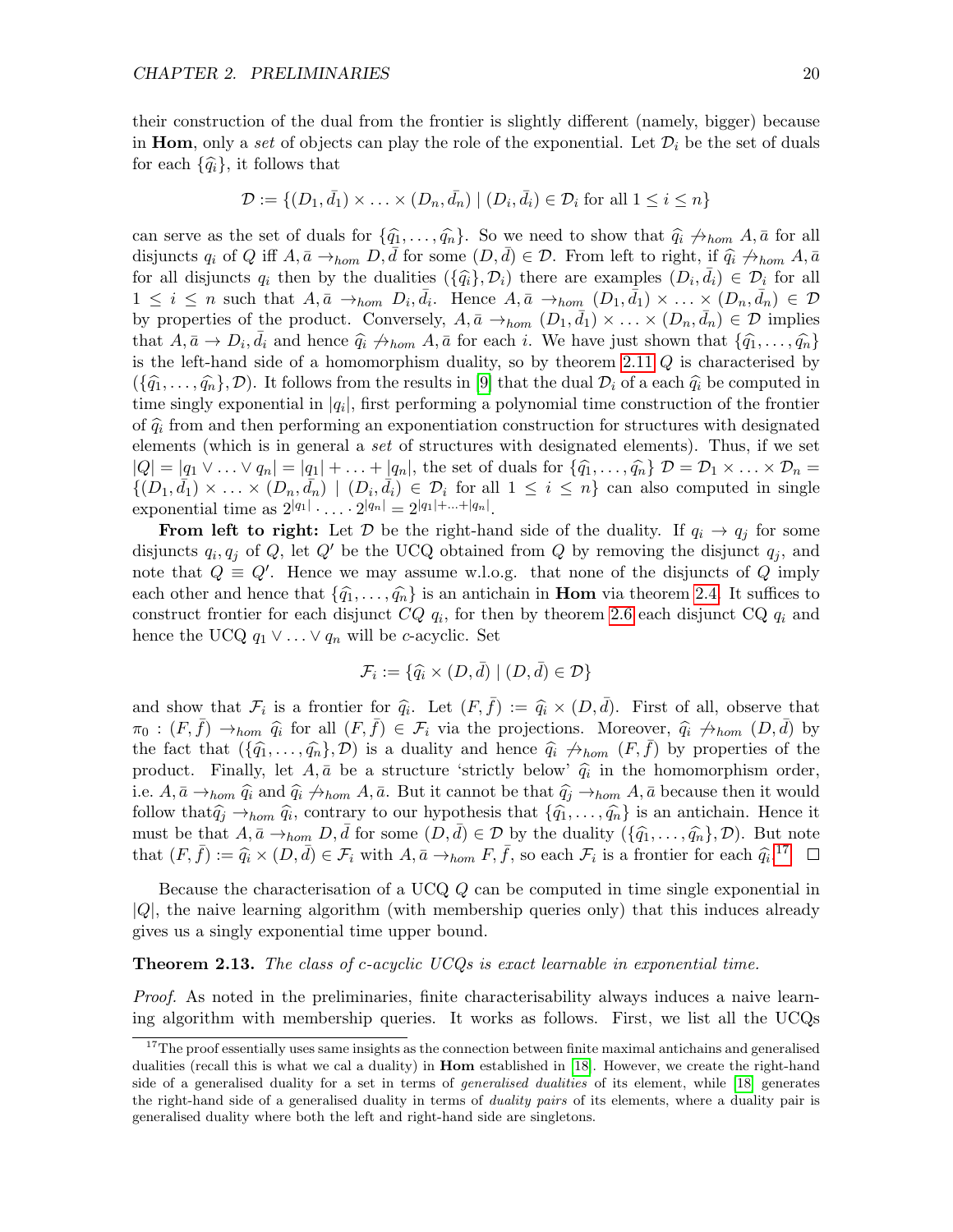$Q_0, Q_1, Q_2, \ldots$  in order of increasing size, i.e.  $|Q_i| < |Q_j|$  whenever  $i < j$ . Then, for each  $Q_i$ in this list, we compute the finite characterisation of  $Q_i$  in time exponential time in  $|Q_i|$  via theorem [2.12.](#page-19-1) It follows that for each i with  $|Q_i| < |Q|$  (i.e.  $Q_i$  comes before Q in our list), we can test whether  $Q \equiv Q_i$  in time exponential in  $|Q_i|$  and hence in time exponential in  $|Q|$ . Moreover, note that there are at most  $2^{\mathcal{O}(|Q|)}$  UCQs smaller than  $Q$ <sup>[18](#page-21-0)</sup> It follows that we can learn in Q in time  $2^{\mathcal{O}(|Q|)}$ .  $\Box$ 

Allowing equivalence queries has much impact; it enables faster learning algorithms as well as the possibility of learning non c-acyclic UCQs. This does not contradict theorem [2.12](#page-19-1) because finite characterisability is only a necessary precondition for exact learning with membership queries only.

**Theorem 2.14.** ([\[1,](#page-53-2) [9\]](#page-53-1)) The class of all UCQs is polynomial time exact learnable with membership and equivalence queries.

<span id="page-21-0"></span><sup>&</sup>lt;sup>18</sup>There are 2<sup>n</sup> bit of length n so at most  $k^n = 2^{n \log k}$  strings of length n in our representation system, where  $k = |\Sigma|$  is the size of the alphabet of the representation.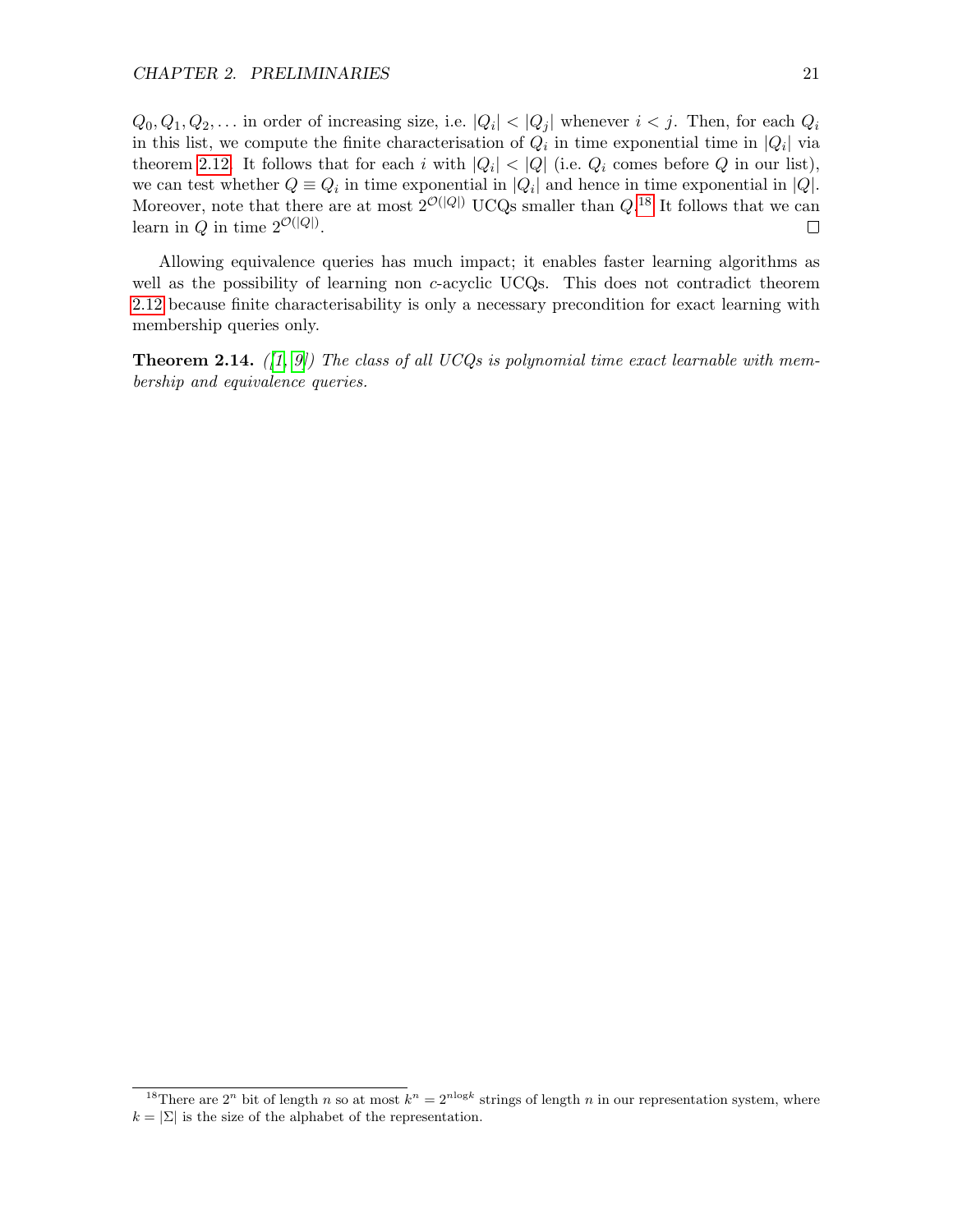## <span id="page-22-0"></span>Chapter 3

# Characterising the Full Modal Language over Frame Classes

In this chapter, we will study finite characterisations (and exact learnability) in the context of modal logic. Here, our concepts are (pointed) model-classes of modal formulas.

## Definition 3.1. (Modal Concept Class)

A normal modal logic L over a finite set of propositional variables Prop induces a modal *concept class*  $\mathcal{C}_{L,Prop}$ , which is the collection of all concepts

 $mod^L(\varphi) := \{(M, s) \text{ pointed model} \mid M, s \models \varphi \text{ and } M \text{ is based on a } L\text{-frame}\}\$ 

where  $\varphi$  is a modal formula with  $var(\varphi) \subseteq$  Prop. We will suppress the superscript L when the ambient logic is clear from context.

We will be sloppy in notation and write, for a normal modal logic  $L$ , that  $L$  is finitely characterisable rather than that  $\mathcal{C}_L$  is finitely characterisable. Modal concepts are concepts over the domain of pointed Kripke models. and hence we can only identify formulas up to logical equivalence through these concepts as  $\varphi \equiv \psi$  iff  $mod(\varphi) = mod(\psi)$ . Thus, we obtain the following definition of what an example is in the context of modal concept classes.

### Definition 3.2. (Modal Examples)

An example is a pointed model  $M, s$  that is labelled either positively  $(+)$  or negatively  $(-)$ (exclusive or). A modal concept  $mod(\varphi)$  fits a positive example  $(M, s)^+$  if  $M, s \models \varphi$  and fits a negative example  $(M, s)$ <sup>-</sup> if  $M, s \not\models \varphi$ .

We will suppress the labels in notation for readability, and refer to 'positive and negative examples' instead. Moreover, we will be sloppy and refer to unlabelled models as examples as well. In principle, examples can be finite or infinite. However, in view of applications we would like to think of examples as finite objects, i.e. *finite models*. Let

 $mod^L_{fin}(\varphi) := \{M, s \text{ pointed model} \mid M, s \models \varphi \text{ and } M \text{ is based on a finite } L\text{-frame}\}\$ 

and consider a normal modal logic  $L$  with the finite model property. Then we clearly havee

 $\varphi \equiv_L \psi$  iff  $mod_{\text{fin}}^L(\varphi) = mod_{\text{fin}}^L(\psi)$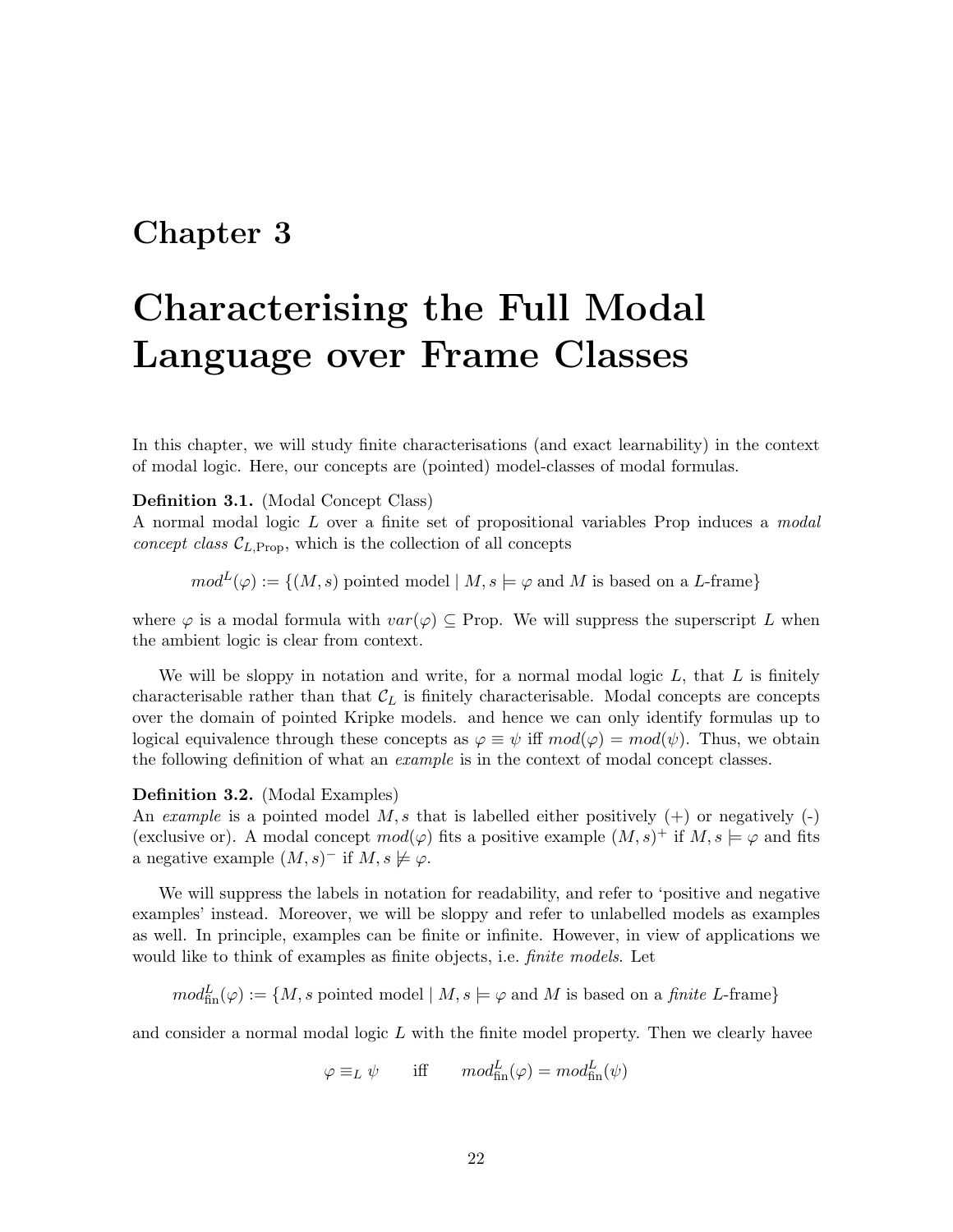so it follows that  $\mathcal{C}_L$  and  $\mathcal{C}_L^{fin}$  $L^{fin}$  are essentially the same concept classes.<sup>[1](#page-23-1)</sup> All normal modal logics we consider in this thesis have the finite model property, and hence we will simply write e.g. K, S4 for the concept classes  $\mathcal{C}_K^{\text{fin}}, \mathcal{C}_{K4}^{\text{fin}}$ .

We show that few modal concept classes are finitely characterisable. First, we give explicit counterexample via formulas that can force arbitrary height. Then we show that a concept class  $C_L$  (or rather,  $C_L^{\text{fin}}$ ) is finitely characterisable iff it contains finitely many concepts. That is, a normal modal logic  $L$  is finitely characterisable iff it is locally tabular. These negative results motivates our move to considering fragments of the full modal language in subsequent chapters.

## <span id="page-23-0"></span>3.1 Counterexamples Via Forcing Height

We show that the modal concept class induced by basic modal logic  $K$  is not finitely characterisable. We do this by showing that it contains formulas that can force arbitrary height. Our method is rather general, and we give a few corollaries.

<span id="page-23-2"></span>**Lemma 3.1.** There is a modal formula height<sub>n</sub> for each n such that  $M, s \models height_n$  iff height $(M, s) = n$  for all pointed models M, s.

*Proof.* Let  $height_n := \Box^{n+1} \bot \land \Diamond^n \top$ . Suppose that  $M, s \models height_n$ . Because  $M, s$  is rooted and  $M, s \models \Box^{n+1} \bot$ , it must be that  $M, s$  is acyclic, otherwise  $M, s \models \Diamond^{n+1} \top$ . Moreover, there cannot be paths of length  $n + 1$  starting from s so height $(M, s) \leq n$ . But as  $M, s \models \Diamond^n \top$ , there is some path of length n starting at s and ending in some state  $t \in dom(M)$ , and hence  $height(M, s) \geq n$ . It follows that  $height(M, s) = n$ .

Conversely, suppose that  $height(M, s) = n$ . This means that there are no paths of length  $n+1$  starting at s and hence  $M, s \models \Box^{n+1} \bot$ . On the other hand, there must be some path of length *n* starting at *s* and hence  $M, s \models \Diamond^n \top$ , so  $M, s \models height_n$ .  $\Box$ 

<span id="page-23-4"></span>**Theorem 3.1.** Basic modal logic K is not finitely characterisable.

*Proof.* It suffices to give one counterexample, say  $\Box \bot$ . Suppose for contradiction that  $\Box \bot$  has a finite characterisation  $(E^+, E^-)$  w,r.t the full modal language. Set  $n > \max\{height(E, e) \mid$  $(E, e) \in E^+ \cup E^-$ , and let  $\psi := \Box \bot \vee height_n$ , i.e.  $\psi = \Box \bot \vee (\Box^{n+1} \bot \wedge \Diamond^n \top)$ . We claim that  $\psi$  fits  $(E^+, E^-)$  yet  $\square \not\equiv \psi$ .

To see that  $\psi$  is fitting, note that it fits  $E^+$  by properties of disjunction. But by choice of n,  $E^-$  cannot contain a tree of exactly height n (either the height is  $\infty$  or some number  $\langle n \rangle$ , and hence  $E, e \not\models height_n$  for all  $(E, e) \in E^-$ , so  $\psi$  also fits  $E^-$ . Finally, the *n*-length path model (pointed at the initial state) with empty valuation satisfies  $\neg \Box \bot \wedge height_n$ , and hence distinguishes  $\psi$  from  $\Box \bot$ .  $\Box$ 

In fact, a far more radical statement holds.

<span id="page-23-3"></span>Theorem 3.2. No formula has a finite characterisation w.r.t. K.

*Proof.* Let  $\varphi$  be a formula and suppose it has a finite characterisation  $(E^+, E^-)$  w.r.t. K. Observe that either (i)  $\varphi \models \Box^k \bot$  for some k or (ii)  $\varphi \land \Diamond^k$  is satisfiable for each k. In case (i), by contraposition we get that  $\diamond^k \top \models \neg \varphi$ . Let  $n > \max(\{|dom(E)| \mid (E, e) \in E^- \} \cup \{k\}).$ Now take  $\varphi' := \varphi \vee height_n$ . By the same construction as before,  $\varphi'$  fits  $(E^+, E^-)$ . Moreover,

<span id="page-23-1"></span><sup>&</sup>lt;sup>1</sup>Alternatively, for a normal modal logic L that has the finite model property, there exist a finite characterisation of  $\varphi$  w.r.t. L iff there exists a finite characterisation of  $\varphi$  w.r.t. L consisting only of finite models.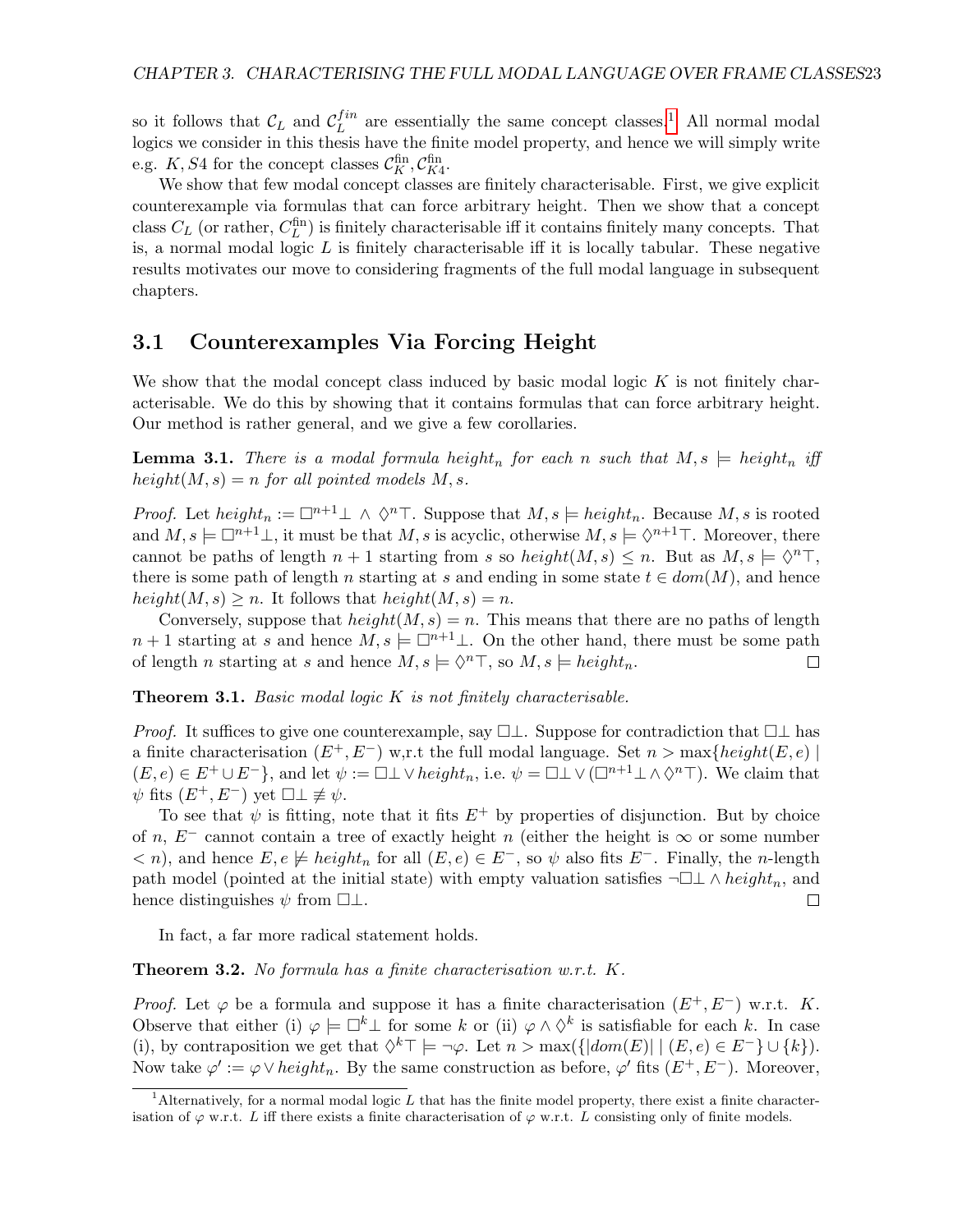the *n*-length path model  $P_n$  (pointed at the initial state) has height *n* so  $P_n \models height_n$ . But  $k \leq n$  which means that  $height_n \models \Diamond^k \top$  so by the first entailment  $P_n \models \neg \varphi$ , hence  $P_n \models \neg \varphi \land \varphi',$  distinguishing  $\varphi$  from  $\psi$ .

In case (ii), let  $n > \max(\{|dom(E)| | (E, e) \in E^{-}\}\cup \{d(\varphi)\})$ , and consider the formula  $\varphi' := \varphi \wedge \neg height_n$ . Clearly  $\varphi'$  fits  $E^-$  by properties of conjunction. Further, by choice of n and lemma [3.1](#page-23-2) above, all negative examples in  $E^-$  satisfy  $\neg height_n$ . But by hypothesis there is some pointed model M, s satisfying  $\varphi \wedge \Diamond^n$ . Now let M  $\restriction n$  be the submodel of M induced the by the set of all n-successor of s (i.e. all states that can be reached by a path of length n). Clearly  $height(M \upharpoonright n, s) = n$  and thus  $M \upharpoonright n, s \models height_n$  (and hence  $M \upharpoonright n, s \models \neg \varphi'$ ) by [3.1.](#page-23-2) But we also have  $M, s \leq_n M \upharpoonright n, s$  and  $d(\varphi) < n$ , so it follows that  $M \upharpoonright n, s \models \varphi$ , distinguishing  $\varphi$  from  $\varphi'$ .  $\Box$ 

Remark. In fact, by inspection of the above proof we see that only frame formulas (i.e. formulas not containing any propositional variables but only the truth constants ⊤ and ⊥) are used. Hence, it follows that no frame formula has a finite characterisation w.r.t. the frame language  $C_{K,\emptyset}$ .

## <span id="page-24-0"></span>3.2 Restricted Frame Classes

First of all, we observe that our previous method for the class of all frames still works over certain restricted frame classes.

Observation. All the steps in the proof of theorem [3.2](#page-23-3) also go through when restricting to transitive frames. In particular, in case (ii) of the proof we cut-off the model at a designated height but transitivity is preserved under taking submodels. It follows that no formula has a finite characterisation w.r.t.  $K4$ . However, this reasoning does not extend to e.g.  $S4$  in the presence of reflexivity.

More structurally, it turns out that there is a close connection between local tabularity and finite characterisability.

**Definition 3.3.** A normal modal logic L is *locally tabular* if for every finite set of propositional variables Prop, there are only finitely many formulas  $\varphi$  up to L-equivalence with  $var(\varphi) \subseteq$ Prop.[2](#page-24-1)

Thus if a normal modal logic L is locally tabular then  $\mathcal{C}_L$  (as well as  $\mathcal{C}_L^{\text{fin}}$ ) will only contains finitely many distinct concepts  $mod(\varphi)$  (or  $mod_{fin}(\varphi)$ ). But then a finite characterisation of one of these concepts would only have to distinguish it from finitely many others, which surely can be done with only finitely many examples! In fact, we show that the converse holds as well for normal modal logics. For the proof, we will need the following lemma.

<span id="page-24-2"></span>Lemma 3.2. Every locally tabular normal modal logic L has the finite model property.

*Proof.* Let L be a locally tabular normal modal logic. Then for each finite subset  $P \subseteq_{fin}$ Prop there are only finitely many formulas  $\varphi_0, \ldots, \varphi_n$  with free variables contained in P (henceforth called P-formulas) up to L-equivalence. It follows immediately that there are only finitely many maximally consistent sets of P-formulas (where consistency means Lconsistency), because there are only  $2^n$  ways of satisfying some subset of  $\{\varphi_0, ..., \varphi_n\}$  and hence all P-formulas on L-frames. So let  $MCS_P$  be the *finite* set of all maximal consistent

<span id="page-24-1"></span><sup>&</sup>lt;sup>2</sup>While we assume to be working with the full modal language here, this definition also makes sense for modal fragments as in definition [2.4.](#page-7-3)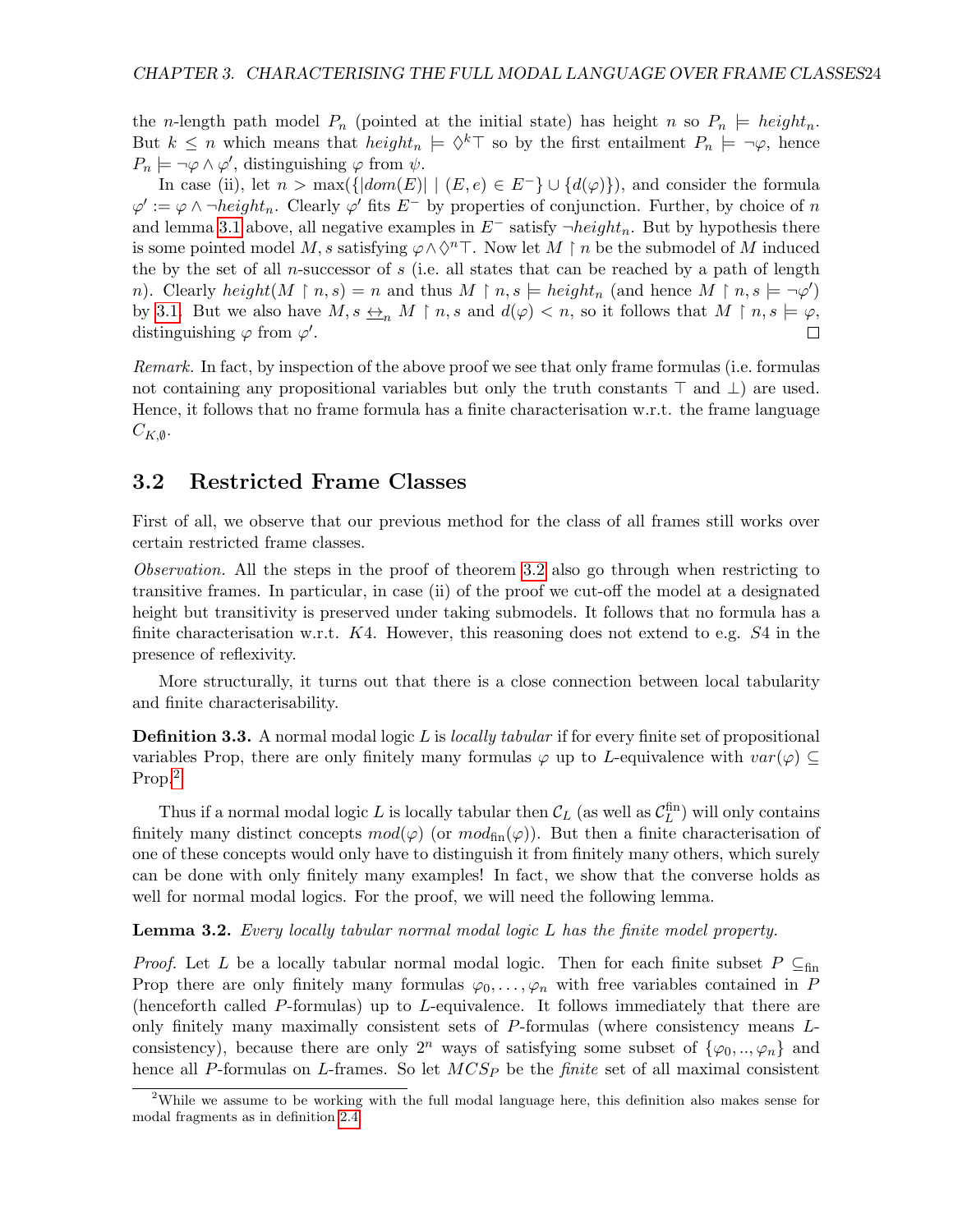sets of P-formulas. Then we the *weak canonical model* to be  $M_P = (MCS_P, R^c, v^c)$ , where the canonical relation and colouring are defined as usual, i.e.  $R^c := \{(\Delta, \Sigma) \mid \forall \Box \varphi \in \Delta, \varphi \in \Sigma\}$ and  $v^c(\Delta) := \{ p \in \text{Prop} \mid p \in \Delta \}.$  Note that  $v^c(\Delta) \subseteq P \subseteq_{\text{fin}} \text{Prop}$  because each  $\Delta \in MCS_P$ only contains formulas with free variables contained in P. The weak canonical model has the following properties:

- (i) for each  $\Delta \in dom(M_P), M_p, \Delta \models \varphi$  iff  $\varphi \in \Delta$
- (ii)  $M_P \models \varphi$  iff  $\varphi \in L$

Clearly each L-satisfiable formula  $\varphi$  can be satisfied on this *finite* model  $M_P$ . So it rests to show that  $M_P$  is based on an L-frame, i.e.  $(MCS_P, R^c) \models L$ . Recall that a frame satisfies a formula if for all valuations on this frame, the corresponding model satisfies the formula. Let  $v: MCS_P \to \text{Prop}$  be a valuation on the canonical frame, and  $M_v := (MCS_P, R^c, v)$  the corresponding model. We want to show that for every  $\varphi \in L$ ,  $M_v \models \varphi$ . We will need the following argument.

**Claim:** Every subset of the canonical frame  $(MCS_p, R^c)$  can be defined by a formula, relative to the canonical valuation.

Let  $\{\Delta_0,\ldots,\Delta_1\}$  be a subset of the finite set  $MCS_P$ . Now for every pair of distinct  $\Delta,\Sigma \in$  $MCS_P$ , there is a formula  $\chi_{\Delta,\Sigma} \in (\Delta \setminus \Sigma) \cup (\Sigma \setminus \Delta)$  which by (i) means that either  $\Delta \models \chi_{\Delta,\Sigma}$ and  $\Sigma \not\models \chi_{\Delta,\Sigma}$  or vice versa. In either case,  $\chi_{\Delta,\Sigma}$  distinguishes  $\Delta$  from  $\Sigma$  in the weak canonical model  $M_P$ . It follows that  $\psi_{\Delta} := \bigwedge_{\Sigma \in dom(M_P), \Sigma \neq \Delta} \chi_{\Delta,\Sigma}$  defines the singleton subset  $\{\Delta\}$  in  $M_P$  and consequently  $\psi := \bigvee_{i \leq m} \psi_{\Delta_i}$  defines the subset  $\{\Delta_0, ..., \Delta_m\}$  of  $M_P$ .

For every free variable  $q_i \in \{q_1, \ldots, q_n\} = \text{var}(\varphi)$ , consider the set  $||q_i||_v = \{\Delta \in$  $MCS_P | q_i \in v(\Delta) \},$  i.e. the set of states that make  $q_i$  true under v. By the claim above, this set is definable by a formula  $\psi_{q_i}$  relative to the canonical valuation, i.e.  $||q||_v = ||\psi_{q_i}||_{v^c}$ . Let  $\varphi' := \varphi[\psi_{q_1}/q_1] \dots [\psi_{q_n}/q_n]$ . It follows that  $M_P = (MCS_P, R^c, v^c) \models \varphi'$  iff  $(MCS_P, R^c, v) \models$ φ. But as L is a normal modal logic is closed under uniform substitution,  $\varphi' \in L$  as well. But then it must be that  $\varphi'$  is contained in every maximal L-consistent set  $\Delta \in MCS_P$ , i.e.  $M_P \models \varphi'.$  $\Box$ 

#### <span id="page-25-0"></span>**Theorem 3.3.** A normal modal logic L is finitely characterisable iff it is locally tabular.

*Proof.* From left to right, suppose that L is finitely characterisable. Then in particular  $\perp$ must have a finite characterisation  $(E^+, E^-)$  w.r.t. the class of all modal formulas over Lframes. Note that this implies that all the examples must be based on L-frames. As  $\perp$  is unsatisfiable, it must be that  $E^+ = \emptyset$  and thus every formula that is satisfiable on an L-frame must be satisfied at some  $(E_i, e_i) \in E^- = \{(E_1, e_1), \ldots, (E_n, e_n)\}.$  But then there cannot be infinitely many pairwise inequivalent formulas  $(\psi_i)_{i \in \omega}$  (that is, pairwise inequivalent over the class of L-frames) because that would require the existence of at least infinitely many distinct examples in  $E^-$ . To see this, note that there are only 2<sup>n</sup> ways of being true/false on a subset of  $E^-$ . Hence there will be infinitely many formulas  $\psi_{i_1}, \psi_{i_2}, \dots$  that hold of the same subset of  $E^-$ , which means that e.g. the formula  $(\psi_{i_1} \wedge \neg \psi_{i_2}) \vee (\neg \psi_{i_1} \wedge \psi_{i_2})$  is unsatisfiable on L-frames (for recall that every L-satisfiable formula must be satisfied at some example in  $E^-$ ). But this contradicts the fact that  $\varphi_{i_1} \not\equiv_L \varphi_{i_2}$ , hence L must be locally tabular.

In the other direction, let L be a locally tabular logic. Then for every finite subset  $P \subseteq_{fin}$ Prop there are only finitely many P-formulas  $\varphi_0, \ldots, \varphi_n$  up to L-equivalence. Whenever  $i \neq j$ , we have  $\varphi_i \neq_L \varphi_j$  and hence the formula  $(\varphi_i \wedge \neg \varphi_j) \vee (\neg \varphi_i \wedge \varphi_j)$  must be satisfiable on an L-frame. But by lemma [3.2,](#page-24-2) L has the finite model property and hence there is a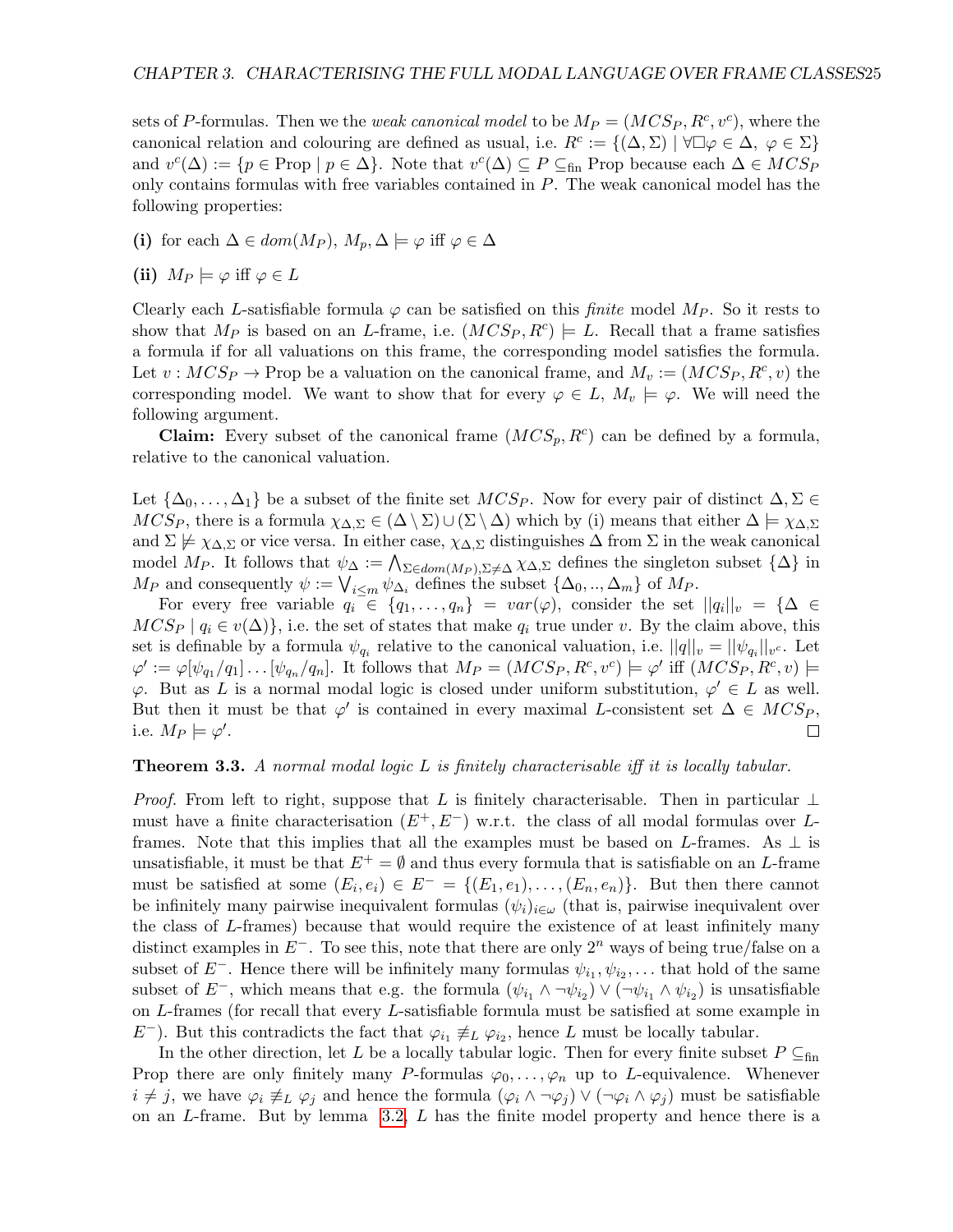finite pointed model  $E_i, e_i$  based on an L-frame that distinguishes  $\varphi_i$  from  $\varphi_i$ . Clearly then, the set  $\{(E_j, e_j) \mid i \neq j, j \leq n\}$ , appropriately labelled positive and negative, is a finite characterisation of  $\varphi_i$  w.r.t L. Hence L is finitely characterisable.  $\Box$ 

This shows that a concept class  $C_L$  is finitely characterisable iff it contains only finitely many concepts. In fact, by lemma [3.2](#page-24-2) it follows that any finitely characterisable  $C_L$  is 'equivalent' to  $C_L^{\text{fin}}$  in the sense that  $mod_{\text{fin}}(\varphi)$  already contains all relevant information of  $mod(\varphi)$ . Given the above characterisation of finitely characterisable normal modal logics in terms of local tabularity, we can import the theory of syntactic characterisations of local tabularity to our setting.

**Theorem 3.4.** [\[30,](#page-54-8) [26\]](#page-54-9) A normal modal logic  $L \supseteq K4$  is locally tabular iff it is of finite height, i.e. if it contains  $B_h$  for some h, where

$$
B_1 := p_1 \to \Box \Diamond p_1
$$
  

$$
B_{i+1} := p_{i+1} \to \Box(\Diamond p_{i+1} \lor B_i)
$$

Corollary 3.1. A normal modal logic  $L \supseteq K4$  is finitely characterisable iff it is of finite height.

Corollary 3.2. S5 is finitely characterisable, and S4, K4, KT are not finitely characterisable.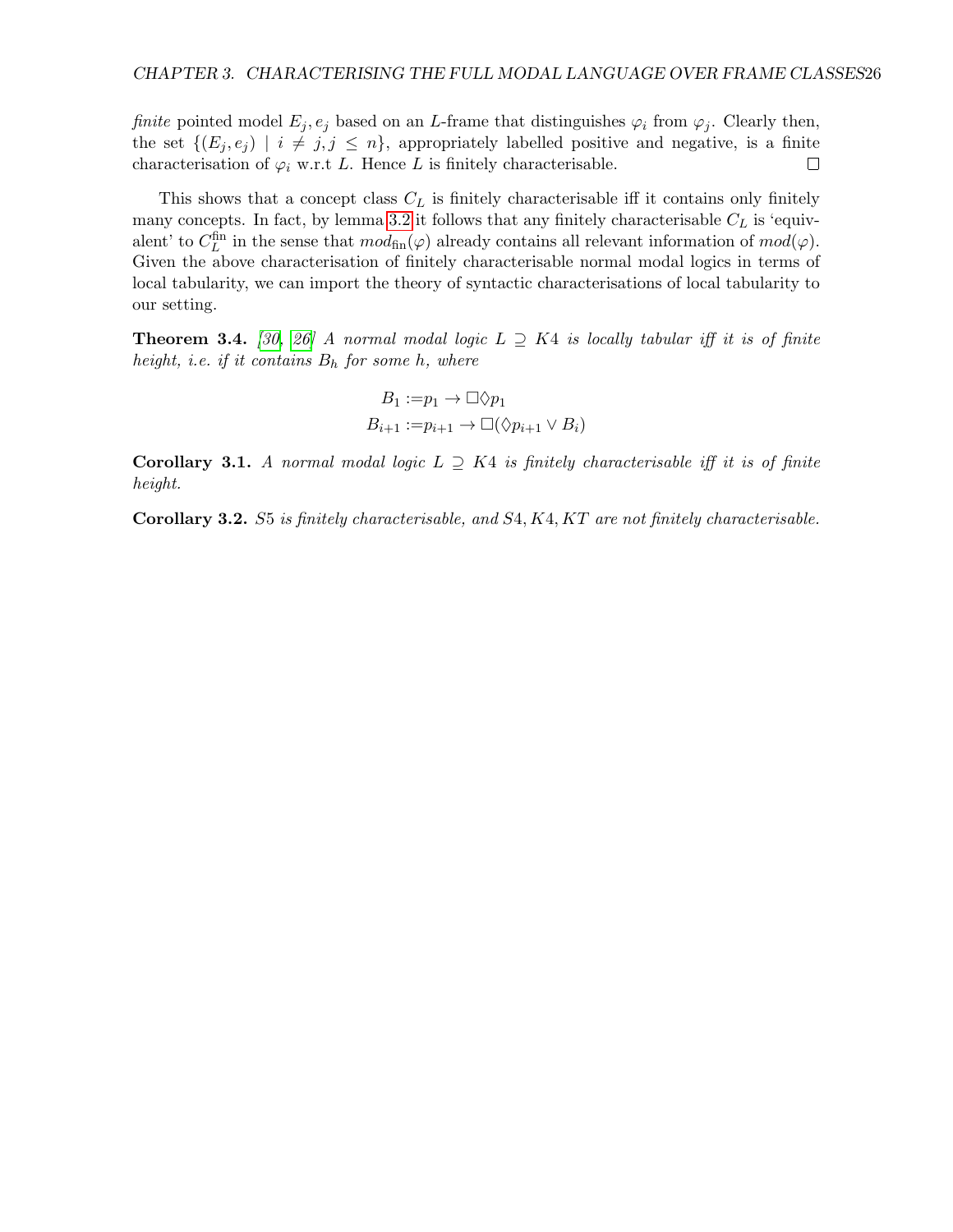## <span id="page-27-0"></span>Chapter 4

# Weak Simulations

In the previous chapter, we completely characterised the finitely characterisable normal modal logics in terms of local tabularity. In subsequent chapters, we will be concerned with syntactic fragments of the full modal language obtained by restricting the base of connectives, i.e. modal fragments as defined in definition [2.4.](#page-7-3) In particular, given the role of negation in the construction of counterexamples for the full modal language, we will be focusing on positive modal languages. In this chapter, we will develop a categorical framework in analogy to the one in [\[23,](#page-54-0) [9\]](#page-53-1) in order to obtain characterisability and learnability results for positive fragments (and beyond) in chapter [5.](#page-34-0)

## <span id="page-27-1"></span>4.1 Positive Modal Logic

Positive modal logic may mean various things. Originally, Dunn [\[15\]](#page-54-10) proposed looking at the syntactic fragments  $\mathcal{L}^+_{\Box,\Diamond,\land,\lor},\mathcal{L}^+_{\Box,\Diamond,\land,\lor,\bot,\top}$  (and also  $\mathcal{L}^+_{\Box,\Diamond,\land,\lor,\bot},\mathcal{L}^+_{\Box,\Diamond,\land,\lor,\top}$  separately) of the full modal language and proved its completeness w.r.t. standard Kripke semantics as well as a representation theorem for the corresponding algebras (i.e. distributive lattices for  $\mathcal{L}^+_{\Box,\Diamond,\wedge,\vee}$ , and bounded distributive lattices for  $\mathcal{L}^+_{\Box,\Diamond,\wedge,\vee,\bot,\top}$ .<sup>[1](#page-27-2)</sup> However, in the absence of negation and implication (on which the classical and intuitionistic interpretation disagree), this fragment also allows for an intuitionistic semantics based on Kripke models with an additional ordering  $\leq$  that coheres in a certain way with the accessibility relation [\[10\]](#page-53-6).

The axiomatic system from [\[15\]](#page-54-10) can also be extended by modal formulas expressing certain properties of the accessibility relation. For instance, adding the sequents  $\Box \varphi \vdash \Box \Box \varphi$ and  $\Diamond \Diamond \varphi \vdash \Diamond \varphi$  corresponds to restricting to transitive models. However, as noted in [\[15\]](#page-54-10), only adding one of the duals of an ordinary modal axiom results in an incomplete logic. This difficulty is overcome by a move to the intuitionistic semantics, where the two dual formulations  $\Box \Box \varphi \vdash \Box \varphi, \Diamond \Diamond \varphi \vdash \Diamond \varphi$  correspond to the transitivity of the  $R_{\Box} := R \circ \leq R_{\Diamond} := R \circ \leq^{-1}$ respectively. Furthermore, duality and correspondence and Sahlqvist theory [\[11\]](#page-53-7), as well as a coalgebraic approach [\[29\]](#page-54-11) have been developed for positive modal logic. However, this line of work is orthogonal to ours, as we will consider  $\mathcal{L}^+_{\Box,\Diamond,\wedge,\vee,\top,\bot}$  and  $\mathcal{L}^+_{\Box,\Diamond,\wedge,\vee}$  as fragments of the modal language under the classical semantics.

<span id="page-27-2"></span><sup>&</sup>lt;sup>1</sup>For a recent investigation into the theory of non-distributive positive modal logic, see [\[14\]](#page-54-12).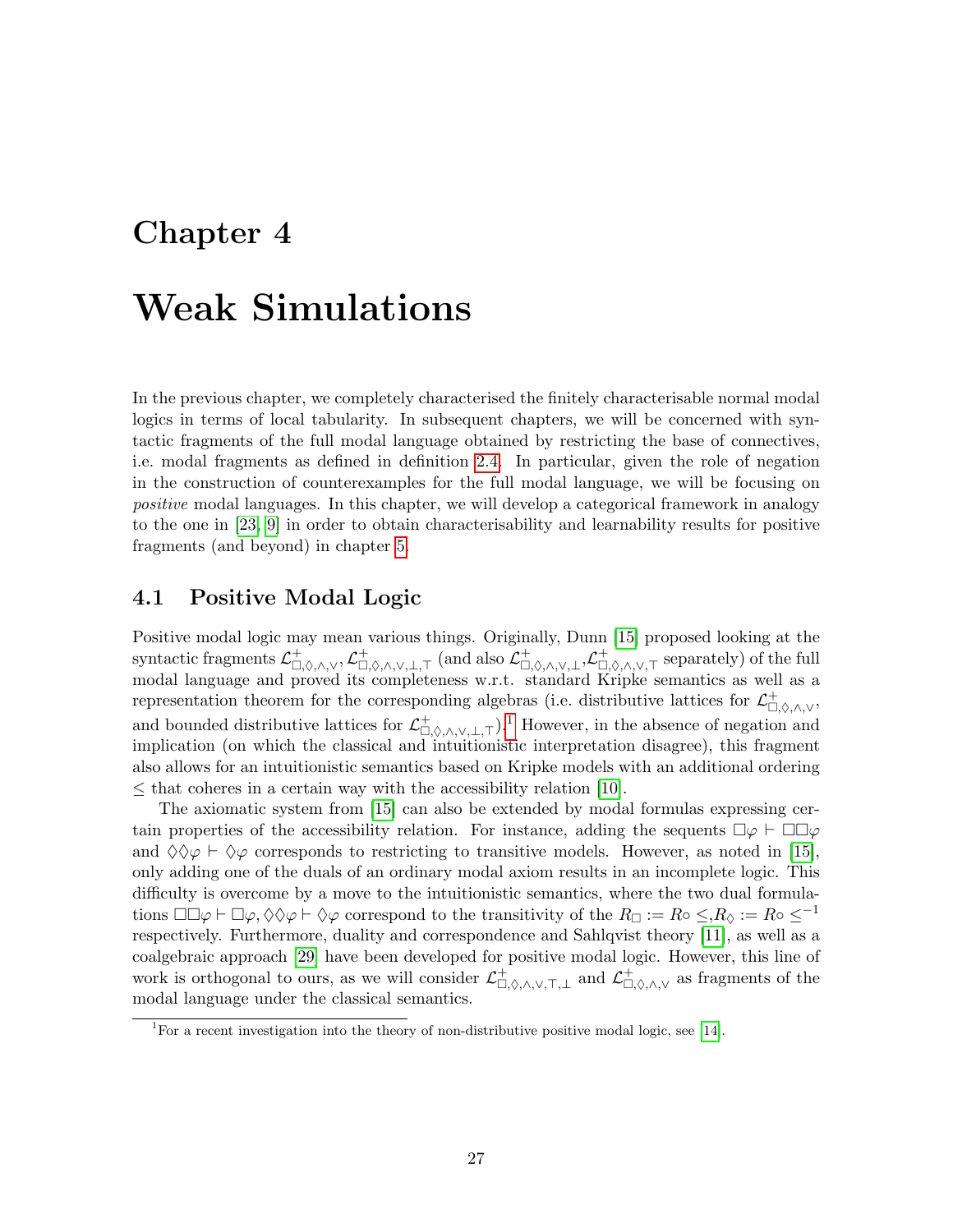## <span id="page-28-0"></span>4.2 Simulations

We will be interested in the classical version of positive modal logic, i.e. the one obtained as a syntactic restriction of the language over the usual classical semantics. In this context,  $\mathcal{L}^+_{\Box,\Diamond,\wedge,\vee,\top,\bot}$  has been studied from a semantic perspective by Kurtonina and De Rijke in [\[24\]](#page-54-13). They propose the notion of *simulation* as a directed weakening of bisimulations, and prove a corresponding Van Benthem-style characterisation theorem.[2](#page-28-2) Since positive-existential FO and hence  $\mathcal{L}^+_{\Diamond,\wedge,\vee}$  is preserved by homomorphisms [\(2.3\)](#page-16-4), one can view simulations as an appropriate generalization of homomorphisms to guarded universal quantification.

## Definition 4.1. (Simulation)

Given two pointed models  $(M, s), (M', s')$ , a simulation between them is a relation  $Z \subseteq M \times M'$ such that for all  $(t, t') \in Z$ , the following conditions hold.

(atom)  $v^M(t) \subseteq v^{M'}(t')$ 

(forth) If  $R^M t u$ , then there is a u' with  $R^{M'} t' u'$  and  $(u, u') \in Z$ 

(back) If  $R^{M'}t'u'$ , then there is a u with  $R^Mtu$  and  $(u, u') \in Z$ 

**Theorem 4.1.** ([\[24\]](#page-54-13))  $\mathcal{L}^+_{\Box,\Diamond,\wedge,\vee,\top,\bot}$  is preserved under simulations, i.e.  $M, s \models \varphi$  an  $M', s'$ simulates M, s then  $M', s' \models \varphi$  as well for all  $\varphi \in \mathcal{L}^+_{\Box, \Diamond, \land, \lor, \top, \bot}$ 

In fact, they prove a converse stating that a simulation-preserved first order formula is equivalent to the standard translation of a  $\mathcal{L}^+_{\Box,\Diamond,\wedge,\vee,\top,\bot}$  formula.

## <span id="page-28-1"></span>4.3 Weak Simulations

We will be looking at the other positive fragment of modal logic identified by Dunn, i.e.  $\mathcal{L}^+_{\Box,\Diamond,\wedge,\vee}$ without  $\top$  and  $\bot$ . As we will see in the next chapter,  $\mathcal{L}^+_{\Box,\Diamond,\wedge,\vee,\top,\bot}$  and even  $\mathcal{L}^+_{\Box,\Diamond,\wedge,\vee,\bot}$  are not finitely characterisable, while our main result is that  $\mathcal{L}^+_{\Box,\Diamond,\wedge,\vee}$  is. Here, we lay the theoretical foundation for these results by proposing a further weakening of simulations, called weak simulations which we show characterises  $\mathcal{L}^+_{\Box,\Diamond,\wedge,\vee}$  as a fragment of FO. Moreover, we show that the class of pointed models with simulations or weak simulations as morphisms naturally forms a category with an interesting automorphism whose properties we heavily exploit. Before giving the definition of weak simulations, we introduce some special notation.

### Definition 4.2. (Empty and Full Loopstates)

The *empty loopstate*, denoted by  $\circlearrowright_{\emptyset}$ , is the pointed model consisting of a single reflexive point with am empty valuation. Dually, the *full loopstate*, denoted by  $\Diamond_{\text{Prop}}$ , is the pointed model consisting of a single reflexive point with a full valuation.

## Definition 4.3. (Weak Simulation)

Given two pointed models  $(M, s), (M', s')$ , a weak simulation between them (notation:  $M, s \rightarrow$  $M', s'$ <sup>[3](#page-28-3)</sup> is a relation  $Z \subseteq M \times M'$  such that for all  $(t, t') \in Z$ ;

<span id="page-28-2"></span><sup>&</sup>lt;sup>2</sup>Kurtonina and De Rijke persistently use 'directed simulations' to emphasize their directedness as opposed to the symmetry of bisimulations [\[24\]](#page-54-13). However, the present author feels as this is already emphasized enough by the omission of the prefix 'bi-' when compared to bisimulation. Moreover, we will introduce 'weak simulations' shortly, and these would otherwise get the misnomer of 'weak directed simulation', while we don't want this to evoke the impression that the directedness would somehow be weakened.

<span id="page-28-3"></span><sup>&</sup>lt;sup>3</sup>It would be natural to use  $\rightarrow$  for simulations (as is done in [\[24\]](#page-54-13)) and  $\rightarrow_w$  for weak simulations. However, we will not be concerned much with simulations as such so we use the more succinct notation for weak simulations instead.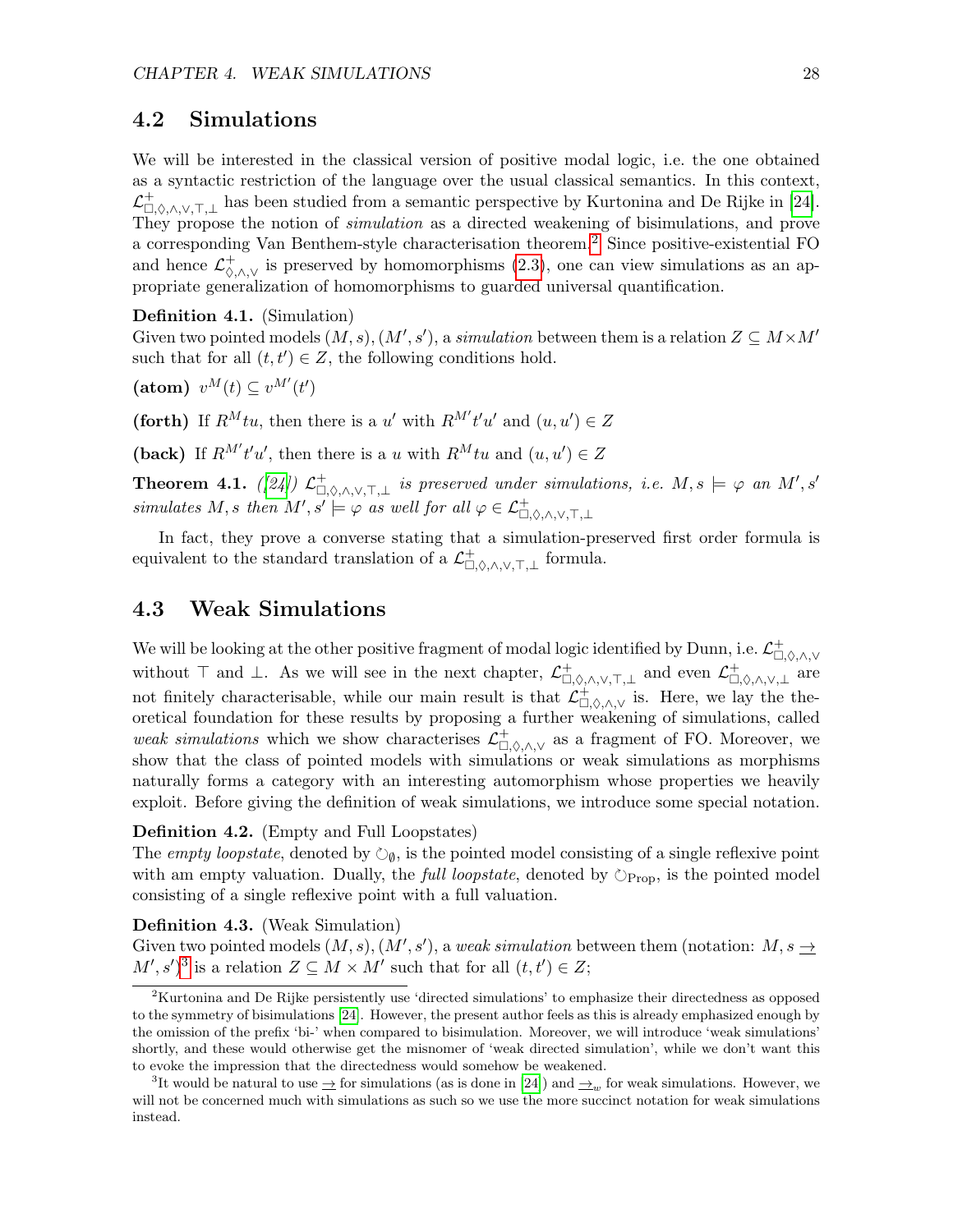(atom)  $v^M(t) \subseteq v^{M'}(t')$ 

(forth') If  $R^M t u$ , either  $M, u \leftrightarrow \circledcirc_{\emptyset}$  or there is a u' with  $R^{M'} t' u'$  and  $(u, u') \in Z$ 

(back') If  $R^{M'}t'u'$ , either  $M, u \leftrightarrow \circlearrowright$  prop or there is a u with  $R^{M}tu$  and  $(u, u') \in Z$ 

we refer to the extra 'loopstate-conditions' as the escape clauses.

Clearly,  $\circlearrowright_{\emptyset}$  and  $\circlearrowright_{\text{Prop}}$  play an important role in these weak simulations. The following 2 lemmas explicate this role (in fact they are closely connected) and the second one plays a vital role in our characterisation theorem.

#### <span id="page-29-3"></span>**Lemma 4.1.** Every pointed model weakly simulates  $\circlearrowright_{\mathfrak{g}}$  and is weakly simulated by  $\circlearrowright_{\text{Prop}}$ .

*Proof.* Let M, s be a pointed model. We claim that  $Z := dom(\bigcirc_{\emptyset}) \times dom(M)$  is a weak simulation  $Z: \circlearrowright_{\emptyset} \longrightarrow M$ , s.<sup>[4](#page-29-0)</sup> Let  $(r, t) \in Z$  be arbitrary. [atom] trivial since  $v(r) = \emptyset$ . [forth'] trivial since we can always use the escape clause. [back'] Whenever  $Rt'u'$  we can always choose r itself as matching successor as  $Rrr$  holds and  $(r, u') \in Z$ . A dual argument shows that  $dom(M) \times dom(\mathcal{O}_{\text{Prop}})$  is the unique weak simulation  $M, s \to \mathcal{O}_{\text{Prop}}$ . □

In particular, the deadlock model (i.e. the single point model with no successors) weakly simulates  $\circlearrowright_{\emptyset}$  and is weakly simulated by  $\circlearrowright_{\text{Prop}}$ , whereas it does not simulate  $\circlearrowright_{\emptyset}$  nor is simulated by  $\circlearrowright_{\text{Prop}}$ . The following lemma is the crucial insight that makes the characterisation theorem work.

<span id="page-29-1"></span>**Lemma 4.2.** The empty loopstate  $\circlearrowright_{\emptyset}$  satisfies no formula in  $\mathcal{L}^+_{\Box,\Diamond,\wedge,\vee}$ , while the full loopstate  $\circlearrowright_{\text{Prop}}$  satisfies every formula in  $\mathcal{L}^+_{\Box,\Diamond,\wedge,\vee}$ .

*Proof.* Clearly  $\circ \psi \not\models p$  and  $\circlearrowright_{\text{Prop}}\models p$  for every atomic formula p. Now suppose that  $\circ \psi \not\models \varphi$ and  $\Diamond_{\text{Prop}}\models \varphi$ . It follows that  $\Diamond_{\emptyset}\not\models \Diamond \varphi \lor \Box \varphi$  and  $\Diamond_{\text{Prop}}\models \Diamond \varphi \land \Box \varphi$  because in the former case the root has exactly one successor, and  $\varphi$ , respectively  $\neg \varphi$  holds there. П

An immediate corollary is that the syntactic restriction to  $\mathcal{L}^+_{\Box,\Diamond,\wedge,\vee}$  thus trivialises the problems of determining satisfiability and validity.

<span id="page-29-2"></span>**Corollary 4.1.** All  $\mathcal{L}^+_{\Box,\Diamond,\wedge,\vee}$  formulas are satisfiable, and none of them is valid.

<span id="page-29-4"></span>**Theorem 4.2.** (Preservation of  $\mathcal{L}^+_{\Box,\Diamond,\wedge,\vee}$  under Weak Simulations) Every formula  $\varphi \in \mathcal{L}^+_{\Box,\Diamond,\wedge,\vee}$  is preserved under weak simulations, i.e. if  $M, s \models \varphi$  and  $M, s \rightarrow M', s'$  then  $M', s' \models \varphi$ .

*Proof.* Let  $Z : M$ ,  $s \to M'$ ,  $s'$  be a weak simulation. By formula induction on  $\varphi$ . Booleans are immediate by inductive hypothesis.

- (atom) If  $\varphi \in \mathcal{L}^+_{\Box,\Diamond,\wedge,\vee}$  is atomic then  $\varphi = p$  for some  $p \in \text{Prop}$ . Then  $M, s \models p$  implies  $M', s' \models p \text{ as } v(s) \subseteq v(s').$ 
	- ( $\diamond$ ) Suppose that  $M, s \models \Diamond \varphi$  where  $\varphi \in \mathcal{L}^+_{\Box, \Diamond, \land, \lor}$ , i.e. there is some  $t \in R^M[s]$  with  $M, t \models \varphi$ . By lemma [4.2,](#page-29-1)  $M, t \nleftrightarrow \circledcirc_{\emptyset}$  and hence by [forth'] there must be some  $t' \in R^{M'}[s']$  such that  $(t, t') \in Z$  and hence  $M', t' \models \varphi$  by inductive hypothesis. It follows by the semantics that  $M', s' \models \Diamond \varphi$ .

<span id="page-29-0"></span><sup>&</sup>lt;sup>4</sup>There is not a *unique* such weak simulation, not even between rooted models. A counterexample is when  $M = (\{s, t\}, \{(s, t), (t, t)\}, v)$  where  $v(s) = v(t) = \text{Prop}$ . Then both  $\{(r, s)\}\$  and  $\{(r, s), (r, t)\}\$  are weak simulations  $\circlearrowright_{\emptyset} \rightrightarrows M$ , s (where  $dom(\circlearrowright_{\emptyset}) = \{r\}$  is the root of the empty loop model).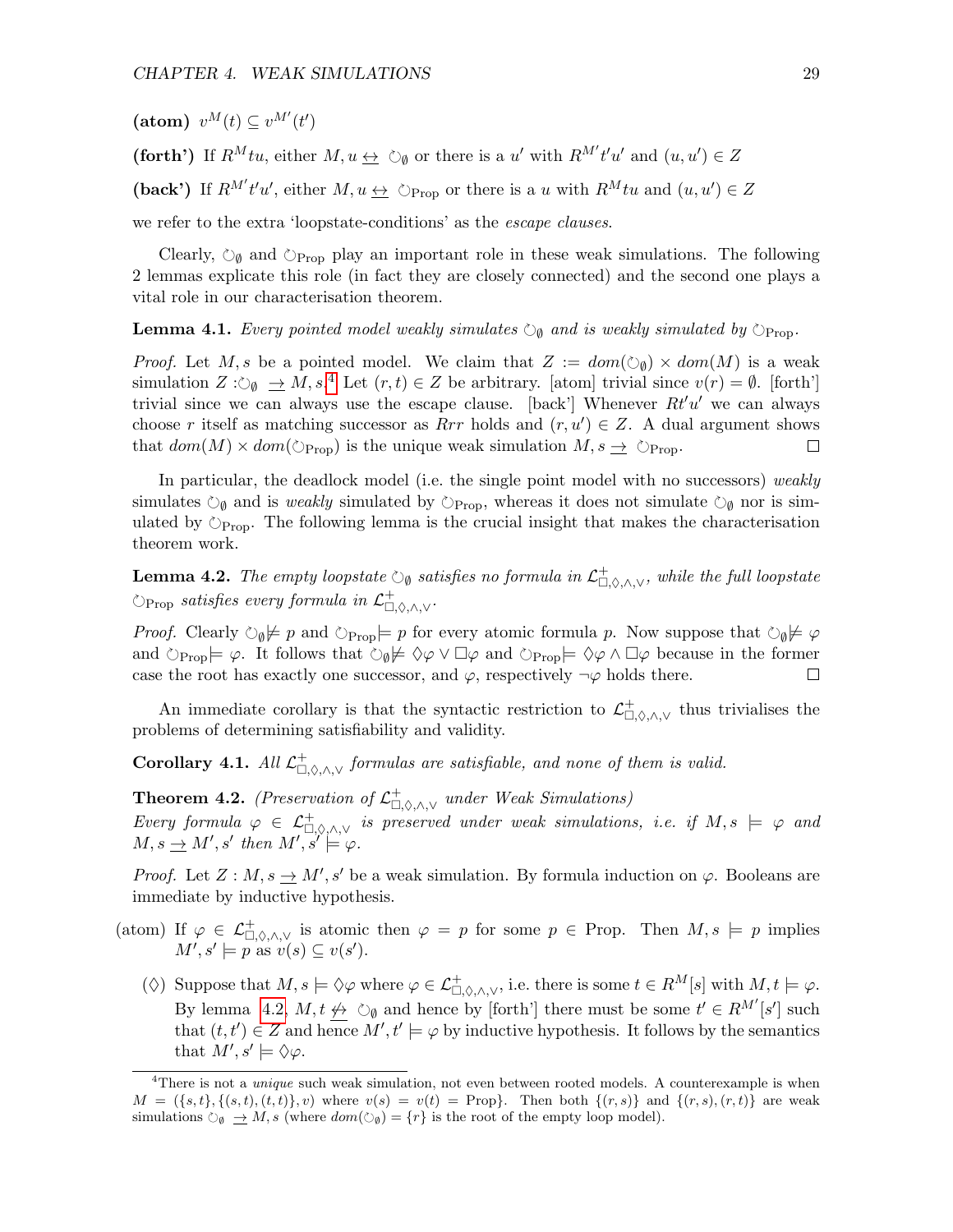( $\square$ ) Suppose that  $M, s \models \square \varphi$  with  $\varphi \in \mathcal{L}^+_{\square, \Diamond, \land, \lor}$ . We show that  $M', s' \models \square \varphi$ . If  $R^{M'}[s'] =$  $\emptyset$  this holds vacuously. For an arbitrary  $t' \in R^{M'}[s']$ , by the [back'] clause either  $M', t' \Leftrightarrow$   $\Diamond_{\text{Prop}}$  or there is a successor  $t \in R^M[s]$  with  $(t, t') \in Z$ . In the former case, by lemma [4.2](#page-29-1)  $M'$ ,  $t' \models \varphi$ . Else, as  $M, s \models \Box \varphi$  we have  $M, t \models \varphi$  and hence by inductive hypothesis  $M', t' \models \varphi$ .

This validates our thinking of weak simulations as 'structure-preserving', for we are interested in the structure of Kripke models as expressible in  $\mathcal{L}^+_{\Box,\Diamond,\wedge,\vee}$ . Note that the converse does not hold as ⊤ and ⊥ are also preserved under weak simulations (actually these are always preserved under any relation) but not equivalent to a formula in our language  $\mathcal{L}^+_{\Box,\Diamond,\wedge,\vee}$ (observe that no  $\varphi \in \mathcal{L}^+_{\Box,\Diamond,\wedge,\vee}$  is valid or unsatisfiable by corollary [4.1\)](#page-29-2). We leave it as an open problem whether the slight extension  $\mathcal{L}^+_{\Box,\Diamond,\wedge,\vee} \cup \{\top\}$  does satisfy a van Benthem-style characterisation theorem.<sup>[5](#page-30-1)</sup>

## <span id="page-30-0"></span>4.4 The Category of Pointed Models and Weak Simulations

In this section, we show that our non-standard notion of weak simulation is well-behaved in the sense that it gives rise to a category over the class of pointed models. In particular, we show that weak simulations are closed under composition, and that this composition is associative. Finally, we show that this category is dually isomorphic to itself, like the category Rel of sets and binary relations [\[5\]](#page-53-8). We will need the following definitions and lemmas.

## Definition 4.4. (Operations on Binary Relations)

For a binary relation  $Z \subseteq A \times B$ , set  $\pi_0(Z) = \{a \in A \mid \exists b \in B \ (a, b) \in Z\}$  and  $\pi_1(Z) = \{b \in A \mid \exists c \in A \mid \exists d \in B \ (a, b) \in Z\}$  $B \mid \exists a \in A \ (a, b) \in Z$ . Furthermore, given two binary relations  $Z_0 \subseteq A \times B$ ,  $Z_1 \subseteq B \times C$ , let  $Z_0 \circ Z_1 = \{(a, c) \in A \times C \mid \exists b \in B \ (a, b) \in Z_0 \ \& \ (b, c) \in Z_1\}$  be their (relational) composition. Thirdly, given a binary relation  $Z \subseteq A \times B$ , let  $Z^{-1} = \{(b, a) \in B \times A \mid (a, b) \in Z\}$  denote the converse of Z. A binary relation  $Z \subseteq A \times B$  is total if  $\pi_0(Z) = A$  and  $\pi_1(Z) = B$  (note that this is equivalent to the earlier definition in the preliminaries).

<span id="page-30-2"></span>**Lemma 4.3.** Every weak simulation  $Z : M, s \rightarrow M', s'$  between rooted models is total on the set of all 'non-loopstates', i.e.  $\{t \in dom(M) \mid M, t \not\leftrightarrow \circlearrowright_{\emptyset}\} \subseteq dom(Z)$  and  $\{t' \in \emptyset\}$  $dom(M') \mid M', t' \nleftrightarrow \Diamond_{Prop} \} \subseteq cod(Z).$ 

*Proof.* Let  $Z : M$ ,  $s \to M'$ ,  $s'$  be a weak simulation where M, s and M', s' are rooted. Now take some  $t \in dom(M)$  such that  $M, t \not\leftrightarrow \circlearrowright_{\emptyset}$ . By rootedness, there is a path  $(s = t_0, \ldots, t_n = t)$ of some finite length n from the root s to t in M. This implies that  $M, t_i \nleftrightarrow \circlearrowright_{\emptyset}$ . Hence by repeated application of the [forth'] clause of Z we get a path  $(s' = t'_0, \ldots, \overline{t'_n})$  of length n in M' with  $(t_j, t'_j) \in Z$  for all  $j \leq n$ . In particular  $(t_n, t'_n) \in Z$  so  $t_n \in dom(Z)$ . A dual argument shows that if  $M', t' \nleftrightarrow \circlearrowright_{Prop}$  then  $t' \in dom(Z)$ . П

<span id="page-30-3"></span>**Lemma 4.4.** Let  $M, s \to M', s'$ . If  $M', s' \to \bigcirc_{\emptyset}$ , then it must be that  $M, s \to \bigcirc_{\emptyset}$ . Similarly, if  $M, s \leftrightarrow \circlearrowright$  prop then  $M', s' \leftrightarrow \circlearrowright$  Prop.

 $\Box$ 

<span id="page-30-1"></span><sup>&</sup>lt;sup>5</sup>It seems that proof of the analogous result in [\[24\]](#page-54-13) might adapt to our case. Subsequently, one could also wonder whether these characterisations theorems still hold 'in the finite', as in Rosen's refinement of the original van Benthem characterisation theorem.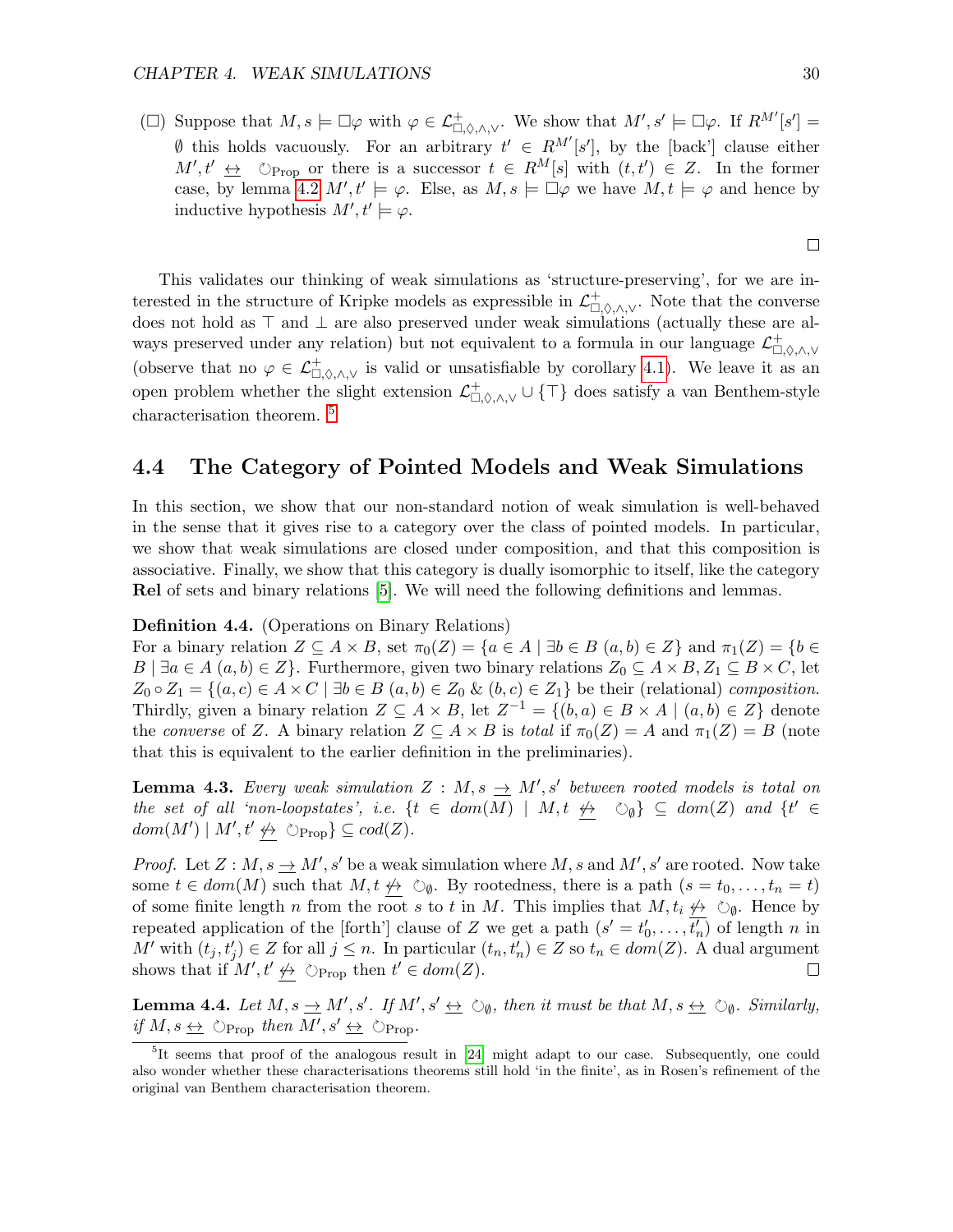*Proof.* Let  $Z : M, s \to M', s'$  and  $Z' : M', s' \to \mathcal{O}_{\emptyset}$ . Without loss of generality, assume that  $M, s$  and  $M', s'$  are rooted. Otherwise, we may pass to the submodels of  $M, M'$  generated by  $s, s'$  respectively. The restrictions of Z and Z' to these submodels will still be a weak simulation an bisimulation respectively.<sup>[6](#page-31-0)</sup> Then  $Z'$  must be total (cf. proposition [2.1\)](#page-8-0) so it must be that  $Z' = dom(M') \times dom(\circlearrowright)$  as this the only total relation on the domains of these models. Let

$$
Z^* := (Z \circ Z') \cup \{(t, r) \in dom(M) \times dom(\circlearrowright_{\emptyset}) \mid M, t \leq \circlearrowright_{\emptyset}\}
$$

we show that this is a bisimulation  $Z^+ : M, s \leftrightarrow \circlearrowright_{\emptyset}$ . First of all, note that by lemma [4.3,](#page-30-2) it must be that  $dom(Z^*) = dom(M)$  and hence  $Z^*$  must be total. So let  $(t, r) \in Z^*$  be arbitrary. Note that if  $(t, r) \in Z^* \setminus (Z \circ Z')$ , then all the clauses are trivially satisfied because  $M, t \leftrightarrow \circ \circ \phi$ by definition. So suppose that  $(t, r) \in Z \circ Z'$ . Then there is some  $t' \in dom(M)$  with  $(t, t') \in Z$ and  $(t', r) \in Z'$ .

[atom] By the directed [atom] clause of Z that  $v(t) \subseteq v(t')$  but we already know that  $v(t') = \emptyset$ , hence  $v(t) = \emptyset = v(r)$ . [forth] If  $R^M t u$  and  $M, u \leftrightarrow \circlearrowright_{\emptyset}$  by definition  $(u, r) \in Z^*$ and r is its own successor. If  $M, u \nleftrightarrow \Diamond_{\emptyset}$  by the [forth'] clause of Z there must be a matching successor u' of t' in M' and so by the [forth] clause of Z' also a matching successor of r in  $\circlearrowright_{\emptyset}$ . But r is its own only successor so it must be that  $(u, u') \in Z$  and  $(u', r) \in Z$  and hence  $(u, r) \in Z \circ Z'$ . Again, this is matching successor because r is its own successor.

Before showing that the [back] clause holds, let us observe that M must be serial. For suppose otherwise, then there is some  $t \in dom(M)$  which is a deadlock, i.e.  $R^M[t] = \emptyset$ . Then  $M, t \nleftrightarrow \circledcirc_{\emptyset}$  so by lemma [4.3](#page-30-2) there is some  $t' \in dom(M')$  such that  $(t, t') \in Z$ . Then by the  $[\text{back}^{\prime}]$  clause of Z either t' is also a deadlock or has only full loopstate-successors. But the latter cannot happen because every state in M' has empty colour. Thus  $R^{M'}[t'] = \emptyset$ , but then it cannot be that  $(t', r)$  is in the bisimulation Z' because a deadlock state cannot be bisimilar to  $\circlearrowright_{\emptyset}$ . But  $(t', r)$  must be in Z' by totality of Z'. Hence we may suppose that M is serial. Now we can continue to show that the [back] clause holds. [back] The only successor of  $r$  is r and since M is serial  $\exists u \in R^M[t] \neq \emptyset$ . Finally, by totality of  $Z^*$  we get  $(u, r) \in Z^*$ . □

With these lemmas in hand, we can proceed to show that weak simulations can be naturally seen as morphisms between pointed models in the categorical sense.

## Theorem 4.3. Weak simulations are closed under composition.

*Proof.* Suppose that  $M_0$ ,  $s_0 \stackrel{Z_1}{\to} M_1$ ,  $s_1 \stackrel{Z_2}{\to} M_2$ ,  $s_2$  are weak simulations. I claim that  $Z_1 \circ Z_2$ :  $M_0, s_0 \rightarrow M_2, s_2$  is a weak simulation. So let  $(t_0, t_2) \in Z_1 \circ Z_2$  be arbitrary, then there is some  $t_1$  with  $(t_0, t_1) \in Z_1$  and  $(t_1, t_2) \in Z_2$ . [atom] Clearly  $v(t_0) \subseteq v(t_1) \subseteq v(t_2)$  by the [atom] clauses of  $Z_1$  and  $Z_2$ . [forth'] If  $Rt_0u_0$ , by [forth'] of  $Z_1$  either  $M_0, u_0 \leftrightarrow \circ \circ$  or there is a matching successor  $u_1$  of  $t_1$  with  $(u_0, u_1) \in Z_1$ . In the former case, we can use the escape clause for the pair  $(t_0, t_2)$  and we are done. Else, we apply the [forth'] clause on u<sub>1</sub> and get that either  $M_1, u_1 \leftrightarrow \circlearrowright_{\emptyset}$  or there is a successor u<sub>2</sub> of  $t_2$  with  $(u_1, u_2) \in Z_2$  and hence  $(u_0, u_2) \in Z_1 \circ Z_2$ . In the latter case, we would be done. In the former case we have  $M_0, u_0 \to M_1, u_1 \to \circlearrowright_{\emptyset}$  so by lemma [4.4](#page-30-3)  $M_0, u_0 \to \circlearrowright_{\emptyset}$  and we can use the escape clause on  $(t_0, t_2) \in Z_1 \circ Z_2$ .

[back'] If  $Rt_2u_2$  by [back'] of  $Z_2$  either  $M_2, u_2 \leftrightarrow \circlearrowright P_{\text{rop}}$  or there is a matching successor  $u_1$ of  $t_1$  with  $(u_1, u_2) \in Z_2$ . In the former case, we can use the escape clause for the pair  $(t_0, t_2)$ 

<span id="page-31-0"></span> ${}^{6}$ It is worth noting here that the semantic properties of a pointed model M, s are completely determined by the set of all *finite* paths in M starting at s, which is also the notion of *unravelling* a model from the modal literature [\[8\]](#page-53-3).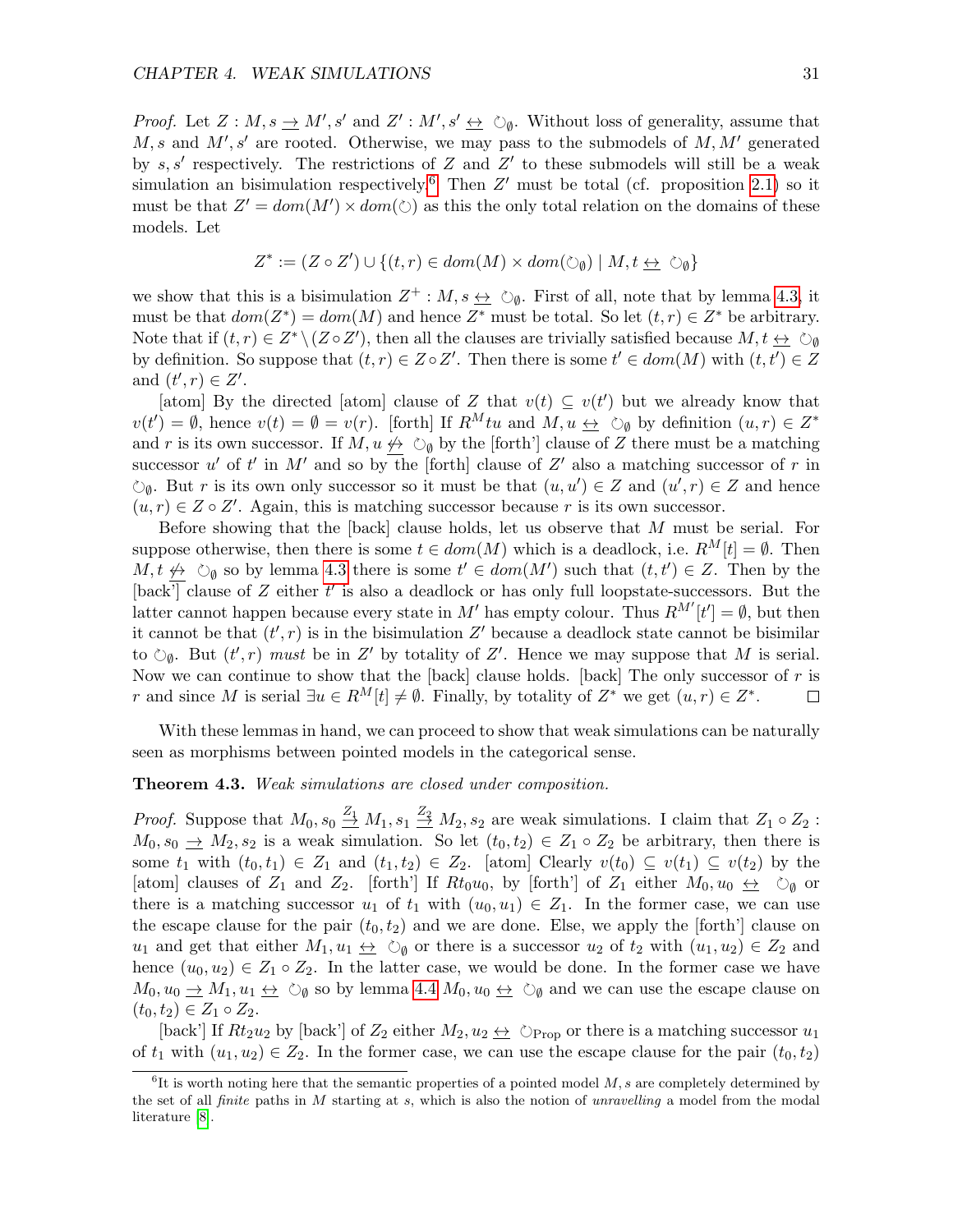and we are done. Else, we apply the [back'] clause on  $u_1$  and get that either  $M_1, u_1 \leftrightarrow \circlearrowright_{\text{Proo}}$ or there is a successor  $u_0$  of  $t_0$  with  $(u_0, u_1) \in Z_1$  and hence  $(u_0, u_2) \in Z_1 \circ Z_2$ . In the latter case, we would be done. In the former case we have  $\Diamond_{\text{Prop}} \leftrightarrow M_1, u_1 \to M_2, u_2$  so by lemma [4.4](#page-30-3)  $M_2, u_2 \leftrightarrow \circlearrowright$  and we can use the escape clause on  $(t_0, t_2) \in Z_1 \circ Z_2$ .  $\Box$ 

Proposition 4.1. Composition of weak simulations is associative.

Proof. This follows from the fact that relational composition is associative. Let  $M_0$ ,  $s_0 \stackrel{Z_1}{\rightarrow} M_1$ ,  $s_1 \stackrel{Z_2}{\rightarrow} M_2$ ,  $s_2 \stackrel{Z_2}{\rightarrow} M_3$ ,  $s_3$  be weak simulations. Observe that:

$$
(Z_1 \circ Z_2) \circ Z_3 = \{(t_0, t_3) \mid \exists t_2(t_0, t_2) \in Z_1 \circ Z_2 \text{ and } (t_2, t_3) \in Z_3\}
$$
  
= 
$$
\{(t_0, t_3) \mid \exists t_2, t_3(t_0, t_1) \in Z_1, (t_1, t_2) \in Z_2 \text{ and } (t_2, t_3) \in Z_3\}
$$
  
= 
$$
\{(t_0, t_3) \mid \exists t_1(t_0, t_1) \in Z_1 \text{ and } (t_1, t_3) \in Z_2 \circ Z_3\} = Z_1 \circ (Z_2 \circ Z_3)
$$

It rests to observe that the diagonal  $1_{M,s} = \{(t,t) | t \in dom(M)\}\)$  can serve as the identity morphism for each pointed model  $M, s$ .

Corollary 4.2. The class of pointed models with weak simulations as morphisms forms a category wSim with weakly initial object  $\circlearrowright_{\mathfrak{g}}$  and weakly final object  $\circlearrowright_{\text{Prop}}$ .

Although not relevant to the results in this thesis, simulations also give rise to a category.

Theorem 4.4. The class of pointed models with simulations as morphisms forms a category Sim.

Proof. This follows from the fact that frame bisimulations and hence simulations are closed under composition, where this composition (which is just relational composition) is moreover associative.  $\Box$ 

Note that  $\circlearrowright_{\emptyset}$  and  $\circlearrowright_{\text{Prop}}$  are not even weakly initial and terminal respectively in **Sim**, because e.g. the deadlock model does not simulate  $\circ$ <sub>0</sub> nor is it simulated by  $\circlearrowright_{\text{Prop}}$ .

## <span id="page-32-0"></span>4.5 Some Further Properties of Weak Simulation

Simulations and weak simulations are directed weakenings of bisimulations. The following propositions provides an interesting insight into the consequences of this directedness. First, we define a 'flipping' operation on models

**Definition 4.5.** Given a model  $M = (dom(M), R, v)$ , let  $M^- = (dom(M), R, v^-)$  be obtained from M by 'flipping' all the valuations, i.e.  $v^-(t) = \text{Prop} - v(t)$  for all  $t \in dom(M)$ .<sup>[7](#page-32-1)</sup>

<span id="page-32-2"></span>**Proposition 4.2.** Whenever  $Z : E, e \rightarrow M$ , s also  $Z^{-1} : M^{-}$ , s  $\rightarrow E^{-}$ , e

*Proof.* Let  $(t, f) \in Z^{-1}$  be arbitrary, then  $(f, t) \in Z$ . [atom] By the [atom] clause of Z we get  $v(f) \subseteq v(t)$  and hence  $v^-(t) \subseteq v^-(f)$ . [forth'] If Rtu and  $M^-$ ,  $u \nleftrightarrow \circ$   $\circ$  then  $M$ ,  $u \nleftrightarrow \circ$   $\circ$   $\circ$   $\circ$ and hence by the [back'] clause of Z there must be some successor g of f with  $(g, u) \in Z$ and hence  $(u, g) \in Z^{-1}$ . [back'] Similarly, if  $Rfg$  and  $E^{\neg}, g \nleftrightarrow \heartsuit$   $\Diamond_{\text{Prop}}$  then  $E, g \nleftrightarrow \heartsuit_{\emptyset}$  so by [forth'] of Z there must be some successor u of t with  $(g, u) \in Z$  and hence  $(u, g) \in Z^{-1}$ .

 $\Box$ 

<span id="page-32-1"></span><sup>&</sup>lt;sup>7</sup>Equivalently, with ordinary valuations we get  $V^{\dagger}(p) = dom(M) - V(p)$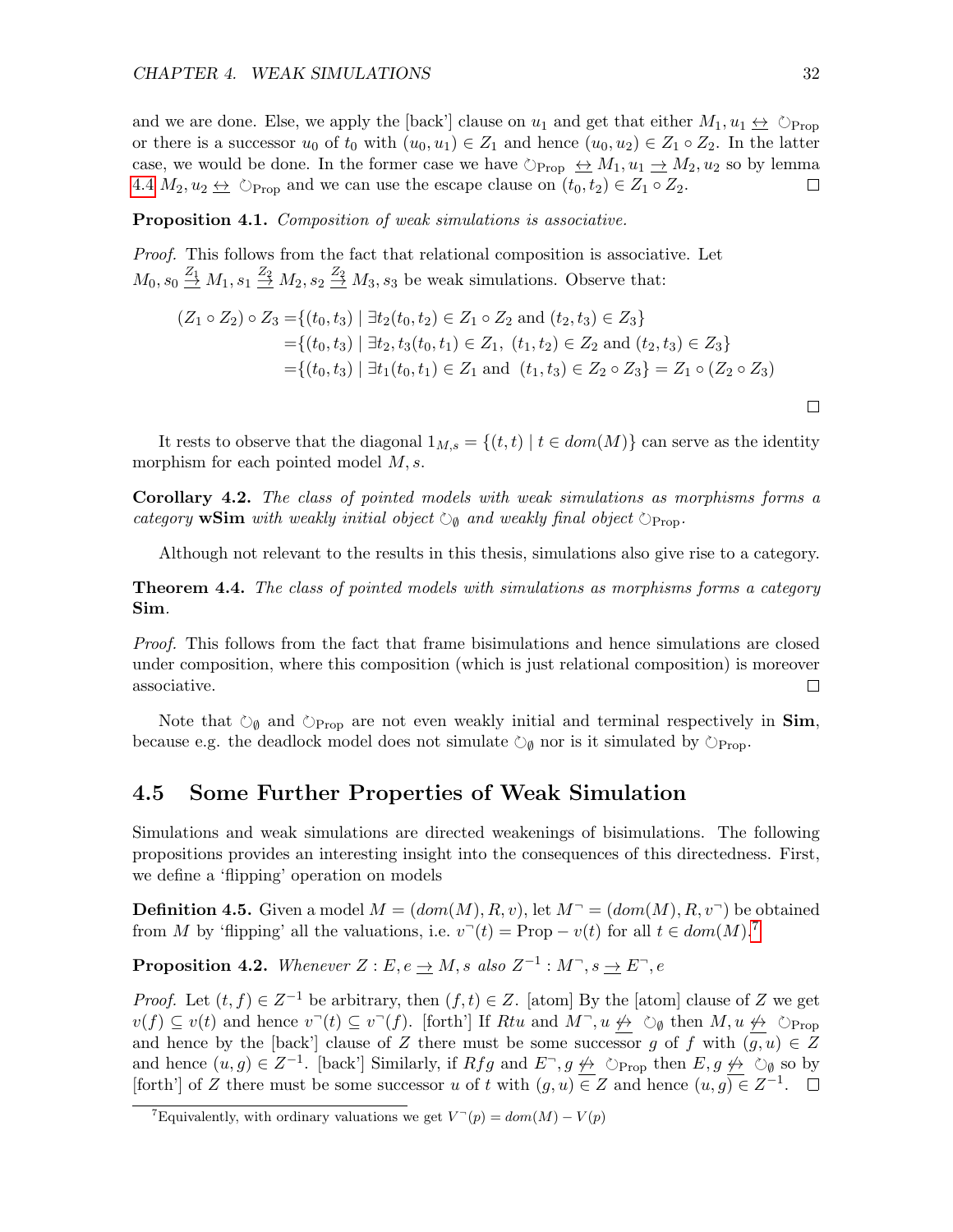Note that the analogue proposition also holds for simulations. In fact, using the above proposition we can define an endofunctor on wSim as follows (this is also a well-defined on Sim by the analogue of proposition [4.2](#page-32-2) for Sim.

**Definition 4.6.** Define a contravariant functor  $(\cdot)^{\top}$ :  $\mathbf{wSim} \to \mathbf{wSim}^{op}$  by setting  $(M, s)^{\top}$ :=  $M^{\neg}$ , s on objects and  $Z^{\neg} := Z^{-1}$ . Clearly this is well-defined by proposition [4.2.](#page-32-2)

It follows that the contravariant *opposite functor*  $(\cdot)^{-op}$  :  $\mathbf{wSim}^{op} \to \mathbf{wSim}$  also exist. We claim that this is the inverse functor of  $(\cdot)$ <sup>-</sup>, and thus that  $(\cdot)$ <sup>-</sup> is an isomorphism.

**Theorem 4.5.**  $(\cdot)^{-op}$  :  $\mathbf{wSim}^{op} \to \mathbf{wSim}$  is dual isomorphism of categories

*Proof.* Observed that  $(\cdot)^{\neg}$  is *idempotent* on objects since  $v^{\neg \neq}(p) = \text{Prop} \setminus (\text{Prop} \setminus V(p)) =$  $V(p)$  (note that this is identity not some weaker notion of equivalence). But clearly also  $Z^{--} = (Z^{-1})^{-1} = Z$ . Also,  $(1_{M,s})^{-} = \{(t,t) | t \in dom(M)\} = 1_{M^{-},s} = 1_{(M,s)^{-}}$  and thus  $(\cdot)$ <sup>-op</sup> = 1<sub>wSim</sub> and  $(\cdot)$ <sup>-op</sup>  $\circ (\cdot)$ <sup>-</sup> = 1<sub>wSim</sub><sub>op</sub>.

In fact, the exact same argument shows that  $(\cdot)^{\neg} : \mathbf{Sim} \to \mathbf{Sim}^{op}$  is also an isomorphism of categories.[8](#page-33-0) Note that this implies that the co-limit of a diagram always needs to be the  $(\cdot)$ <sup>-</sup> image of the limit of the diagram (if it exists) and vice versa. This is analogous to the situation in the category Rel of sets and binary relations [\[5\]](#page-53-8).

Next, we can show that our functor also coheres nicely with the following syntactic operation on formulas.

**Definition 4.7.** Given a modal formula  $\varphi(p_1,\ldots,p_n)$ , let  $\varphi^- := \varphi[\neg p_1/p_1] \ldots [\neg p_n/p_n].$ Note that  $\varphi^{-1} \equiv \varphi$ , i.e. our operation is idempotent up to logical equivalence.<sup>[9](#page-33-1)</sup>

<span id="page-33-2"></span>**Theorem 4.6.** For all formulas  $\varphi$  and pointed models M, s

$$
M, s \models \varphi \qquad \text{iff} \qquad M^{\neg}, s \models \varphi^{\neg}
$$

*Proof.* By induction on the complexity of  $\varphi$ . The boolean case are immediate by inductive hypothesis.

(atomic) Note that  $p^- = \neg p$  and clearly:  $M, s \models p$  iff  $p \in v(s)$  iff  $p \notin v^{\neg}(s)$  iff  $M^{\neg}, s \models \neg p$ .

- ( $\Diamond$ )  $M, s \models \Diamond \varphi$  iff there is some  $t \in R^M[s]$  such that  $M, t \models \varphi$  iff (by inductive hypothesis) there is some  $t \in R^{M^-}[s]$  such that  $M^-$ ,  $t \models \varphi^-$  iff  $M^-$ ,  $s \models \Diamond \varphi^-$  (and  $(\Diamond \varphi)^- = \Diamond \varphi^-$ ).
- ( $\square$ )  $M, s \models \square \varphi$  iff for all  $t \in R^M[s]$  we have  $M, t \models \varphi$  iff (by inductive hypothesis) for all  $t \in R^{M}$  [s] we have  $M^{-}$ ,  $t \models \varphi^{-}$  iff  $M^{-}$ ,  $s \models \Box \varphi^{-}$  (and  $(\Box \varphi)^{-} = \Box \varphi^{-}$ ).

 $\Box$ 

In fact, we can generalize these operations as follows. This will be relevant in chapter 5 when we will consider extending our positive results to richer languages that use  $\neg$ . Let  $Q \subseteq$ Prop, then  $M^{\neg Q}$  is obtained from M by flipping all the valuation of propositional variables  $q \in$ Q. Similarly, we define  $\varphi^{\neg Q}$  as the restriction of the  $\neg$  operation on formulas to propositional variables  $q \in Q$ . That is, if  $Q = \{q_1, \ldots, q_n\}$  then we have  $\varphi^{\neg Q} := \varphi[\neg q_1/q_1] \ldots [\neg q_n/q_n].$ These cohere in the same way as before

<span id="page-33-3"></span>**Theorem 4.7.** For all formulas  $\varphi$  and pointed models  $M, s$ ,

$$
M, s \models \varphi \qquad \text{iff} \qquad M^{\neg Q}, s \models \varphi^{\neg Q}
$$

<span id="page-33-0"></span><sup>&</sup>lt;sup>8</sup>Perhaps shedding light on the nature of simulations, for it seems to be an intimate connection between simulations from M, s to M', s' and pairs of homomorphisms  $M$ ,  $s \rightarrow_{hom} M'$ ,  $s'$ ,  $M'^{\dagger}$ ,  $s' \rightarrow_{hom} M^{\dagger}$ , s

<span id="page-33-1"></span><sup>&</sup>lt;sup>9</sup>In fact,  $\varphi$  can be easily retrieved from  $\varphi$ <sup>--</sup> by eliminating double negations.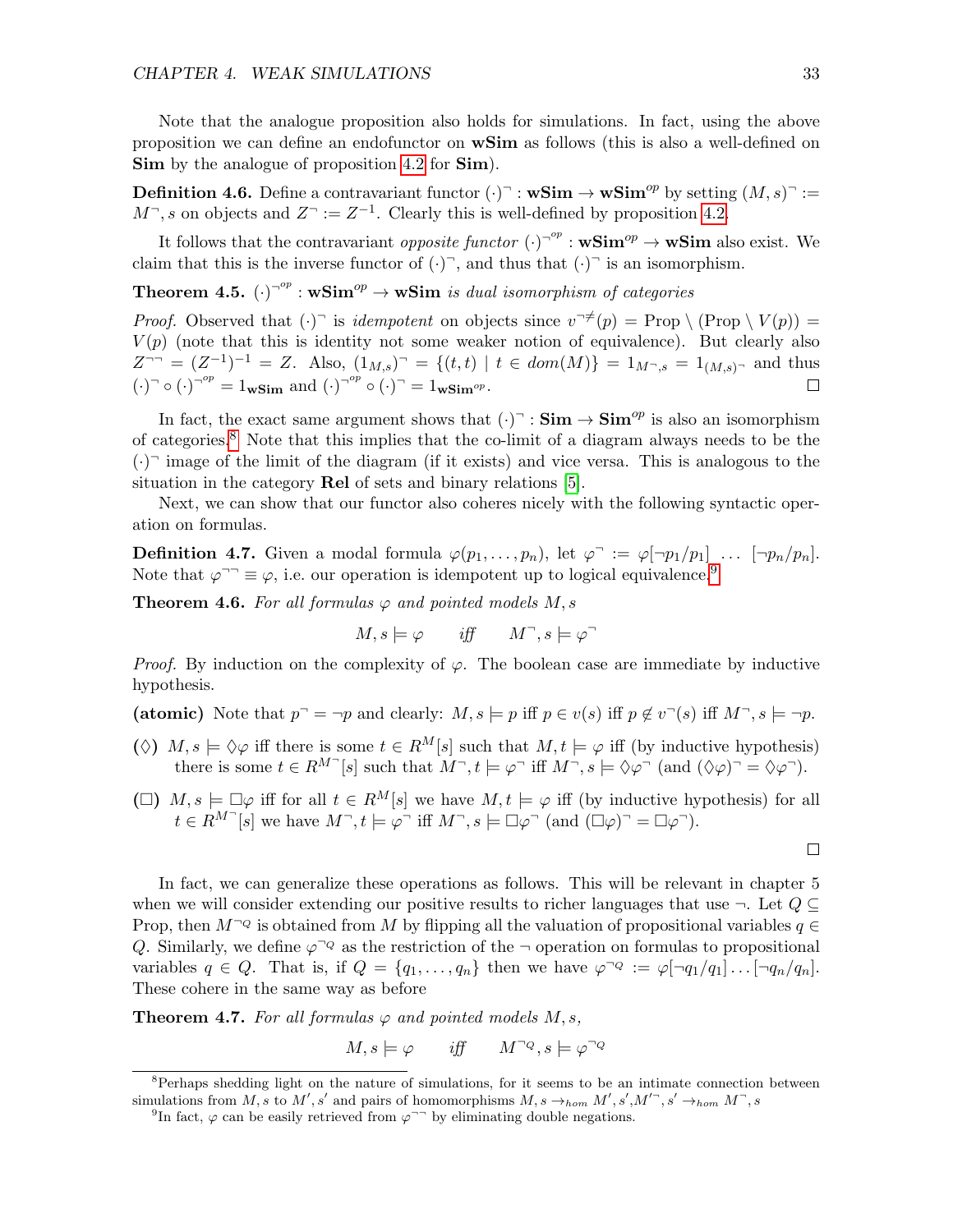## <span id="page-34-0"></span>Chapter 5

# Characterising Modal Fragments

In this section, we will study finite characterisability for *fragments* of the full modal language. We will only be looking at these fragments as interpreted over the class of all finite frames. That is, for  $\mathcal L$  a modal fragment in some finite set of propositional variables Prop, let

$$
\mathcal{C}_{\mathcal{L}} := \{ mod^K_{\text{fin}}(\varphi) \mid \varphi \in \mathcal{L} \}
$$

be the modal concept class induced by this fragment. Hence all the concept classes  $\mathcal{C}_{\mathcal{L}}$  are subclasses of  $\mathcal{C}_K^{\text{fin}}$  (which is 'equivalent' to  $\mathcal{C}_K$  because K has the finite model property) and contain only model classes  $mod_{fin}(\varphi)$  over the class of all finite frames.<sup>[1](#page-34-1)</sup> Therefore, henceforth we will just write  $mod(\varphi)$  instead of  $mod_{fin}^L(\varphi)$ . Although not reflected in our notation, such concept class thus depends on a choice of a finite set of propositional variables Prop. Hence, a finite characterisation of a concept  $mod(\varphi) \in C_{\mathcal{L}}$  is a *finite* set of *finite* examples (i.e. finite pointed models with a label + or -) that distinguishes  $mod(\varphi)$  from all other concepts  $mod(\psi) \in C_{\mathcal{L}}$  where  $\varphi \neq \psi$  (i.e. non-equivalent over the class of all finite frames).

In chapter 3, we explored finite characterisability for normal modal logics (i.e. the full modal language over various restricted frame-classes). There, we saw that the fact that the full modal language is closed under negation plays an important role in the construction of counterexamples and in [3.3.](#page-25-0) Moreover, the positive results in [\[9\]](#page-53-1) are also restricted to positive fragments of FO. Therefore, it seems reasonable to hope for finitely characterisable positive fragments of the modal language. However, inspecting the proof of [3.2,](#page-23-3) we see that they also imply negative results for fragments.

**Theorem 5.1.**  $\mathcal{L}^+_{\Box,\Diamond,\wedge,\vee,\top,\bot}$  is not finitely characterisable. In fact, no formula in it has a finite characterisation w.r.t. this fragment.

*Proof.* Observe that  $\Box \bot$  and  $height_n$  are in  $\mathcal{L}^+_{\Box,\Diamond,\wedge,\vee,\top,\bot}$  for each n and this fragment is closed under disjunction and conjunction. Hence, we can redo the proof of theorem [3.2](#page-23-3) in this fragment from which we can conclude that no  $\varphi \in \mathcal{L}^+_{\Box,\Diamond,\wedge,\vee,\top,\bot}$  has a finite characterisation w.r.t. this fragment.  $\Box$ 

As it turns out, we can also force the characterisations to contain models of arbitrary height without using ⊤.

**Theorem 5.2.**  $\mathcal{L}^+_{\Box,\Diamond,\wedge,\vee,\perp}$  is not finitely characterisable, assuming Prop  $\neq \emptyset$ .

<span id="page-34-1"></span><sup>&</sup>lt;sup>1</sup>As we will see in the discussion, in view of applications it is also interesting to look at concept classes for fragments of the modal language over restricted classes of models.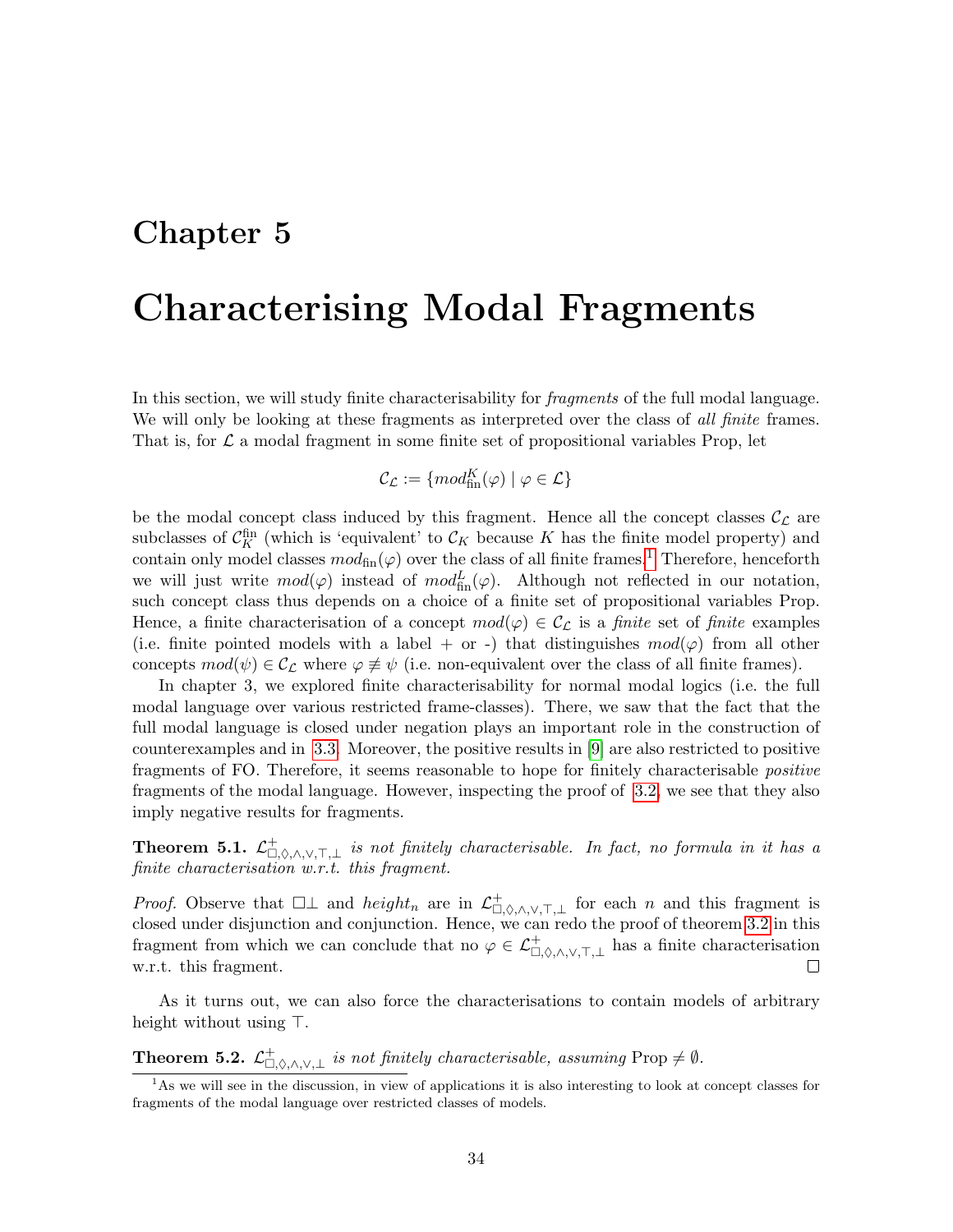*Proof.* Note that  $M, s \models \Box^{n+1} \bot \land \Diamond^n p$  implies that  $height(M, s) \geq n$  for all pointed models  $M, s<sup>2</sup>$  $M, s<sup>2</sup>$  $M, s<sup>2</sup>$  Hence if we suppose that this fragment is finitely characterisable then in particular the formula  $\Box \bot \in \mathcal{L}^+_{\Box,\Diamond,\wedge,\vee,\bot}$  has a finite characterisation  $(E^+,E^-)$  w.r.t. this fragment. Let  $n < \max\{|dom(E)| \mid (E, e) \in E^+ \cup E^-\}$ , then by almost the same argument as in [3.1](#page-23-4) it follows that  $\varphi := \Box \bot \vee (\Box^{n+1} \bot \wedge \Diamond^n p)$  fits  $(E^+, E^-)$  yet  $\Box \bot \neq \varphi$ . Next, clearly  $\varphi$  fits  $E^+$ by properties of disjunction. Moreover,  $\varphi$  also fits  $E^-$  by construction, for take any negative example  $E, e \in E^-$  for  $\Box \bot$ , then we have  $E, e \not\models \Box \bot$ . However, note that  $M, s\Box^{n+1}\bot \wedge \Diamond^n p$ implies that  $height(M, s) = n$ , because the right conjunct expresses the existence of an nlength path while by the first conjunct makes it impossible for this path to have cycles, as well as the non-existence of a path of length > n. Finally, note that  $\Box^{n+1} \bot \wedge \Diamond^n p$   $\rightarrow \Diamond \top$ and since  $\neg \Box \bot = \Diamond \top$  this means that  $\Box \bot \neq \varphi$  (because the right disjunct  $(\Box^{n+1} \bot \land \Diamond^n p)$  of  $\varphi$  is satisfiable on the *n*-length path model ending in a *p*-state).  $\Box$ 

Also note that the fragment  $\mathcal{L}_{\Box,\Diamond,\wedge,\vee}$  (which does not restrict the polarity of the propositional variables) is not finitely characterisable because it can express ⊤ and ⊥ via the equivalences  $p \wedge \neg p \equiv \bot, p \vee \neg p \equiv \top$ , assuming Prop  $\neq \emptyset$ .

## <span id="page-35-0"></span>5.1 Positive-Existential Modal Logic

It is well-known that modal logic embeds into FO via the standard translation. Hence, the foregoing results following from [\[9\]](#page-53-1) imply characterisability (as well as learnability) results for fragments of modal logic. For the sake of being self-contained we first define the standard translation of modal logic into a fragment of FO.

Observe that a Kripke model  $M = (dom(M), R, v)$  can be seen as a structure with  $M^{str} =$  $(dom(M), R, {P | p \in Prop}, s)$  where each propositional variable  $p \in Prop$  becomes a unary relation P with interpretation  $P^{M'} = \{m \in dom(M) \mid p \in v(m)\}\$ . The inverse of  $(\cdot)^{str}$  is the transformation  $(\cdot)^{krip}$  that maps a structure over such a schema to the corresponding Kripke structure, i.e. turning every propositional variable  $p$  into a unary predicate. This mapping between models then coheres together with the following translation between formulas.

#### Definition 5.1. (Standard Translation)

Let x be a first order variable. We define the standard translation  $ST_x(\varphi)$  in free variable x of a modal formula  $\varphi$  as follows:

$$
ST_x(p) := Px
$$
  
\n
$$
ST_x(\varphi \land \psi) := ST_x(\varphi) \land ST_x(\psi)
$$
  
\n
$$
ST_x(\neg \varphi) := \neg ST_x(\varphi)
$$
  
\n
$$
ST_x(\Diamond \varphi) := \exists y(Rxy \land ST_y(\varphi))
$$

We call the schema of the first order language into which the modal language translates the correspondence schema. There is one-to-one correspondence between (pointed) Kripke models and structures over the correspondence schema (with one distinguished element).<sup>[3](#page-35-2)</sup>

<span id="page-35-1"></span><sup>&</sup>lt;sup>2</sup>Interestingly, note that the  $\perp$  and  $\top$ -free formula  $\bigwedge_{i\leq n}\Box\neg p\wedge\Diamond^{n+1}p$  also forces the height of a pointed model satisfying it to be  $\geq n$ .

<span id="page-35-2"></span><sup>&</sup>lt;sup>3</sup>We can define a variant of the standard translation where we translate a modal formula  $\varphi$  to the first order sentence  $ST_x(\varphi)[c/x]$  where c is a fresh constant. If S is the schema of the first order language which is the image of this translation, which thus contains a single constant, then  $\bf{Hom}_{S}$  is the category of *pointed* Kripke models and homomorphisms.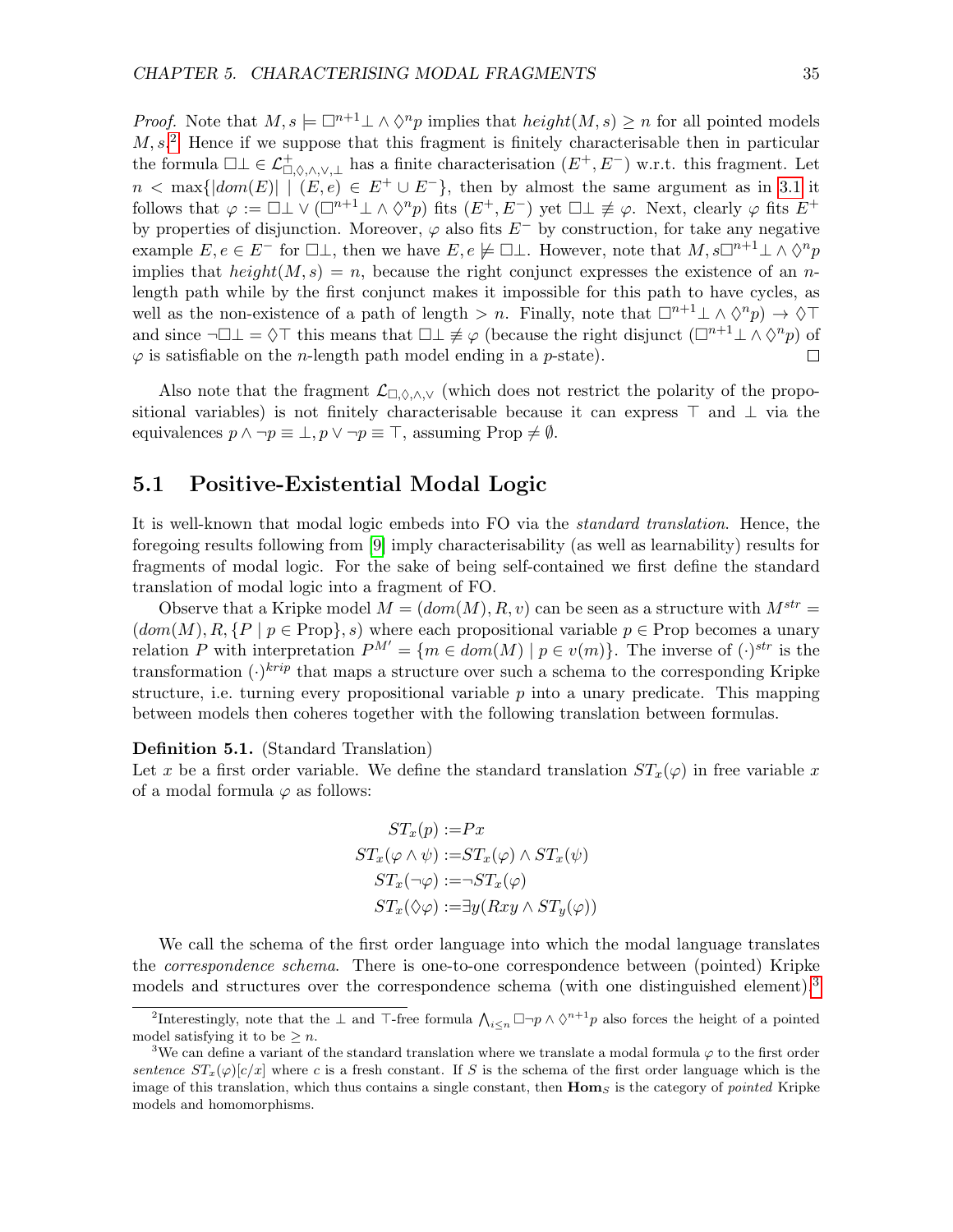We transform a Kripke model into a structure by turning all propositional variables  $p \in \mathbb{R}$ Prop into unary predicates  $P$ , and conversely transform a structure over the correspondence schema into a Kripke models by turning all unary predicates into propositional variables. Henceforth we will blur the distinction between (pointed) Kripke models and structures with one designated element. For a structure M and a first order formula  $\varphi(x)$  with one free variable, we will frequently write  $M, s \models \varphi$  rather than  $M \models \varphi(s)$  or  $M \models \varphi(x)[s/x]$ . This is warranted because free variables are interpreted similarly to constants anyway under the standard Tarskian semantics.

**Theorem 5.3.** (see e.g. [\[8\]](#page-53-3)) For all pointed models M, s and modal formulas  $\varphi$ ;

$$
M, s \models \varphi \qquad \text{iff} \qquad M, s \models ST_x(\varphi)
$$

Observe that for a formula  $\varphi \in \mathcal{L}^+_{\Diamond, \land}$ ,  $ST_x(\varphi)$  is equivalent to a unary CQ q for which  $\hat{q}$  is a c-acyclic (and in fact acyclic) structure. Because a characterisation w.r.t. all unary CQs (or all unary connected acyclic CQs) is also a characterisation w.r.t.  $\mathcal{L}^+_{\Diamond,\wedge}$  (considered as a subclass through the standard translation), we get the following result as an immediate corollary of theorem [2.7.](#page-17-5)[4](#page-36-0)

**Corollary 5.1.**  $\mathcal{L}^+_{\Diamond, \wedge}$  is finitely characterisable. Moreover, this characterisation can be computed in polynomial time.

Moreover, note that every formula  $\varphi \in \mathcal{L}^+_{\Diamond,\wedge,\vee}$  can be written as a disjunction of formulas in  $\mathcal{L}^+_{\Diamond,\wedge}$  by Kripke normality and the propositional distributive law <sup>[5](#page-36-1)</sup>, and for formulas in this normal form  $ST_x(\varphi)$  is a c-acyclic UCQ. Hence we can *identify*  $\mathcal{L}^+_{\Diamond,\wedge,\vee}$  with a subclass of (unary) UCQs. Therefore, the following is an immediate corollary of theorem [2.12.](#page-19-1)

<span id="page-36-2"></span>**Corollary 5.2.**  $\mathcal{L}^+_{\Diamond,\wedge,\vee}$  is finitely characterisable. Moreover, this characterisation can be computed in singly exponential time.

However, in order to obtain learning algorithms for these modal fragments we have to put in some extra work. Namely, the output of the foregoing learning algorithms in section [2.4](#page-15-0) is a  $CQ$  or a UCQ, and not a modal formula per se. We show that there is polynomial time algorithm for computing, from a c-acyclic CQ that is equivalent to a modal formula, a modal formula witnessing this equivalence. Let  $Sub(\varphi)$  denote the set of subformulas of  $\varphi$ . Set the size of a modal formulas to mean the number of its subformulas, i.e.  $|\varphi| := |Sub(\varphi)|$ .

**Theorem 5.4.**  $\mathcal{L}^+_{\Diamond, \wedge}$  is polynomial-time exact learnable with membership queries only.

*Proof.* Take some modal formula  $\varphi_{goal} \in \mathcal{L}^+_{\Diamond, \wedge}$ . Then  $ST_x(\varphi_{goal})$  is a c-acyclic (in fact acyclic) and connected CQ. This means that the learning algorithm from theorem [2.8](#page-17-6) can learn to find a core unary c-acyclic CQ  $q(x)$  such that  $q(x) \equiv ST_x(\varphi)$  and hence  $q \equiv \varphi_{goal}$  (modulo the distinction between structures over the correspondence schema and Kripke models). We may assume that the output  $CQ q$  of the learning algorithm of theorem [2.8](#page-17-6) is a core, which means that  $\hat{q}$  is a core [\[9\]](#page-53-1). By theorem [2.4,](#page-16-3) as  $q \equiv ST_x(\varphi)$  it follows that  $\hat{q} \leftrightarrow_{hom} \widehat{ST}_x(\overline{\varphi})$ . But note that  $ST_x(\varphi)$  is a tree structure, and since  $\hat{q}$  is core it must be the core of this

<span id="page-36-0"></span><sup>4</sup>Alternatively, we could also get such characterisations via the frontiers obtained through theorem [2.9,](#page-18-2) which is arguably closer to modal spirit. Though note these are strictly weaker characterisations, as they characterise the formula in question only w.r.t. the class of (unary) acyclic connected CQs. On the other hand, the frontier are much simpler; for instance they are connected and tree-shaped.

<span id="page-36-1"></span><sup>&</sup>lt;sup>5</sup>That is, by the equivalences  $\Diamond \bigvee \Phi \equiv \bigvee_{\varphi \in \Phi} \Diamond \varphi$  and  $p \land (q \lor r) \equiv (p \land q) \lor (p \land r)$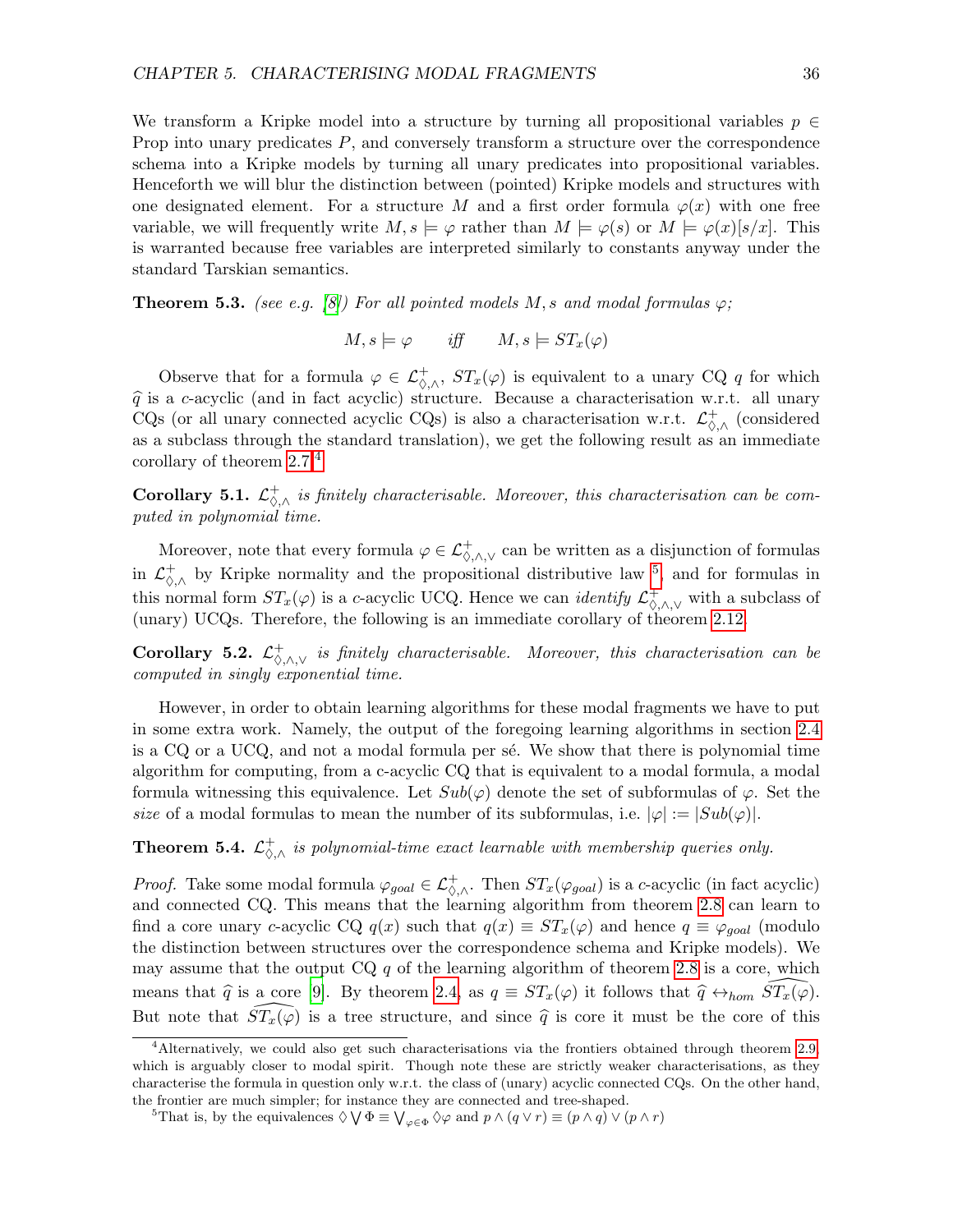tree. We show that it follows that  $\hat{q}$  must also be a tree. Let  $h : \hat{q} \to_{hom} ST_x(\varphi)$  and  $h' : \widehat{ST_x(\varphi)} \to_{hom} \widehat{q}$  be homomorphisms witnessing this equivalence. Note that we may take h' to be such that  $h' \circ h$  is the identity on  $\hat{q}$ . Otherwise, let  $h' \circ h$  not be the identity. As  $\hat{q}$  is an automorphism of  $\hat{q}$ . But as  $q^{-1} \circ q$  must be the identity of  $\hat{q}$  setting is core,  $g := h' \circ h$  is an automorphism of  $\hat{q}$ . But as  $g^{-1} \circ g$  must be the identity of  $\hat{q}$ , setting  $h'' := g^{-1} \circ h' : \widehat{ST_x(\varphi)} \to_{hom} \widehat{q}$  we get that  $h'' \circ h = (g^{-1} \circ h') \circ h = g^{-1} \circ (h' \circ h) = g^{-1} \circ g$  is<br>the identity on  $\widehat{\mathcal{R}}$ the identity on  $\hat{q}$ .

We know that  $\hat{q}$  must be acyclic (in the sense of definition [2.10\)](#page-7-4), otherwise this cycle in  $\hat{q}$ would homomorphically projects via h onto a cycle in the acyclic structure  $ST_x(\varphi)$ , which is impossible. It also follows that  $\hat{q}$  is rooted. For take some  $t \in dom(\hat{q})$ , we know that  $h(t) \in$  $dom(ST_x(\varphi))$  so by rootedness of this structure there must be a path  $xR \dots Rh(t)$  from the root  $x$  to this element (recall that the domain of this structure is the set of variables occurring in  $ST_x(\varphi)$ . But then this path homomorphically projects onto a path  $h'(x)R \dots Rh' \circ h(t)$ in  $\hat{q}$ . However, this homomorphism maps distinguished elements to each other hence  $h'(x) =$ <br> $x \in dom(\hat{x})$  where x is the single distinguished element of  $\hat{x}$  singe  $f_{n}(q) = [x]$ , it follows  $x \in dom(\widehat{q})$  where x is the single distinguished element of  $\widehat{q}$  since  $free(q) = \{x\}$ . it follows that  $xR \dots Rt$  since  $h' \circ h$  is the identity, and hence  $\hat{q}$  is rooted. Note that this also follows that  $\hat{q}$  is roomanted by the root  $x$  in the conse of model logic. Hence we have shown that  $\hat{q}$  is that  $\hat{q}$  is generated by the root x in the sense of modal logic. Hence we have shown that  $\hat{q}$  is a tree.

Further, this tree has the special property that all the leaves satisfy some unary predicate. We know this is the case for  $ST_x(\varphi)$  because  $\varphi \in \mathcal{L}^+_{\Diamond,\wedge}$  and hence does not contain  $\top$ . But if t is a leaf of the tree  $\hat{q}$  then  $h(t)$  must be a leaf of the other structure and thus satisfy some unary predicate, i.e.  $\widehat{ST_x(\varphi)} \models Ph(t)$  for some P. But  $h'h(t) = t$  and hence  $\widehat{q} \models Pt$  for some P. Now we show that the canonical query of every tree satisfying this special 'coloured leaves'-condition can be defined by a modal  $\mathcal{L}^+_{\Diamond,\wedge}$  formula. By induction on tree-depth. If M, s is a tree of depth 0, s is a deadlock and we set  $\varphi_{M,s} := \bigwedge_{M \models Ps} p$ , and if the depth  $> 0$ and  $t_0, \ldots, t_n$  are the children of s, then set  $\varphi_{M,s} := \bigwedge_{i \leq n} \Diamond \varphi_{M,t_i}$ .

Claim:  $M', s' \models \varphi_{M, s}$  iff  $M, s \rightarrow_{hom} M', s'$ 

*Proof.* From left to right, suppose that  $M', s' \models \varphi_{M,s}$ . We define a homomorphism h:  $M, s \rightarrow_{hom} M', s'$  by setting  $h(t) := \{t' \in dom(M') \mid M', t' \models \varphi_{M,t}\}.$  Conversely, let  $M, s \rightarrow_{hom} M', s'.$  We show that  $M', s' \models \varphi_{M, s}$  by induction on tree-depth. If  $t \in dom(M)$ is a leaf of M, s then  $h(t) \in dom(M')$  is a leaf of  $M'$ , s' and satisfies all unary predicates that hold at t. Hence  $M', h(t) \models \varphi_{M,t}$ . For the inductive step, if  $M', h(t_i) \models \varphi_{M,t_i}$  for all successors  $t_i$  of a node  $t \in dom(M)$  then  $M', h(t) \models \varphi_{M,t}$  since each  $h(t_i)$  is a successor of  $h(t)$  in  $M', s'$  and hence  $M', h(t) \models \Diamond \varphi_{M,t_i}$  for each i.  $\Box$ 

It follows that the canonical query of  $\hat{q}$  can also be defined by a modal formula  $\varphi_{\hat{q}} \in \mathcal{L}^+_{\Diamond, \wedge}$ . But q is the canonical query of this structure, hence for every pointed model  $M$ , s

$$
M, s \models q
$$
 iff  $\widehat{q} \rightarrow_{hom} M, s$  iff  $M, s \models \varphi_{\widehat{q}}$ 

hence  $q \equiv \varphi_{\hat{q}}$  (modulo the distinction between structures over the correspondence schema and Kripke models). But then we have  $\varphi_{goal} \equiv q \equiv \varphi_{\hat{q}}$ . Thus the modal formula  $\varphi_{\hat{q}}$  is the desired output of this learning algorithm. Finally, note that the construction construction here is polynomial in  $|ST_x(\varphi_{goal})|$  because constructing  $\varphi_{\widehat{q}}$  from q only requires computing  $\varphi_{\hat{q},t}$  for each  $t \in dom(\hat{q})$ . Hence for any measure of size of first order formulas such that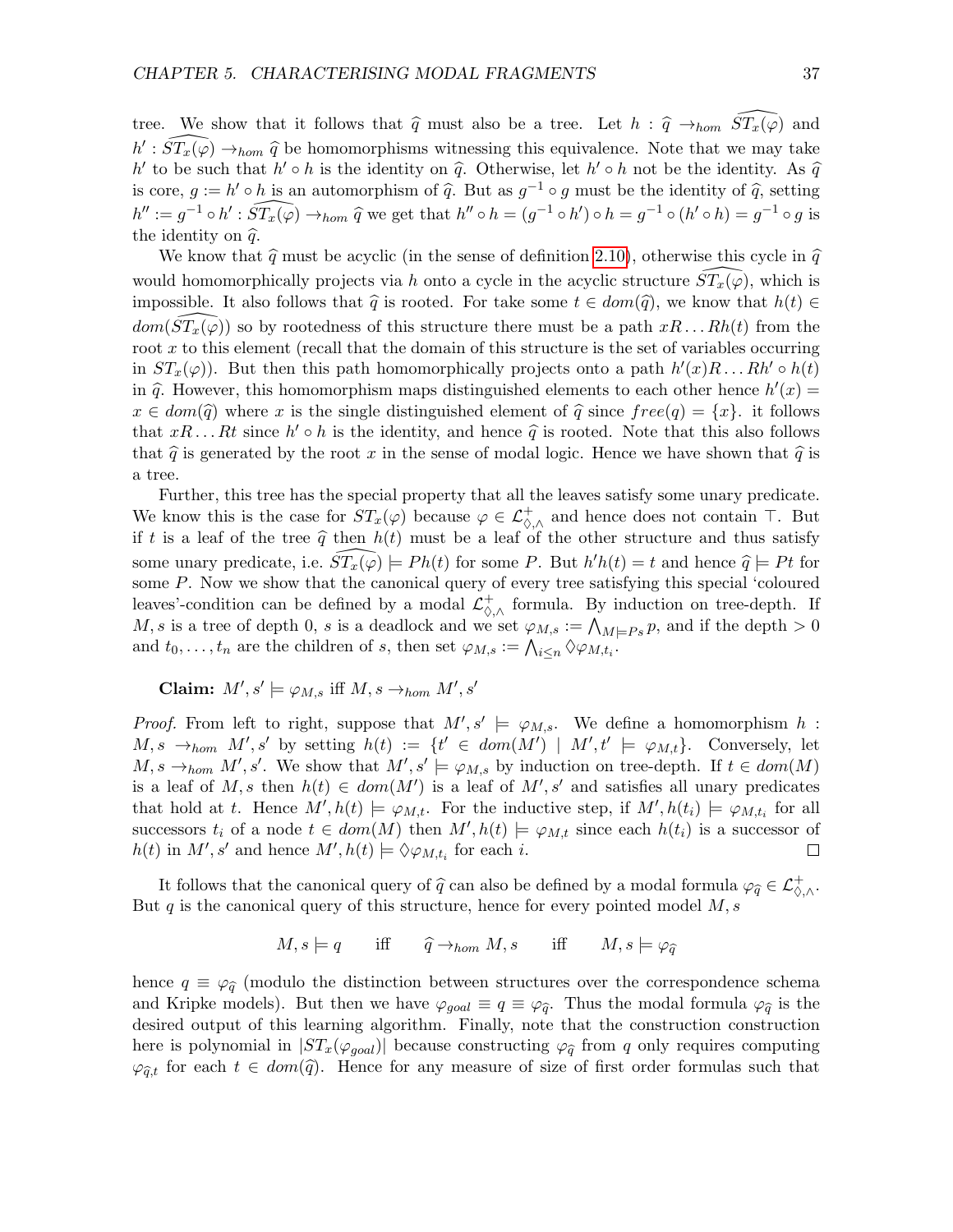$|\varphi| \leq |ST_X(\varphi)|$ , it follows that the algorithm also runs in time polynomial in  $|\varphi|$ .<sup>[6](#page-38-2)</sup>

By contrast, obtaining a learning algorithm for  $\mathcal{L}^+_{\Diamond,\wedge,\vee}$  as a corollary of theorem [2.13](#page-20-1) does not require extra work because we used the naive algorithm.

## **Theorem 5.5.**  $\mathcal{L}^+_{\Diamond,\wedge,\vee}$  is exponential time exact learnable with membership queries only.

*Proof.* Enumerate all formulas  $\varphi_0, \varphi_1, \varphi_2, \ldots$  from  $\mathcal{L}^+_{\Diamond, \land, \lor}$  in order of increasing size (i.e. assuming measures of size of modal formulas and CQs satisfying  $|\varphi| \leq |ST_x(\varphi)|$ . By corollary [5.2,](#page-36-2) each formula  $\varphi_i$  in this list has a finite characterisation w.r.t.  $\mathcal{L}^+_{\Diamond,\wedge,\vee}$  which can be computed in time  $2^{\mathcal{O}(|\varphi_i|)}$ . Then by the same argument as in theorem [2.13,](#page-20-1) we can learn  $\varphi$  with membership queries only in time  $2^{\mathcal{O}(|\varphi|)}$ .  $\Box$ 

## <span id="page-38-0"></span>5.2 Monotone Modal Logic

In this section, we extend the above corollaries for positive-existential modal logic by showing that we may also allow  $\square$  as a connective while staying finitely characterisable. Hence our main result is that monotone modal logic, i.e.  $\mathcal{L}^+_{\Box,\Diamond,\wedge,\vee}$  is finitely characterisable, but we show how our result also extends to the larger class of uniform formulas  $\mathcal{L}^u_{\Box,\Diamond,\wedge,\vee}$ . We give a compositional construction of positive examples for  $\mathcal{L}^+_{\Box,\Diamond,\wedge,\vee}$  formulas in Fine normal form [\[16\]](#page-54-14), and show how the negative examples can be obtained from these. In fact, the characterisations  $(E^+_{\varphi}, E^-_{\varphi})$  we construct are *weak simulation dualities*, i.e. dualities in **wSim** that partition the class of pointed models exactly as the models and non-models of  $\varphi$ .

## <span id="page-38-1"></span>5.2.1 Normal Forms

Now we'll give a normal form for our language  $\mathcal{L}^+_{\Box,\Diamond,\wedge,\vee}$ , which is obtained as a restriction of the normal form for the full modal language once proved by Kit Fine.

### Definition 5.2. (Fine Normal Form)

A basic normal form of level 0 is a non-empty<sup>[7](#page-38-3)</sup> conjunction of positive literals.<sup>[8](#page-38-4)</sup> A basic normal form of level  $n + 1$  is a non-empty conjunction of formulas

$$
\pi \wedge \Diamond \varphi_0 \wedge \ldots \wedge \Diamond \varphi_n \wedge \Box(\psi_0 \vee \ldots \vee \psi_m)
$$

where  $\pi$  is a (possibly empty) conjunction of positive (i.e. unnegated) propositional variables p, and each  $\varphi_i, \psi_j$  is a basic normal form of level at most n (this ensures that a normal form of level *n* is also a normal form of level *n'* for all  $n' > n$ ). A *normal form* of level *m* is a non-empty<sup>[9](#page-38-5)</sup> disjunction of basic normal forms of level m.

Intuitively, basic normal forms are modal formulas in negation normal form that may have disjunctions under the scope of boxes but not under the scope of any diamonds.

<span id="page-38-6"></span>**Theorem 5.6.** ([\[16\]](#page-54-14)) For every formula  $\xi \in \mathcal{L}^+_{\Box,\Diamond,\wedge,\vee}$ , there is a normal  $nf(\xi)$  of level  $d(\xi)$ such that  $\xi \equiv nf(\xi)$  which can be effectively computed.

 $\Box$ 

<span id="page-38-2"></span> ${}^{6}$ For instance, taking the size of a first order formula (and hence of CQs) to also be the number of its subformulas, then we clearly have  $|\varphi| = |ST_x(\varphi)|$ .

<span id="page-38-3"></span> $7$ Because  $\top$  is the empty conjunction.

<span id="page-38-4"></span> ${}^{8}$ The original normal form in [\[16\]](#page-54-14) is formulated for *all* modal formulas.

<span id="page-38-5"></span> $9^9$ Because  $\perp$  is the empty disjunction.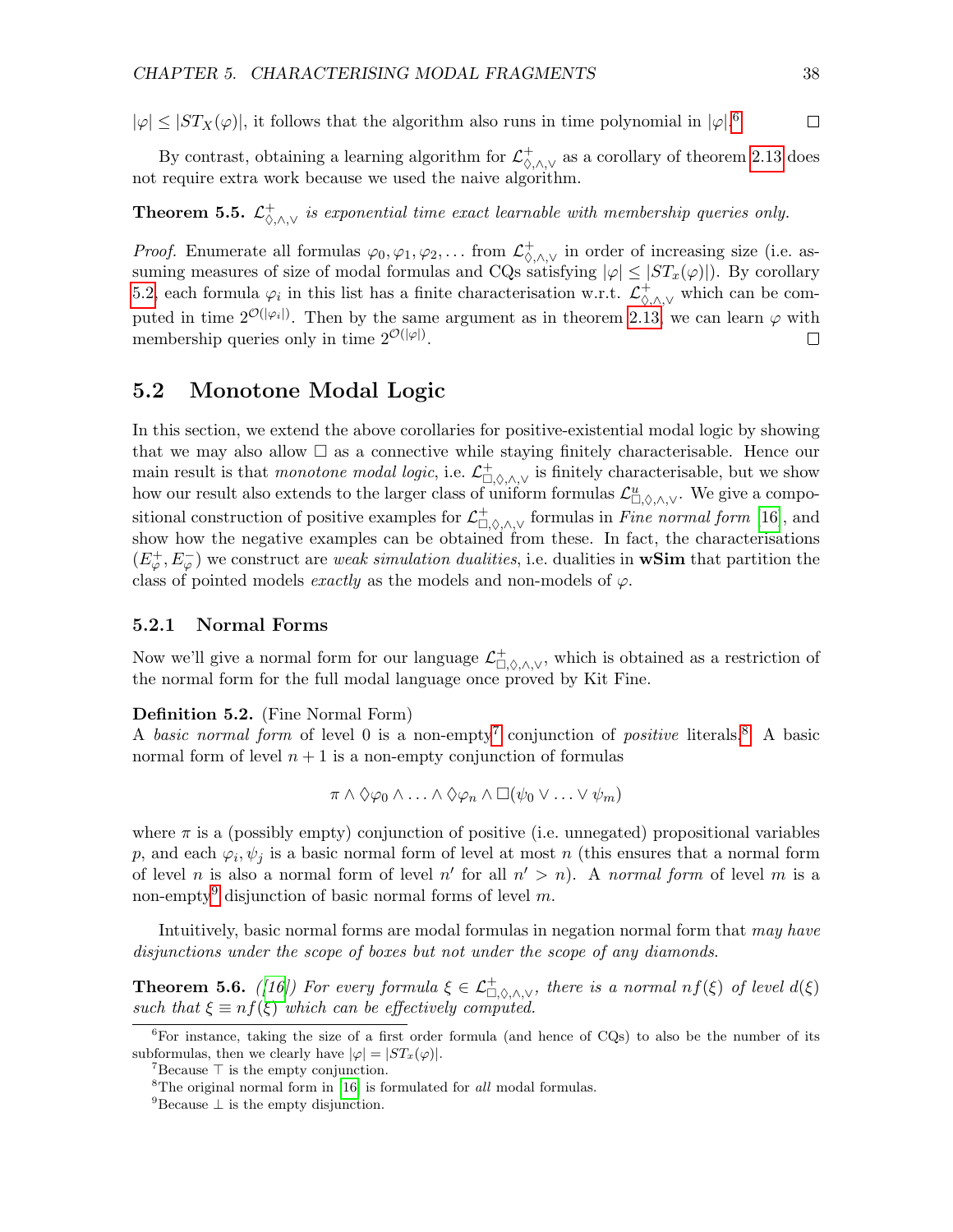*Proof.* By induction on  $d(\xi)$ . If  $d(\xi) = 0$  we can just use the disjunctive normal form for propositional logic, i.e. we simply distribute ∧'s over  $\vee$ 's via the validity  $p \wedge (q \vee r) \equiv (p \wedge q)$  $q \nightharpoonup (p \wedge r)$ . If  $d(\xi) = n + 1$ , observe that  $\xi$  is a Boolean combination of formulas  $\Diamond \varphi$ ,  $\Box \psi$ and propositional variables p, where each  $d(\varphi), d(\psi) \leq n$ . By the inductive hypothesis, we may assume that each such  $\varphi$  and  $\psi$  are normal forms of level n. This means that  $\varphi \equiv \bigvee \Phi$ and  $\psi \equiv \bigvee \Psi$  for some nonempty finite sets  $\Phi, \Psi$  of basic normal forms of level n. By Kripke normality we get  $\Diamond \varphi = \Diamond \bigvee \Phi \equiv \bigvee_{\varphi \in \Phi} \Diamond \varphi$  and thus  $\xi$  is equivalent to a Boolean combination of formulas of the form  $\Diamond \varphi_i$ , and  $\overrightarrow{\Box \psi_j}$  and (unnegated) propositional variables p, where each  $\varphi_i$  and  $\psi_j$  is a basic normal form of level n. Applying the propositional distribute law we obtain the disjunctive normal form of this Boolean combination, that is we get a disjunction of basic normal forms of the form

$$
\pi \wedge \Diamond \varphi_0 \wedge \ldots \wedge \Diamond \varphi_n \wedge \wedge \Box(\psi_0 \vee \ldots \vee \psi_m)
$$

where  $\pi$  is a (possibly empty) conjunction of positive atoms and each  $\varphi_i, \psi_j$  is a basic normal forms of level at most n. Hence,  $\xi$  is equivalent to a normal form of level  $n + 1$ . □

<span id="page-39-2"></span>**Corollary 5.3.** Every basic normal form of level  $n$  is of one of the following forms:

| $(i)$ $p_1 \wedge \ldots \wedge p_n$                                                                                      | if $n=0$ |
|---------------------------------------------------------------------------------------------------------------------------|----------|
| $(ii) \pi \wedge \Diamond \varphi_0 \wedge \ldots \wedge \Diamond \varphi_n$                                              | if $n>0$ |
| $(iii) \pi \wedge \Box(\psi_0 \vee \ldots \vee \psi_m)$                                                                   | if $n>0$ |
| $(iv) \pi \wedge \Diamond \varphi_0 \wedge \ldots \wedge \Diamond \varphi_n \wedge \Box (\psi_0 \vee \ldots \vee \psi_m)$ | if $n>0$ |

where each  $\varphi_i, \psi_j$  is a basic normal form of level  $n-1$  and  $\pi$  is a (possibly empty conjunction) of positive atoms.

## <span id="page-39-0"></span>5.2.2 Construction of Examples

Now we will give a recursive definition for  $\mathcal{L}^+_{\Box,\Diamond,\wedge,\vee}$  formulas in Fine normal form. In particular, we will define the positive examples and show how to derive the negative examples from them exploiting the symmetry  $(\cdot)$ <sup>-</sup> on our category **wSim**. We define the following '*gluing*' operator (which we denote by  $\blacktriangledown$  to suggest the connection with the syntactic  $\nabla$ -operator) for building the positive examples.

**Definition 5.3.** Given a set<sup>[10](#page-39-1)</sup> of pointed models  $\mathbb{E}$  and a set of propositional variables  $P \subseteq$ Prop let  $\Psi_P(\mathbb{E})$  be the model obtained by gluing all the examples in  $\mathbb{E}$  to a new root r with  $v(r) = P$ . That is:

- Domain  $dom(\blacktriangledown_P(\mathbb{E})) = \biguplus_{(E,e) \in \mathbb{E}} dom(E) \uplus \{r\}$
- Relation  $R^{\blacktriangledown}[r] = \{e \mid (E, e) \in \mathbb{E}\}$  and  $R^{\blacktriangledown} \restriction dom(E) = R^E$  for all  $(E, e) \in \mathbb{E}$
- Colouring  $v^{\blacktriangledown} \restriction dom(E) = v^E$  for all  $(E, e) \in \mathbb{E}$  and  $v^{\blacktriangledown}(r) = P$

We write  $\Psi_P(E, e)$  rather than  $\Psi_P(\{(E, e)\})$  for singletons. By theorem [5.6,](#page-38-6) every  $\varphi \in$  $\mathcal{L}^+_{\Box,\Diamond,\wedge,\vee}$  is equivalent to a normal form  $nf(\varphi)$  of level  $d(\varphi)$ . In fact, we observed there (corollary 5) that every normal form is of the form (i)-(iv). Hence, we will define the positive

<span id="page-39-1"></span><sup>&</sup>lt;sup>10</sup>Although all the models we work with will be finite, and will only glue together finite sets of them, note that this model-building operation is well-defined also for infinite sets.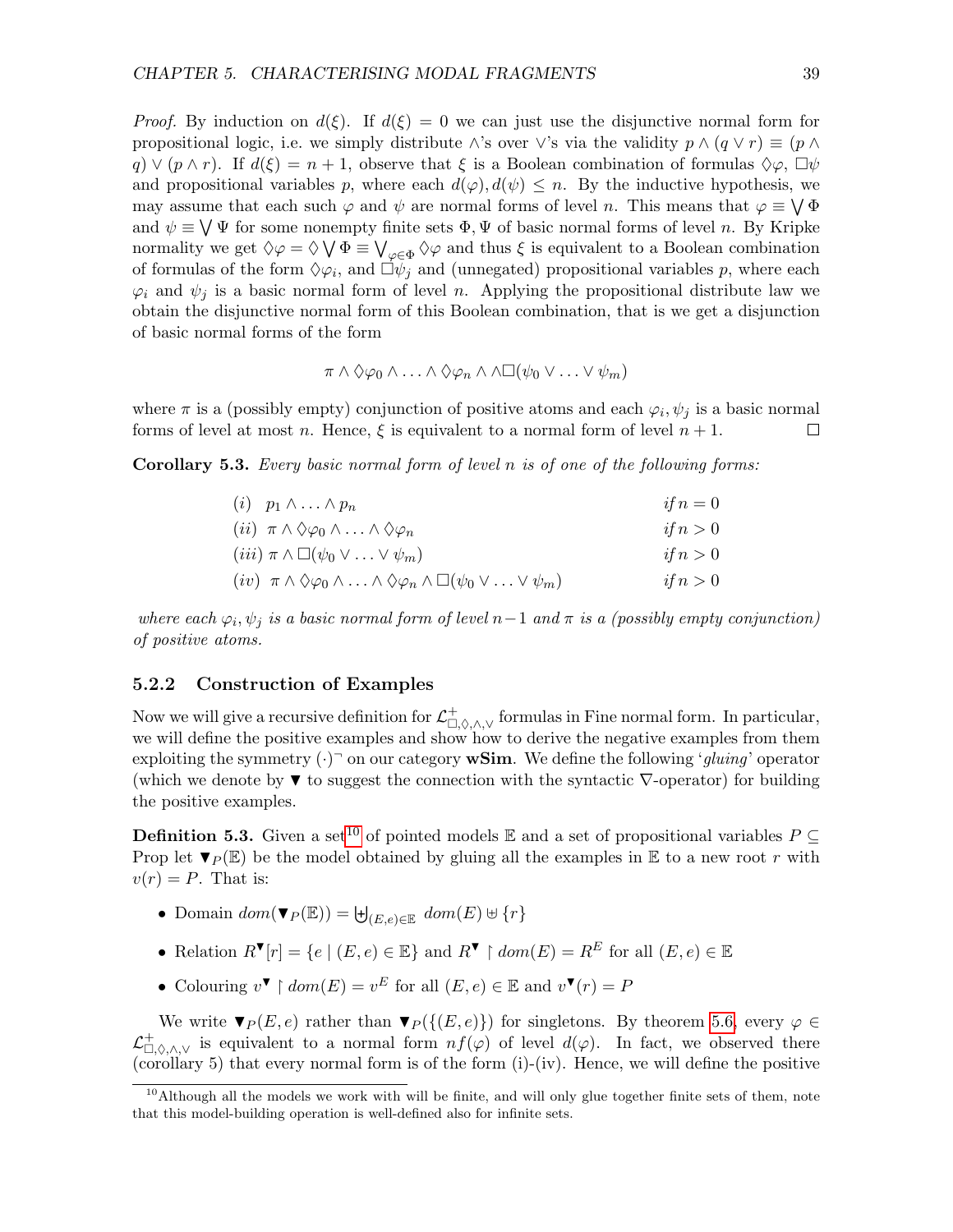examples for these four cases separately. Note that for a conjunction of literals  $\pi$ ,  $pos(\pi)$ denotes the set of positively occurring propositional variables in  $\pi$ . Further, we suppress the distinguished element for readability, writing  $E$  instead of  $(E, e)$ .

## <span id="page-40-2"></span>Definition 5.4. (Positive Examples)

For every formula in  $\mathcal{L}^+_{\Box,\Diamond,\wedge,\vee}$  in Fine normal form, let:

$$
E_{\pi}^{+} := \{ \mathbf{v}_{pos(\pi)}(\circlearrowright_{\emptyset}) \}
$$
\n
$$
E_{\pi \wedge \Diamond \varphi_{0} \wedge \ldots \wedge \Diamond \varphi_{n}}^{+} := \{ \mathbf{v}_{pos(\pi)}(\{E_{1}, \ldots, E_{n}\} \cup \{ \Diamond_{\emptyset} \}) \mid E_{i} \in E_{\varphi}^{+} \text{ for all } i \leq n \}
$$
\n
$$
E_{\pi \wedge \Box(\psi_{0} \vee \ldots \vee \psi_{m})}^{+} := \{ \mathbf{v}_{pos(\pi)}(\mathbb{E}) \mid \mathbb{E} \subseteq \bigcup_{j \leq m} E_{\psi_{j}}^{+} \}
$$
\n
$$
E_{\pi \wedge \Diamond \varphi_{0} \wedge \ldots \wedge \Diamond \varphi_{n} \wedge \Box(\psi_{0} \vee \ldots \vee \psi_{m})}^{+} := \{ \mathbf{v}_{pos(\pi)}(\{E_{1}, \ldots, E_{n}\} \cup \mathbb{E}) \mid E_{i} \in \bigcup_{j \leq m} E_{\varphi \wedge \psi_{j}}^{+} \text{ for all } i \leq n \text{ and }
$$
\n
$$
\emptyset \neq \mathbb{E} \subseteq \bigcup_{\psi \in \Psi} E_{\psi}^{+} \}
$$
\n
$$
E_{\bigvee_{i \leq n} \varphi_{i}}^{+} := \bigcup_{i \leq n} E_{\varphi_{i}}^{+}
$$

Note that in the one but last line,  $E_{\omega}^{+}$  $\psi_{\varphi \wedge \psi}^{+}$  is already defined by inductive hypothesis.<sup>[11](#page-40-0)</sup> As it turns out, we can define the negative examples for formulas in  $\mathcal{L}^+_{\Box,\Diamond,\wedge,\vee}$  in terms of the positive ones via the substitution operator  $(\cdot)$ <sup>-</sup> we saw in chapter 3. We will do this in terms of the operator  $\triangleleft$ , which was introduced in [\[21\]](#page-54-15) as a modality in the intuitionistic semantics of positive modal logic and can be seen as a weak form of negation.[12](#page-40-1) However, in the classical interpretation its semantics can be defined in terms of the other operators, i.e. it reduces to a syntactic operation. Intuitively,  $\triangleleft\varphi$  is the formula  $\varphi$  with all logical symbols in it 'dualized' while it does nothing on propositional variables. That is;

$$
\begin{aligned}\n&\triangleleft(\Box\varphi) = \Diamond \triangleleft(\varphi) \\
&\triangleleft(\Diamond\varphi) = \Box \triangleleft(\varphi) \\
\triangleleft(\varphi \land \psi) = \triangleleft(\varphi) \lor \triangleleft(\psi) \\
\triangleleft(\varphi \lor \psi) = \triangleleft(\varphi) \land \triangleleft(\psi) \\
&\triangleleft(p) = p\n\end{aligned}
$$

First of all, note that  $\varphi \in \mathcal{L}^+_{\Box,\Diamond,\wedge,\vee}$  implies that  $\triangleleft(\varphi) \in \mathcal{L}^+_{\Box,\Diamond,\wedge,\vee}$  because  $\triangleleft(p) = p$ . Moreover, observe that  $\neg \varphi \equiv \varphi(\varphi)$ . To see this, note that rewriting  $\neg \varphi$  into negation normal form by pushing the negation  $\neg$  over all other logical symbols, 'dualizing' them and adding a negation to every literal encountered is precisely the same procedure as first dualizing all operators with  $\triangleleft$  and then substituting  $[\neg p/p]$  wherever possible with  $(\cdot)$ .

<span id="page-40-3"></span>**Definition 5.5.** For each  $\varphi \in \mathcal{L}^+_{\Box,\Diamond,\wedge,\vee}$  set  $\mathbb{E}_{\varphi} = (E^+_{\varphi}, E^-_{\varphi})$  where

$$
E_{\varphi}^{+} := E_{nf(\varphi)}^{+}
$$
  

$$
E_{\varphi}^{-} := \{(E^-, e) \mid (E, e) \in E_{nf(\triangleleft(\varphi))}^{+}\}
$$

<span id="page-40-0"></span><sup>&</sup>lt;sup>11</sup>Note the closeness of the sets  $E_{\Diamond p}^+ = \{ \widehat{\Diamond(p \land q)} \}$  and  $E_{\Box p}^+ = \{ \blacktriangledown_{\emptyset}(\emptyset), \blacktriangledown_{\emptyset}(\widehat{p}) \}$  to their translation with the  $\nabla$  modality;  $\Box p \equiv \nabla(p) \lor \nabla(\emptyset), \Diamond p \equiv \nabla(p, \top).$ 

<span id="page-40-1"></span><sup>&</sup>lt;sup>12</sup>The authors call this extension of (the intuitionistic version of) positive modal logic 'distributive modal logic'.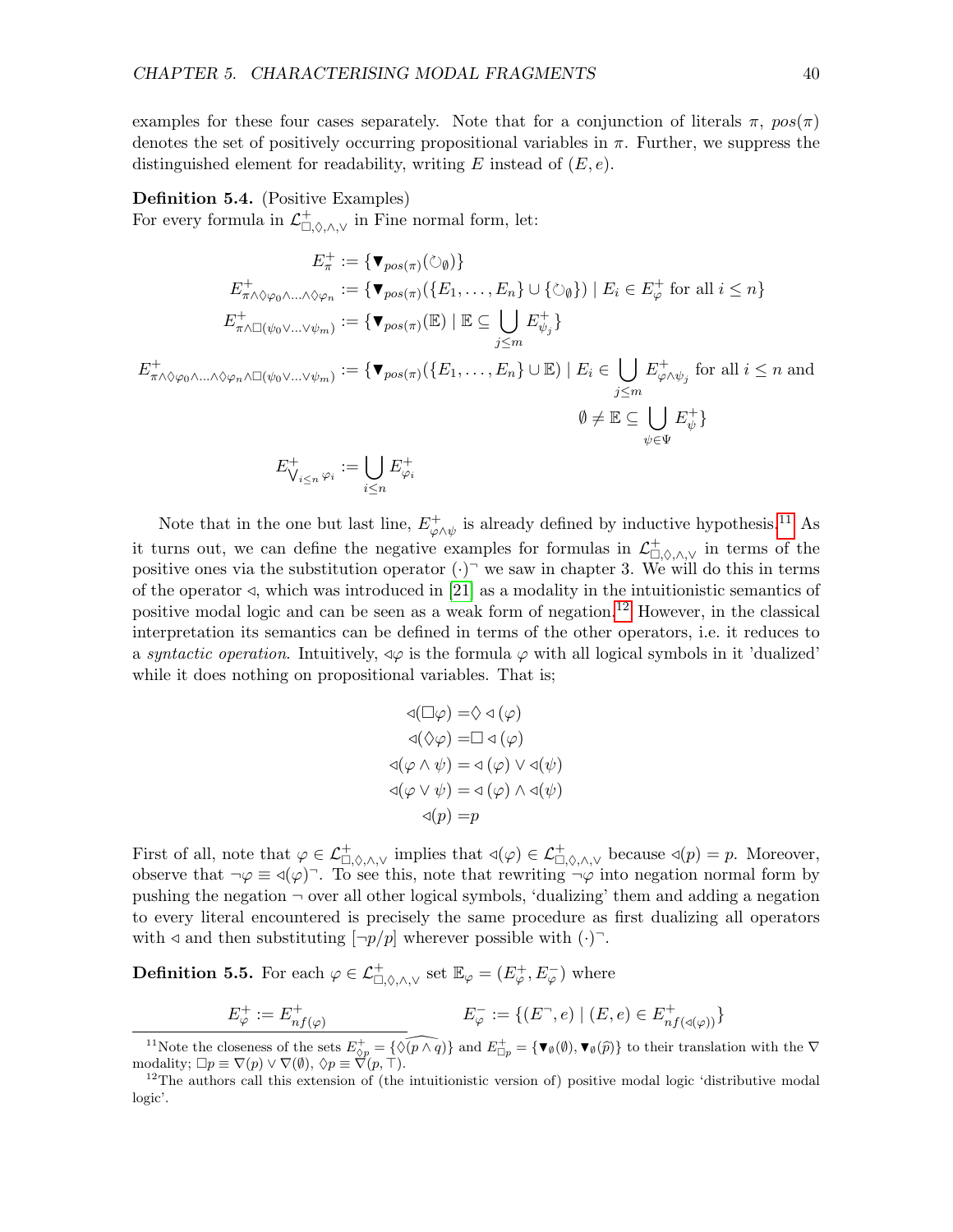## <span id="page-41-0"></span>5.2.3 Examples

Each positive atom p has exactly one positive example  $\hat{p} := \mathbf{v}_{\{p\}}(\Diamond \phi)$  and one negative example  $\mathbf{v}_{\{p\}}(z) = \mathbf{v}_{\{p\}}(z) = \mathbf{v}_{\{p\}}(z)$ example  $\mathbf{v}_{\text{Prop}}(\mathcal{O}_{\text{Prop}})$ . Note that  $\mathbf{v}_{\text{Prop}}(\mathcal{O}_{\text{Prop}}) = (\hat{p})^{\top}$ . Similarly, conjunctions of positive atoms  $\pi$  also have a single positive example but more than one positive example, e.g.  $E_{p\wedge q}^+ = \{\hat{pq}\}\$  where  $\hat{pq} := \mathbf{v}_{\{p,q\}}(\bigcirc_{\emptyset})$  but  $E_{p\wedge q}^- = E_p^- \cup E_q^- = \{(\hat{p})^-, (\hat{q})^-\}\$ . Actually, it follows from definition [5.4](#page-40-2) above that every  $\varphi \in \mathcal{L}^+_{\diamond, \wedge}$  has a single positive example  $\widehat{\varphi}$ , and hence by duality (cf. definition [5.5\)](#page-40-3) that every  $\psi \in \mathcal{L}_{\Box,\vee}^+$  has a single negative example. We will give some examples of the characterisations obtain this way, first via the ▼-syntax and then visually. We will write Pr instead of Prop for spacing.

$$
\mathbb{E}_{\Diamond p} = (\{\mathbf{v}_{\emptyset}(\widehat{p}, \Diamond_{\emptyset})\}, \{\mathbf{v}_{\text{Prop}}((\widehat{p})^{-}), \mathbf{v}_{\text{Prop}}(\emptyset)\})
$$
\n
$$
\mathbb{E}_{\Box p} = (\{\mathbf{v}_{\emptyset}(\emptyset), \mathbf{v}_{\emptyset}(\widehat{p})\}, \{\mathbf{v}_{\text{Prop}}((\widehat{p})^{-}, \Diamond_{\text{Prop}})\})
$$
\n
$$
E_{\Diamond(p \land q)}^{+} = \{\mathbf{v}_{\emptyset}(\widehat{pq}, \Diamond_{\emptyset})\}
$$
\n
$$
E_{\Diamond(p \land q)}^{-} = \{\mathbf{v}_{\text{Prop}}(\emptyset), \mathbf{v}_{\text{Prop}}((\widehat{p})^{-}), \mathbf{v}_{\text{Prop}}((\widehat{q})^{-}), \mathbf{v}_{\text{Prop}}((\widehat{p})^{-}, (\widehat{q})^{-})\}
$$
\n
$$
E_{\Box(p \lor q)}^{+} = \{\mathbf{v}_{\emptyset}(\emptyset), \mathbf{v}_{\emptyset}(\widehat{p}), \mathbf{v}_{\emptyset}(\widehat{q}), \mathbf{v}_{\emptyset}(\widehat{p}, \widehat{q})\}
$$
\n
$$
E_{\Box(p \lor q)}^{-} = \{\mathbf{v}_{\text{Prop}}((\widehat{pq})^{-}, \Diamond_{\text{Prop}})\}
$$
\n
$$
E_{\Box(p \lor q) \land \Diamond r}^{+} = \{\mathbf{v}_{\emptyset}(\widehat{pr}, \widehat{p}), \mathbf{v}_{\emptyset}(\widehat{pr}, \widehat{p}), \mathbf{v}_{\emptyset}(\widehat{qr}, \widehat{p}), \mathbf{v}_{\emptyset}(\widehat{qr}, \widehat{q}), \mathbf{v}_{\emptyset}(\widehat{qr}, \widehat{p})\}
$$
\n
$$
E_{\Box(p \lor q) \land \Diamond r}^{-} = E_{\Box(p \lor q)}^{-} \cup E_{\Diamond r}^{-} = \{\mathbf{v}_{\text{Prop}}((\widehat{pq})^{-}, \Diamond_{\text{Prop}}), \mathbf{v}_{\text{Prop}}((\widehat{r})^{-}), \mathbf{v}_{\text{Prop}}(\emptyset)\}
$$

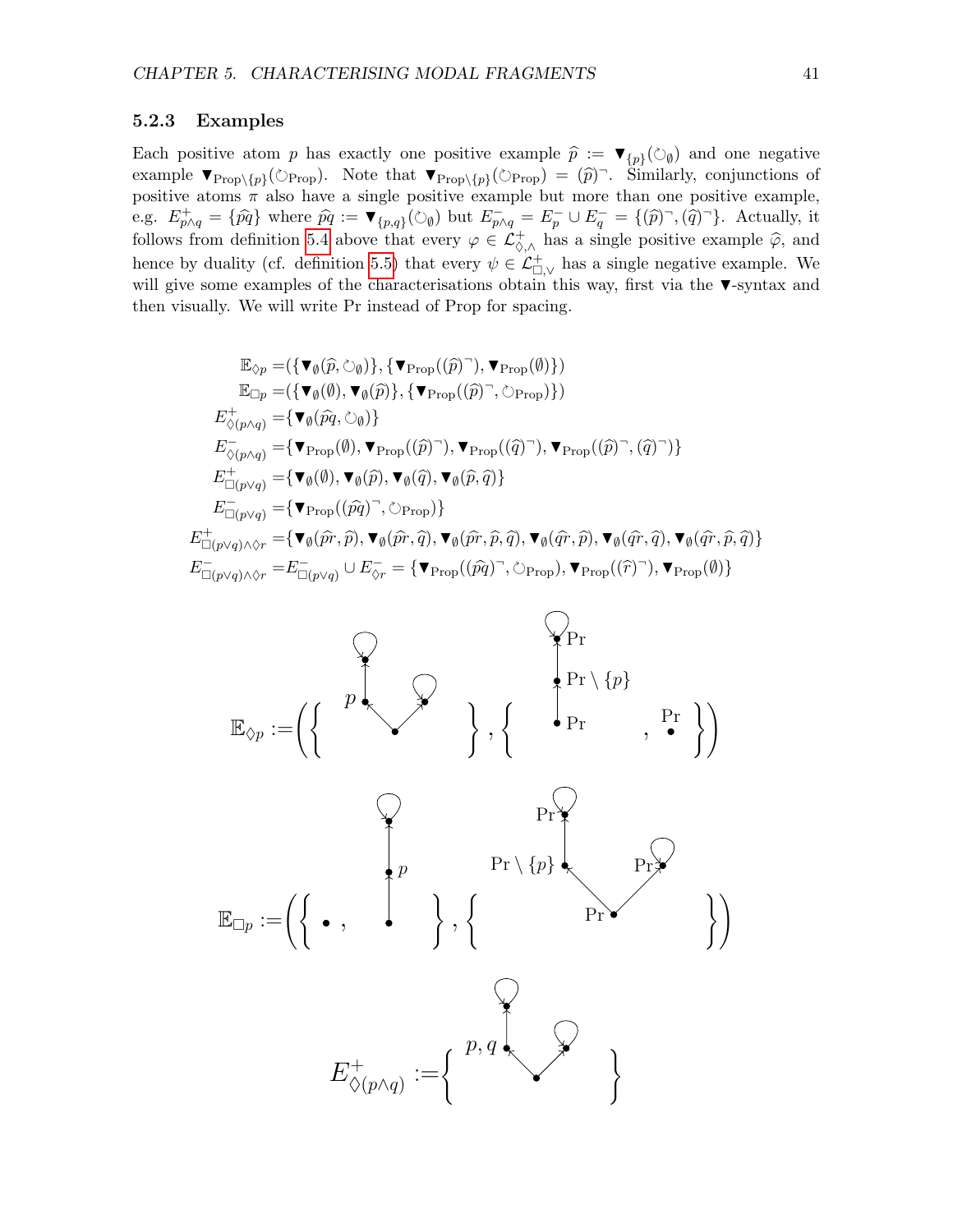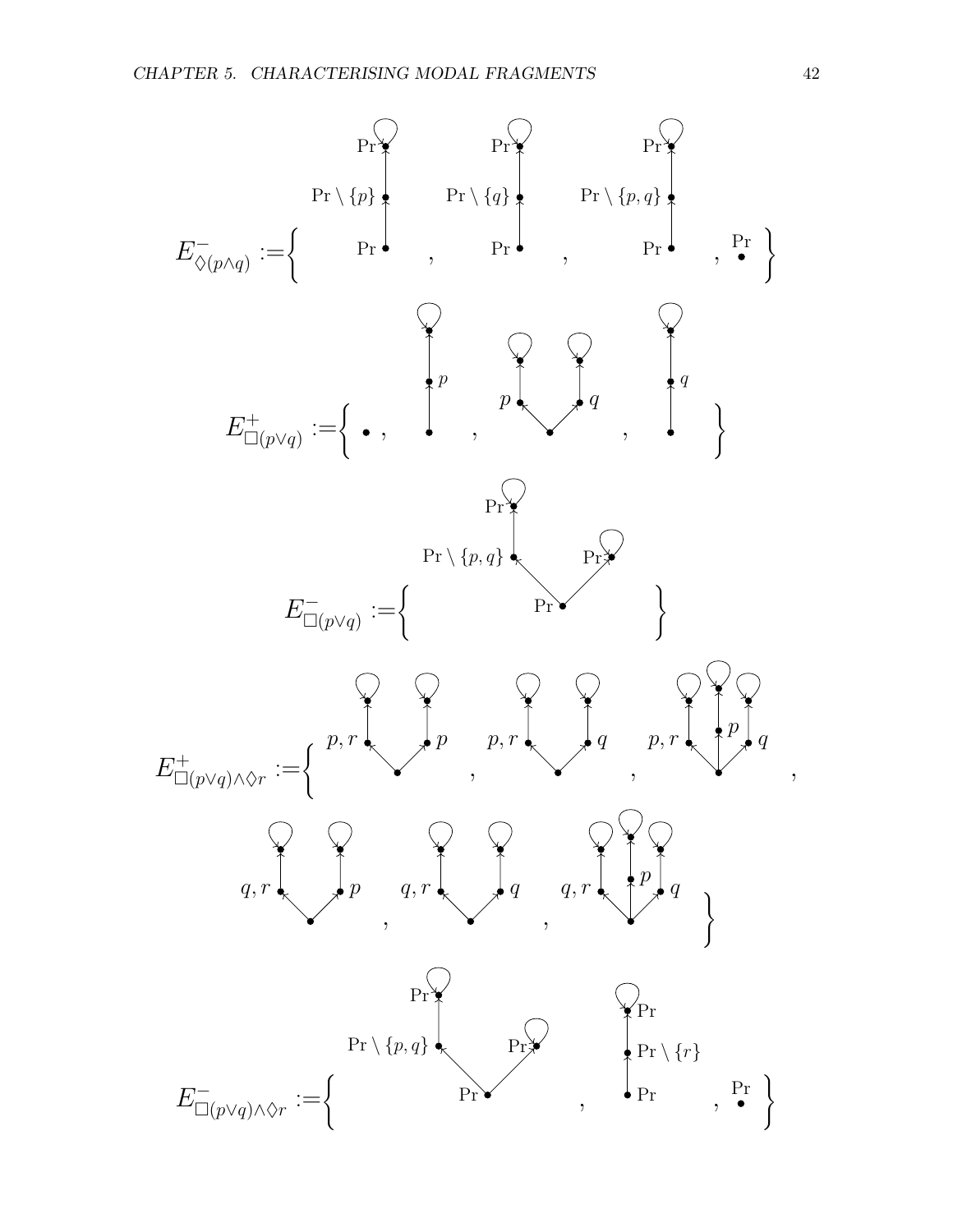#### <span id="page-43-0"></span>5.2.4 Correctness of Characterisations

Now we will show the correctness of the previous construction, i.e. that for each  $\varphi \in \mathcal{L}^+_{\Box, \Diamond, \land, \lor},$  $\mathbb{E}_{\varphi}$  actually characterises  $\varphi$  w.r.t.  $\mathcal{L}^+_{\Box,\Diamond,\wedge,\vee}$ .

## <span id="page-43-3"></span> $\textbf{Proposition 5.1.} \ \textit{Every} \ \varphi \in \mathcal{L}_{\Box,\Diamond,\wedge,\vee}^+ \ \textit{fits} \ \mathbb{E}_{\varphi}.$

*Proof.* Let  $\varphi \in \mathcal{L}^+_{\Box, \Diamond, \land, \lor}$ . We only have to check the cases (i)-(iv) from corollary [5.3.](#page-39-2) Case (i) is obvious from the definition of  $\Psi_P(\cdot)$  operator. (ii) Let  $\varphi = \pi \wedge \Diamond \varphi_0 \wedge \ldots \wedge \Diamond \varphi_n$ . Then every example  $\blacktriangledown_{pos(\pi)}(\lbrace E_1,\ldots,E_n \rbrace \cup \lbrace \circlearrowright_{\emptyset} \rbrace) \in E^+_{\varphi}$  is positive for  $\varphi$  since each  $E_i \in E^+_{\varphi_i}$  is by inductive hypothesis a positive example for  $\varphi_i$  because each conjunct  $\Diamond \varphi_i$  is witnessed by some successor  $e_i$  and the root satisfies all  $p \in pos(\pi)$ .<sup>[13](#page-43-1)</sup> (iii) Let  $\varphi = \pi \wedge \Box(\psi_0 \vee \ldots \vee \psi_m)$  and consider an example  $\blacktriangledown_{pos(\pi)}(\mathbb{E}) \in E^+_{\varphi}$ . Note that by inductive hypothesis all  $(E.e) \in \mathbb{E}$  are positive examples for some  $\psi_j$ . Hence this example is positive for  $\varphi$  as the root of this model satisfies all  $p \in pos(\pi)$  and only has successors in E. (iv) Let  $\varphi = \pi \wedge \Diamond \varphi_0 \wedge ... \wedge \varphi_n \wedge \Box(\psi_0 \vee ... \vee \psi_m)$ and consider an example  $\blacktriangledown_{pos(\pi)}(\{(E_1, e_1), \ldots, (E_n, e_n)\} \cup \mathbb{E}) \in E^+_{\varphi}$ . By inductive hypothesis, each  $(E_i, e_i)$  is a positive example for  $\varphi_i \wedge \psi_j$  for some j and each  $(E, e) \in \mathbb{E}$  is a positive example for some  $\psi_j$ . It follows that  $\blacktriangledown_{pos(\pi)}(\{(E_1, e_1), \ldots, (E_n, e_n)\} \cup \mathbb{E})$  is a positive example for  $\varphi$  because each existential conjunct  $\Diamond \varphi_i$  has a witness  $e_i$  and each successor e satisfies some  $\psi_k$ . Finally, the root of this model satisfies each  $p \in pos(\pi)$  by construction.

For the negative examples, observe that  $(E, e) \in E_{\varphi}^-$  means that  $(E^-, e) \in E^+_{nf(\triangleleft(\varphi))}$  where  $nf(\triangleleft(\varphi)) \in \mathcal{L}^+_{\Box,\Diamond,\wedge,\vee}$ , so by the above argument  $E^-, e \models nf(\triangleleft(\varphi))$ . It follows from theorem [4.6](#page-33-2) that  $E, e \models n \hat{f}(\triangleleft(\varphi))$ . But we already noted that  $\neg \varphi \equiv \triangleleft(\varphi)$  and hence  $E, e \not\models \varphi$ .  $\Box$ 

<span id="page-43-2"></span>**Theorem 5.7.** For every  $\varphi \in \mathcal{L}^+_{\Box,\Diamond,\wedge,\vee}$ , every positive example for  $\varphi$  weakly simulates some example from  $E^+_{\varphi}$ .

*Proof.* By induction on formula complexity. Consider a  $\varphi \in \mathcal{L}^+_{\Box, \Diamond, \wedge, \vee}$  in normal form, i.e.  $\varphi$  is a disjunction of basic normal forms of level  $d(\varphi)$ . It suffices to show that the claim holds for all basic normal form disjuncts of  $\varphi$ , for if  $M, s \models \varphi$  then M, s satisfies some disjunct, and the positive examples for  $\varphi$  are the union of all the positive examples for its disjuncts.

(i) Let  $\varphi = \pi$  be a conjunction of positive atoms and observe that  $E_{pos(\pi)}^{+} = {\lbrace \mathbf{v}_{pos(\pi)}(\circlearrowright_{\emptyset}) \rbrace}$ . We look at 2 cases: (i)  $R^M[s] = \emptyset$  or (ii)  $R^M[s] \neq \emptyset$ .

(i) The claim we make here is that the relation with a single pair  $\{(r, s)\}\$ is a weak simulation  $\blacktriangledown_{pos(\pi)}(\bigcirc_{\emptyset}) \to M$ , s. [atom]  $v(r) = pos(\pi)$  and as  $M, s \models \pi$  clearly  $v(r) \subseteq$  $v(s)$ . [forth'] trivial since we can always use the escape clause. [back'] trivial since  $R^M[s] = \emptyset$ . (ii) Now we claim that  $Z := \{(r, s)\} \cup (\{\circlearrowright_{\emptyset}\} \times dom(M))$  is a weak simulation  $Z: \mathbf{v}_{pos(\pi)}(\mathcal{O}_{\emptyset}) \to M$ , s. It follows straight from the definition of weak simulation that each pair of the form  $(\circlearrowright_{\emptyset}, t)$  (suggestive notation, where  $\circlearrowright_{\emptyset}$  denotes a state in our example whose generated submodel is bisimilar to  $\circlearrowright_{\emptyset}$  satisfies all the clauses. Hence it suffices to show that all clauses hold of the root-pair  $(r, s) \in Z$ . [atom]  $v(r) = pos(\pi)$ and as  $M, s \models \pi$  clearly  $v(r) \subseteq v(s)$ . [forth'] the only successor of r is  $\circlearrowright_{\emptyset}$  so we can just use the escape clause. [back'] If  $R^M st$  we clearly have the empty loopstate successor of r with is Z-related to  $t \in dom(M)$ .

<span id="page-43-1"></span><sup>&</sup>lt;sup>13</sup>Recall that we only denoted pointed models  $(E_i, e_i)$  by a single letter  $E_i$  in definition [5.4](#page-40-2) for the sake of readability.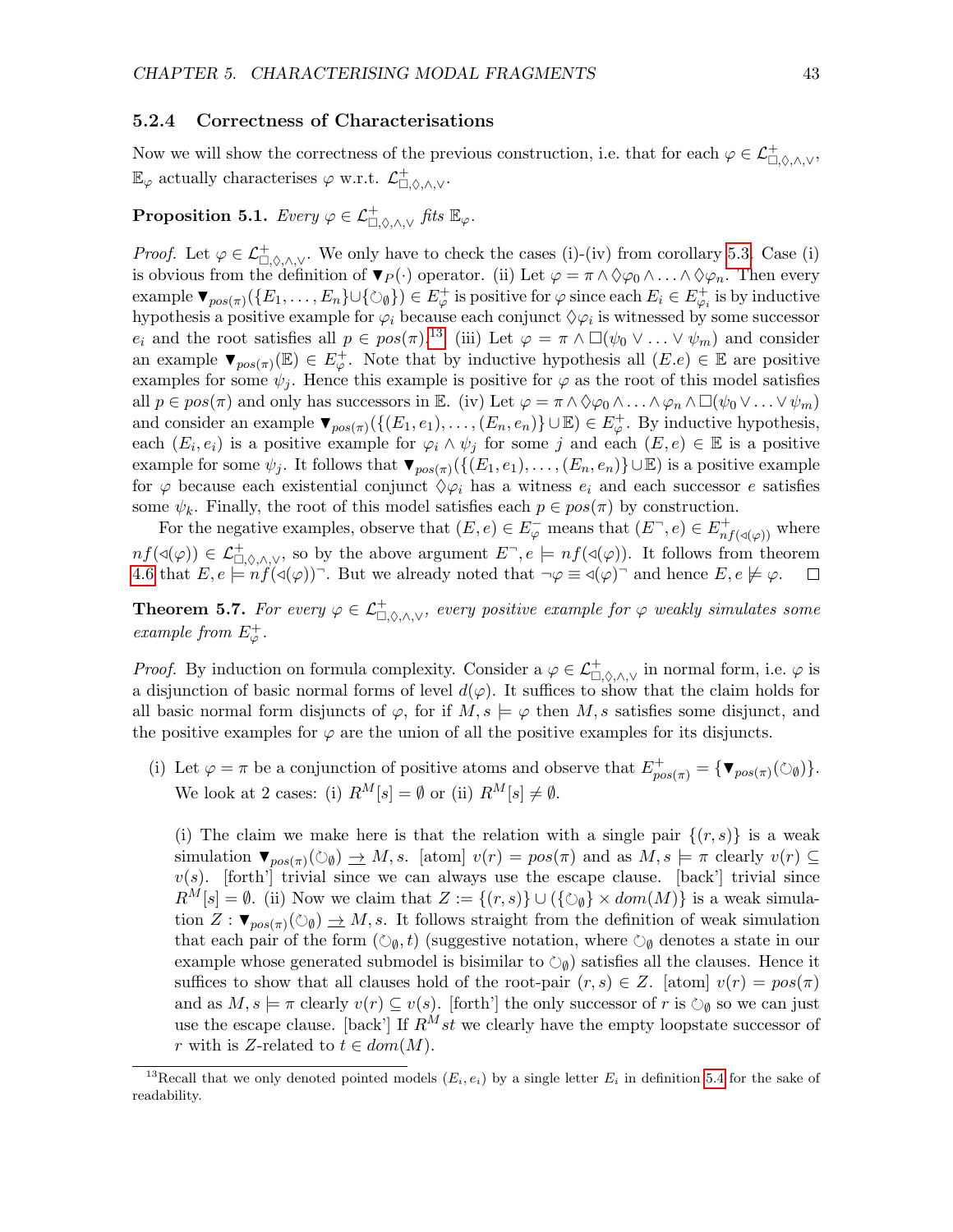(ii) Let  $M, s \models \pi \wedge \Diamond \varphi_0 \wedge \ldots \wedge \Diamond \varphi_n$ . By inductive hypothesis, this means that there are examples  $(E_i, e_i) \in E_{\varphi_i}^+$  for each  $1 \leq i \leq n$  with weak simulations  $Z_i : E_i, e_i \to M, t_i$ , where  $t_i \in R^M[s]$ , as well as a simulation  $Z_\pi : \blacktriangledown_{pos(\pi)}(\bigcirc \emptyset) \to M, s$ . It follows that  $\blacktriangledown_{pos(\pi)}(\{(E_1, e_1), \ldots, (E_n, e_n)\}) \in E^+_{\pi \wedge \Diamond \varphi_0 \wedge \ldots \wedge \Diamond \varphi_n}$ . The claim is that

$$
Z := \bigcup_{1 \leq i \leq n} Z_i \cup (\{\bigcirc_{\emptyset}\} \times dom(M)) \cup \{(r, s)\}\
$$

is a weak simulation  $\blacktriangledown_{pos(\pi)}(\{(E_1, e_1), \ldots, (E_n, e_n)\}) \rightarrow M$ , s. We already know that all the  $Z_i$  are weak simulations. Moreover, every pair of the form  $(\circledcirc_{\emptyset}, t)$  satisfies all the clauses (cf. lemma [4.1\)](#page-29-3). Hence we only have to show that the root-pair  $(r, s)$  satisfies all the clauses. [atom] By the [atom] clause of  $Z_{\pi}$  (note that  $pos(\pi)$  may be empty here) [forth'] For the empty loopstate successor of r we can use the escape clause, and every other successor of r is of the form  $e_i$  for some  $i \leq n$ . But then there is a matching successor  $t_i$  of s with  $(e_i, u_i) \in Z_i \subseteq Z$ . [back'] We can match every successor u of t with the empty loopstate-successor or r since  $(\circlearrowright_{\emptyset}, u) \in Z$  for all  $u \in dom(M)$ .

(iii) Let  $M, s \models \pi \wedge \Box(\psi_0 \vee \ldots \vee \psi_m)$ . By inductive hypothesis, this means that for each  $t \in R^M[s]$  there is some example  $(E_t, e_t) \in \bigcup_{j \leq m} E_{\psi}^+$  $\psi_j^+$  with a weak simulation  $Z_t$ :  $E_t, e_t \to M, t$ , as well as simulation  $Z_{\pi} : \blacktriangledown_{pos(\pi)}(\circlearrowright_{\emptyset}) \to M, s$ . Let  $\mathbb{E} := \{ (E_t, e_t) \mid t \in$  $R^M[s]$ , then  $\blacktriangledown_{pos(\pi)}(\mathbb{E}) \in E^+_{\pi \wedge \square(\psi_0 \vee \ldots \vee \psi_m)}$ . The claim is that

$$
Z := \bigcup_{t \in R^M[s]} Z_t \cup \{(r,s)\}
$$

is a weak simulation  $Z : \blacktriangledown_{pos(\pi)} (\mathbb{E}) \rightarrow M, s$ . We already know each  $Z_t$  is a weak simulation, so it suffices to show that  $(r, s)$  satisfies all the clauses. [atom] By the [atom] clause of  $Z_{\pi}$  (note that  $pos(\pi)$  may be empty here). [forth'] every successor of r is of the form  $e_t$  and hence there is some successor t of s with  $(e_t, t) \in Z_t \subseteq Z$ . [back'] For every successor t of s we have by construction a successor  $e_t$  of r with  $(e_t, t) \in Z_t \subseteq Z$ .

(iv) Let  $M, s \models \pi \wedge \Diamond \varphi_0 \wedge \ldots \wedge \Diamond \varphi_n \wedge \Box(\psi_0 \vee \ldots \vee \psi_m)$ . By inductive hypothesis, this means that for each  $t \in R^M[s]$  there is some example  $(E_t, e_t) \in \bigcup_{j \leq m} E_{\psi}^+$  $\psi_j$  with a weak simulation  $Z_t: E_t, e_t \to M, t$ . Moreover,  $R^M[s] \neq \emptyset$  as e.g.  $M, s \models \Diamond \varphi_0$  and  $\varphi_0 \neq \bot$ . Set  $\mathbb{E} :=$  $\{(E_t, e_t) \mid t \in R^M[s]\}\$  and note that  $\mathbb{E} \neq \emptyset$  as e.g.  $M, s \models \Diamond \varphi_0$  and  $\varphi_0 \neq \bot$ . Moreover, by inductive hypothesis there is also a weak simulation  $Z_{\pi}$ :  $\blacktriangledown_{pos(\pi)}(\circlearrowright_{\emptyset}) \to M$ , s and for each  $i \leq n$  there are examples  $(E_i, e_i) \in \bigcup_{j \leq m} E_{\varphi_i}^+$  $\varphi_i \wedge \psi_j$  such that there is a simulation  $Z_i : E_i, e_i \to M, t_i$  where  $t_i$  is some successor of s. Set  $\mathbb{E}' := \{ (E_i, e_i) \mid 0 \leq i \leq n \}.$  It follows that  $\blacktriangledown_{pos(\pi)} (\mathbb{E} \cup \mathbb{E}') \in E^+_{\pi \wedge \Diamond \varphi_0 \wedge ... \wedge \Diamond \varphi_n \wedge \Box(\psi_0 \vee ... \vee \psi_m)}$ . We claim that the relation

$$
Z := \bigcup_{i \le n} Z_i \cup \bigcup_{t \in R^M[s]} Z_t \cup \{(r, s)\}
$$

is a weak simulation  $Z: \blacktriangledown_{pos(\pi)} (\mathbb{E} \cup \mathbb{E}') \to M$ , s. Again, since we already know each  $Z_i$ and  $Z_t$  to be weak simulations, it suffices to show that the root-pair  $(r, s)$  satisfies all the clauses. [atom] By the [atom] clause of  $Z_{\pi}$  (note that  $pos(\pi)$  may be empty here). [forth'] Every successor of the root is either (i) of the form  $e_t$  or (ii) of the form  $e_i$ . If (i) then we have a matching successor t of s with  $(e_t, t) \in Z_t \subseteq Z$ , and if (ii) then we have a matching successor  $t_i$  of s with  $(e_i, t_i) \in Z_i \subseteq Z$ . [back'] every successor t of s has a matching successor  $e_t$  of r with  $(e_t, t) \in Z_t \subseteq Z$ .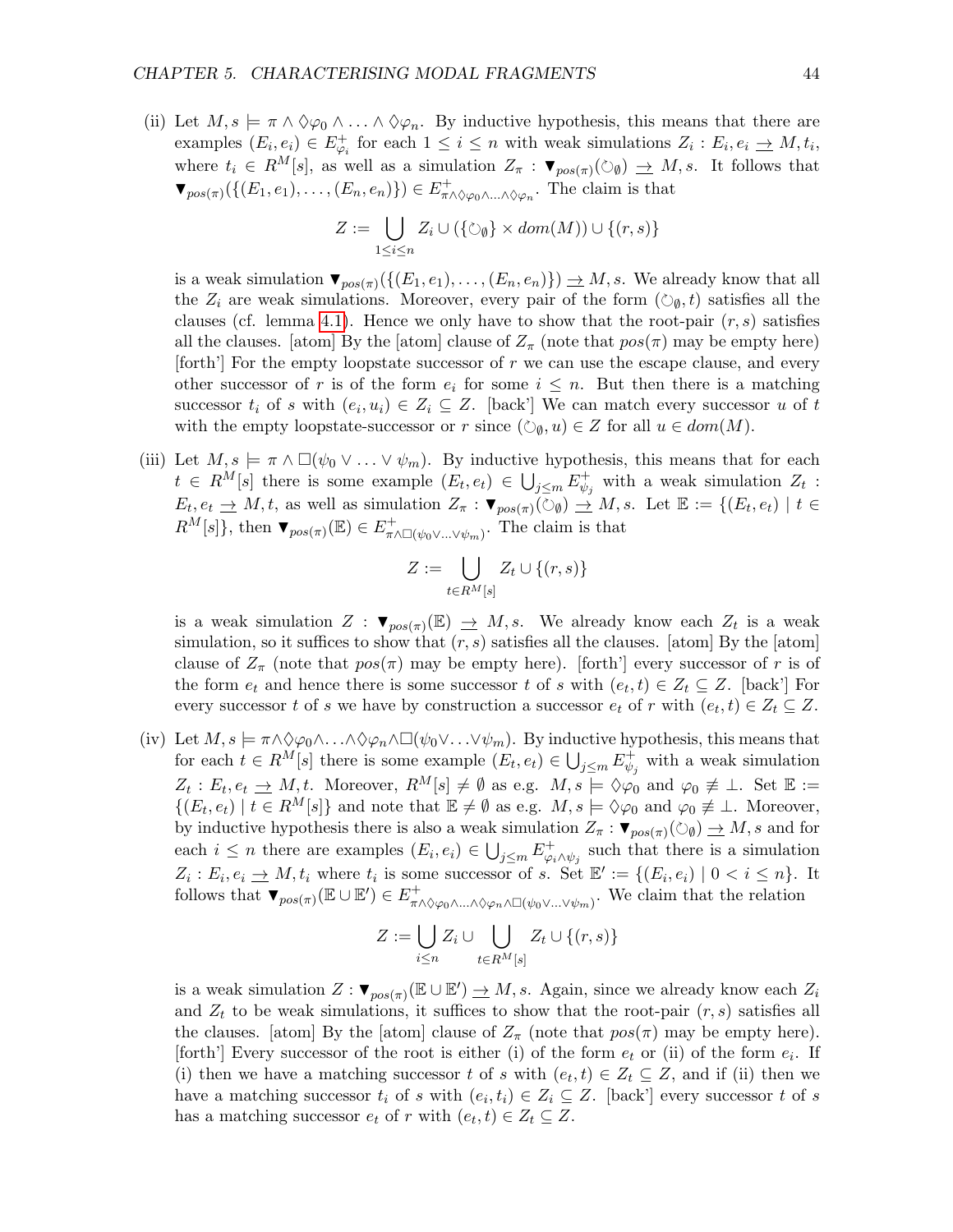$\Box$ 

## <span id="page-45-1"></span>**Theorem 5.8.** For all  $\varphi, \psi \in \mathcal{L}^+_{\Box, \Diamond, \land, \lor}, \psi$  fits  $E^+_{\varphi}$  iff  $\varphi \models \psi$ .

Proof. Let  $\varphi, \psi \in \mathcal{L}^+_{\Box, \Diamond, \wedge, \vee}$ . From left to right, suppose that  $\psi$  fits  $E^+_{\varphi}$  and let  $M, s \models \varphi$ . Then M, s is a positive example for  $\varphi$  and hence by theorem 5.[7](#page-43-2) there is a positive example  $(E, e) \in E^+_{\varphi}$  with  $E, e \to M$ , s. But as  $\psi$  fits  $E^+_{\varphi}$ , in particular  $E, e \models \psi$  from which follows that  $M, s \models \psi$  by preservation of  $\mathcal{L}^+_{\Box, \Diamond, \land, \lor}$  formulas under weak simulation (i.e. theorem [4.2\)](#page-29-4). Conversely, suppose that  $\varphi \models \psi$ . By soundness (proposition [5.1](#page-43-3)  $\varphi$  fits  $E^+_{\varphi}$  so by the entailment  $\psi$  fits these as well.  $\Box$ 

**Theorem 5.9.** For every  $\varphi \in \mathcal{L}^+_{\Box, \Diamond, \land, \lor}$ , every negative example of  $\varphi$  is weakly simulated by some example in  $E_{\varphi}^-$ .

*Proof.* Suppose that  $M, s \not\models \varphi$  for some  $\varphi \in \mathcal{L}^+_{\Box, \Diamond, \land, \lor}$ . Then  $M, s \models \neg \varphi$  and thus  $M^-, s \models \neg \varphi$  $(\neg \varphi)$  by theorem [4.6.](#page-33-2) But as  $\neg \varphi \equiv \varphi(\varphi)$  also  $(\neg \varphi)$  =  $\varphi(\varphi)$  because  $(\cdot)$  on formulas is also idempotent. Hence  $M^-, s \models \triangleleft(\varphi)$  where  $\triangleleft\varphi \in \mathcal{L}^+_{\Box,\Diamond,\wedge,\vee}$  so by theorem [5.7](#page-43-2) there is some positive example  $(E, e) \in E_{\mathcal{A}}^{+}$  $\mathcal{A}^+_{\preccurlyeq(\varphi)}$  and a weak simulation  $Z: E, e \to M^-$ , s. But then by proposition [4.2,](#page-32-2) this implies that  $Z^{-1}: M, s \to E^-$ , e since  $M^{-1} = M$ . But as  $(E, e) \in E^+_{\mathcal{A}}$  $\triangleleft(\varphi)$ by definition  $(E^-, e) \in E_{\varphi}^-$ . So every negative example of  $\varphi$  is weakly simulated by some example in  $E_{\varphi}^-$ . П

<span id="page-45-2"></span>**Theorem 5.10.** For all  $\varphi, \psi \in \mathcal{L}^+_{\Box, \Diamond, \land, \lor}, \psi$  fits  $E_{\varphi}^-$  iff  $\psi \models \varphi$ .

Proof. Let  $\varphi, \psi \in \mathcal{L}^+_{\Box, \Diamond, \land, \lor}$  and note that  $E^-_\varphi = \{(E, e) \cap \mid (E, e) \in E^+_{\varphi\Diamond}$  $\{\phi_{\varphi}\}\$  by definition [5.5](#page-40-3) (where we assume  $\varphi$  and hence  $\triangleleft(\varphi)$  to in Fine normal form). It follows that  $\psi$  fits  $E_{\varphi}^-$  (i.e.  $\psi$  is false on all  $(E, e) \in E_{\varphi}^-$  iff  $\neg \psi$  is true on all  $(E, e) \in E_{\varphi}^-$  iff  $(\neg \psi)^-$  is true on all  $(E, e) \in E_{\varphi}^+$  $\triangleleft(\varphi)$ (by theorem [4.6\)](#page-33-2) iff  $(\neg \psi)$ <sup> $\top$ </sup> fits  $E_{d}^{+}$  $\mathcal{A}(\varphi)$ . But  $(\neg \psi)$ <sup>-</sup> fits  $E_{\varphi(\varphi)}^{+}$  $\phi_{\mathcal{A}(\varphi)}^+$  iff  $\mathcal{A}(\varphi) \models (\neg \psi)^{\neg}$  by theorem [5.8.](#page-45-1) Finally, we noted before that  $\triangleleft(\chi)$ <sup> $\stackrel{\sim}{=} \neg \chi$  and  $\chi$ <sup> $\neg \neg \equiv \chi$  for all formulas  $\chi$ . Moreover, it follows</sup></sup> from theorem [4.6](#page-33-2) that  $\chi \models \xi$  iff  $\chi \ni \xi$ . Bringing everything back together, we see that the entailment  $\triangleleft(\varphi) \models (\neg \psi)$ <sup>-</sup> holds iff  $\triangleleft(\varphi)$ <sup>-</sup>  $\models \neg \psi$  iff  $\neg \varphi \models \neg \psi$  iff  $\psi \models \varphi$ .  $\Box$ 

<span id="page-45-3"></span>**Theorem 5.11.**  $\mathcal{L}^+_{\Box,\Diamond,\wedge,\vee}$  is finitely characterisable. Moreover, the characterisations can be effectively constructed.

*Proof.* Let  $\varphi \in \mathcal{L}^+_{\Box,\Diamond,\wedge,\vee}$ . By theorem [5.6,](#page-38-6) we can effectively compute the Fine normal form  $nf(\varphi) \in \mathcal{L}^+_{\Box,\Diamond,\wedge,\vee}$  of  $\varphi$ . Definition [5.4](#page-40-2) together with definition [5.5](#page-40-3) give us an algorithm for computing the finite characterisation  $(E_{\varphi}^+, E_{\varphi}^-)$  of  $\varphi$  (we will come back to complexity issues in the next chapter). By soundness (proposition [5.1\)](#page-43-3),  $\varphi$  fits these examples, so it rests to show that it is the *only* formula from  $\mathcal{L}^+_{\Box,\Diamond,\wedge,\vee}$  (up to logical equivalence) that fits these examples. So suppose  $\psi \in \mathcal{L}^+_{\Box,\Diamond,\wedge,\vee}$  also fits these examples. By theorem [5.8](#page-45-1) it follows that  $\varphi \models \psi$  and by theorem [5.10](#page-45-2)  $\psi \models \varphi$ , hence  $\varphi \equiv \psi$ .  $\Box$ 

## <span id="page-45-0"></span>5.3 Language Extensions

Now we will apply the techniques and results from above to characterise larger classes of modal formulas. We begin with a simple observation.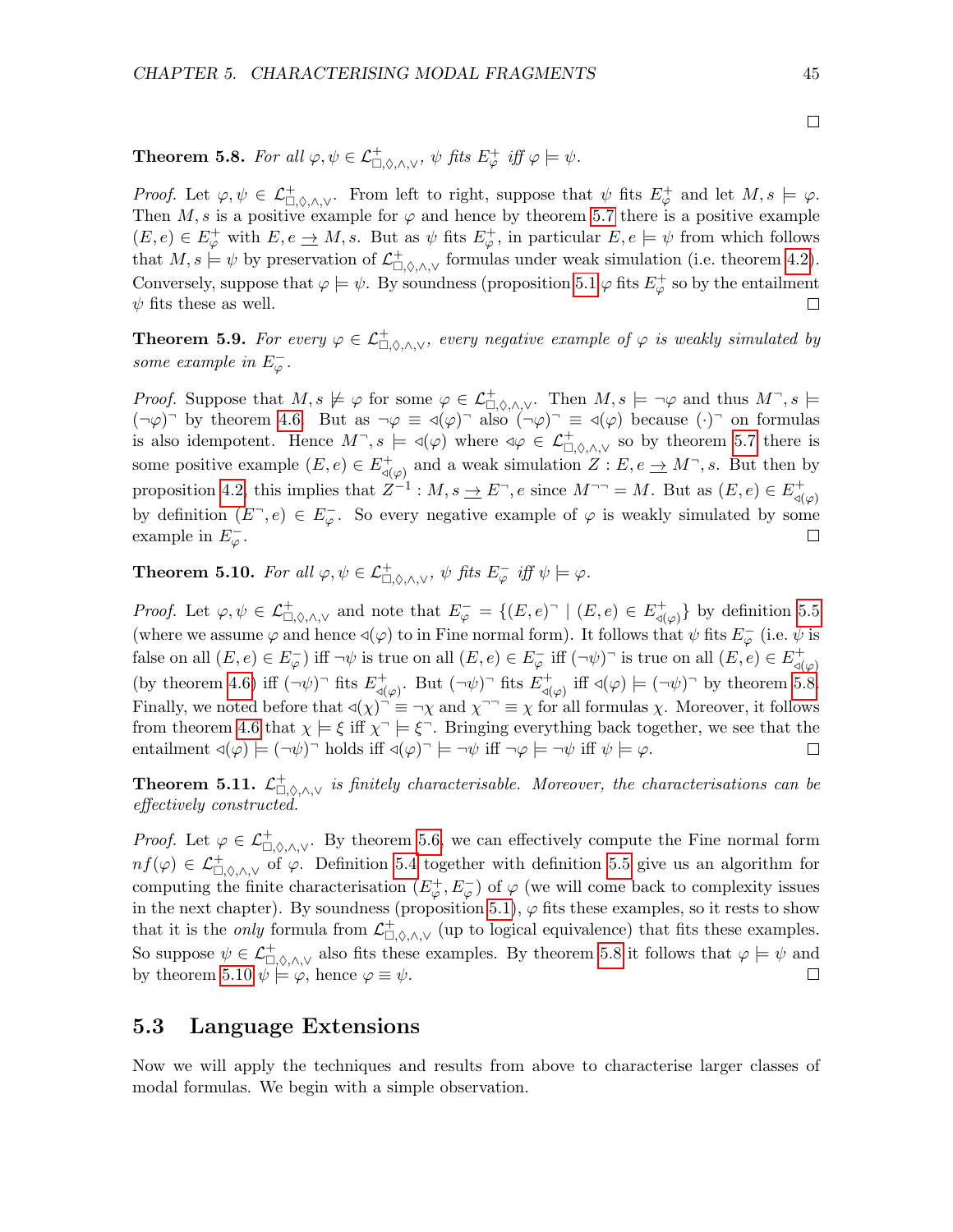<span id="page-46-1"></span>**Theorem 5.12.**  $\mathcal{L}_{\Box,\Diamond,\wedge,\vee}^-$  is finitely characterisable. Moreover, the characterisations can be effectively constructed

Proof. Let  $\varphi \in \mathcal{L}^-_{\Box,\Diamond,\wedge,\vee}$ , then  $\neg \varphi \in \mathcal{L}^+_{\Box,\Diamond,\wedge,\vee}$  so by theorem [5.11](#page-45-3) it has a finite characterization  $\mathbb{E}_{\neg \varphi} = (E_{\neg \varphi}^+, E_{\neg \varphi}^-)$  w.r.t.  $\mathcal{L}_{\Box, \Diamond, \wedge, \vee}^+$  which can be efficiently constructed. It follows that  $(E^{-}_{\neg\varphi}, E^{+}_{\neg\varphi})$  is a finite characterisation of  $\varphi$  w.r.t.  $\mathcal{L}^{-}_{\Box, \Diamond, \land, \lor}$  because every  $\psi \in \mathcal{L}^{-}_{\Box, \Diamond, \land, \lor}$  fits  $(E_{\neg\varphi}^{-}, E_{\neg\varphi}^{+})$  iff  $\neg\psi$  fits  $(E_{\neg\varphi}^{+}, E_{\neg\varphi}^{-})$  iff  $\neg\psi \equiv \neg\varphi$  iff  $\psi \equiv \varphi$ . П

In fact, the preceding argument is completely general.

**Corollary 5.4.** If a language  $\mathcal L$  is finitely characterisable, so is  $\mathcal L^- = \{\neg \varphi \mid \varphi \in \mathcal L\}.$ 

Recall from the preliminaries that  $pos(\varphi)$ ,  $neg(\varphi)$  denote the set of variables occurring positively, respectively negatively in  $\varphi$ . The terminology for the following definition is taken from  $[8]$ .

#### Definition 5.6. (Uniform Formulas)

A formula  $\varphi$  is called uniform if  $pos(\varphi) \cap neg(\varphi) = \emptyset$ . That is, each propositional variable  $p \in var(\varphi)$  either occurs only positively in  $\varphi$  (whence  $p \in pos(\varphi) \backslash neg(\varphi)$ ), or only negatively (whence  $p \in neg(\varphi) \setminus pos(\varphi)$ ).

Note that if  $\varphi$  is uniform then  $pos(\varphi)$  together with  $neg(\varphi)$  partitions  $var(\varphi)$  into two cells. Hence we will write  $\varphi(p_1,\ldots,p_n;q_1,\ldots,q_m)$  or  $\varphi(P;Q)$  to denote that  $pos(\varphi) \subseteq$  ${p_1, \ldots, p_n} = P$  and  $neg(\varphi) \subseteq {q_1, \ldots, q_m} = Q$ , where  $P \cap Q = {p_1, \ldots, p_n} \cap {q_1, \ldots, q_m} =$  $\emptyset$  are disjoint because  $\varphi$  is uniform. For a class of modal formulas  $\mathcal{L}$ , let  $\mathcal{L}^u$  denote the set of all uniform  $\mathcal{L}$ -formulas. Note that uniform formulas thus may contains negations, but only in front of propositional variables.

<span id="page-46-2"></span>**Theorem 5.13.**  $\mathcal{L}^u_{\Box,\Diamond,\wedge}$  is finitely characterisable. Moreover, the characterisations can be effectively constructed

*Proof.* Consider a uniform formula  $\varphi(P;Q) \in \mathcal{L}^u_{\Box,\Diamond,\wedge}$  where  $P = \{p_1,\ldots,p_n\}$  and  $Q = \text{Prop} \backslash P$ Observe that  $\varphi^{\neg Q} \in \mathcal{L}^+_{\Box,\Diamond,\wedge,\vee}$  making every negative occurrence of some q in  $\varphi$  positive in  $\varphi^{\neg Q}$ . By theorem [5.11,](#page-45-3)  $\varphi^{\neg Q}$  has a finite characterisation  $\mathbb{E}_{\varphi^{\neg Q}} = (E_{\varphi}^{\perp})$  $(\varphi^{\neg}Q, E_{\varphi^{\neg}Q}^{\neg})$  w.r.t.  $\mathcal{L}^{\perp}_{\Box,\Diamond,\wedge,\vee}$ . Set

$$
\mathbb{E}_{\varphi}:=\left(\{\circlearrowright_{P}\}\cup \{(E^{\neg Q},e)\mid (E,e)\in E_{\varphi^{\neg Q}}^{+}\},\ \{(E^{\neg Q},e)\mid (E,e)\in E_{\varphi^{\neg Q}}^{-}\}\right)
$$

Now let  $\psi \in \mathcal{L}^u_{\Box,\Diamond,\wedge}$  be some formula fitting these examples. Since  $\Diamond_P \models \psi$  and  $\psi$  does not contain disjunctions, it must be that  $pos(\psi) \subseteq P$  and  $neg(\psi) \subseteq Q$  since  $neg(\psi) \cap P = \emptyset$ .<sup>[14](#page-46-0)</sup> Hence  $\psi(P; Q)$  is of a compatible 'uniform type' as  $\varphi$  (both have positive variables contained in  $P$  and negative variables disjoint from  $P$ , i.e. contained in  $Q$ ). Now consider a (positive or negative) example  $(E, e) \in \mathbb{E}_{\varphi}$  and note that  $\psi^{\neg Q} \in \mathcal{L}^+_{\Box, \Diamond, \land, \lor}$ . By theorem [4.6,](#page-33-2)  $\psi$  fits  $E^{-Q}$ , e iff  $\psi^{-Q}$  fits E, e. It follows that  $\psi^{-Q}$  fits all the examples in  $\mathbb{E}_{\varphi^{-Q}}$ , but as this is a characterisation of  $\varphi^{\neg Q}$  w.r.t.  $\mathcal{L}^+_{\Box,\Diamond,\wedge,\vee}$ , it must be that  $\varphi^{\neg Q} \equiv \psi^{\neg Q}$  and hence  $\varphi \equiv \psi$  by theorem [4.6.](#page-33-2)  $\Box$ 

In fact, we can redo much of the categorical theory for  $\mathcal{L}^+_{\Box,\Diamond,\wedge,\vee}$  developed in chapter [4](#page-27-0) for uniform formulas. Defining for each 'uniform type'  $(P,Q)$  (with  $P \cap Q = \emptyset$  and  $P \cup Q = \text{Prop}$ )

<span id="page-46-0"></span> $14$ The proof of this follows the same steps as the proof of lemma [4.2,](#page-29-1) and in fact can be seen as a generalisation of it.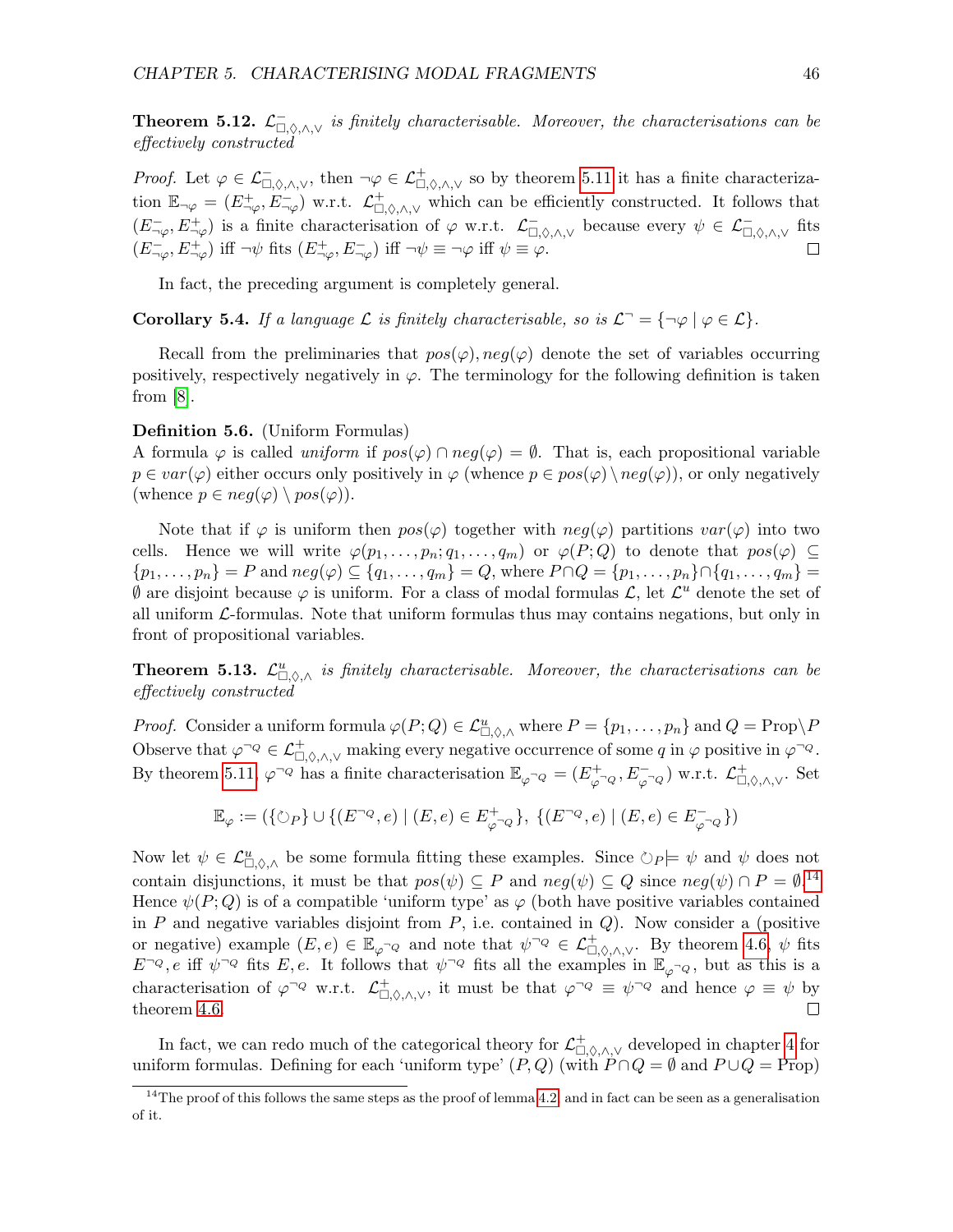the notions of weak  $(P, Q)$ -simulation,  $(P, Q)$ -normal forms and obtain the category of pointed models and weak  $(P, Q)$ -simulations. However, disjunction of uniform formulas with partially overlapping types are a problem for extending our results to the class of uniform formulas with disjunction  $\mathcal{L}^u_{\Box,\Diamond,\wedge,\vee}$ . However, we keep finite characterisability if allow disjunction but restrict to a single uniform type.

<span id="page-47-0"></span>**Theorem 5.14.** For every  $P, Q \subseteq$  Prop with  $P \cap Q = \emptyset$  and  $P \cup Q =$  Prop, the fragment  $\mathcal{L}^{(P,Q)}_{\Box,\Diamond,\wedge,\vee} := \{ \varphi \in \mathcal{L}^u_{\Box,\Diamond,\wedge,\vee} \mid pos(\varphi) \subseteq P, neg(\varphi) \subseteq Q \}$  is finitely characterisable.

Proof. Let  $\varphi(P;Q) \in \mathcal{L}_{\Box,\Diamond,\wedge,\vee}^{(P,Q)}$  (so  $\varphi$  may contain disjunctions this time). Then  $\varphi^{\Box Q} \in \mathcal{L}_{\Box,\Diamond,\wedge,\vee}^+$ so by theorem [5.11](#page-45-3) it has a finite characterisation  $\mathbb{E}_{\varphi \cap Q} = (E_{\varphi}^{+})$  $(\varphi \neg Q, E \neg Q)$  w.r.t.  $\mathcal{L}^+_{\Box,\Diamond,\wedge,\vee}$ . Now set  $\mathbb{E}_{\varphi} := (\{(E^{\neg Q}, e) \mid (E, e) \in E^+_{\varphi})\}$  $\{\phi^{-Q}\}, \{(E^{\neg Q}, e) \mid (E, e) \in E_{\varphi}^{-1}\}$  $\varphi_{\varphi}$ ; we claim this characterises  $\varphi$  w.r.t.  $\mathcal{L}_{\Box,\Diamond,\wedge,\vee}^u$ . By theorem [4.7](#page-33-3) it follows that  $\varphi^{\neg Q}$  fits  $\mathbb{E}_{\varphi}$ . Moreover, if  $\psi \in \mathcal{L}_{\Box,\Diamond,\wedge,\vee}^u$  fits  $\mathbb{E}_{\varphi}$ then  $\psi^{\neg Q} \in \mathcal{L}^+_{\Box,\Diamond,\wedge,\vee}$  fits  $\mathbb{E}_{\varphi^{\neg Q}}$  so as the latter is a characterisation w.r.t  $\mathcal{L}^+_{\Box,\Diamond,\wedge,\vee}, \psi^{\neg Q} \equiv \varphi^{\neg Q}$ and hence  $\psi \equiv \varphi$  by theorem [4.7.](#page-33-3) П

Our finite characterisability results for fragments in theorems [5.11,](#page-45-3)[5.12](#page-46-1)[,5.13](#page-46-2) and [5.14](#page-47-0) above give rise to the following learnability results via the naive learning algorithm.

<span id="page-47-1"></span>Corollary 5.5.  $\mathcal{L}^+_{\Box,\Diamond,\wedge,\vee},\mathcal{L}^-_{\Box,\Diamond,\wedge,\vee},\mathcal{L}^u_{\Box,\Diamond,\wedge,\vee}$  and  $\mathcal{L}^{(P,Q)}_{\Box,\Diamond,\wedge,\vee}$  are all exact learnable with membership queries.

In the next chapter, we will give a quick summary of our results and provide further discussion, as well as indicate directions for future research.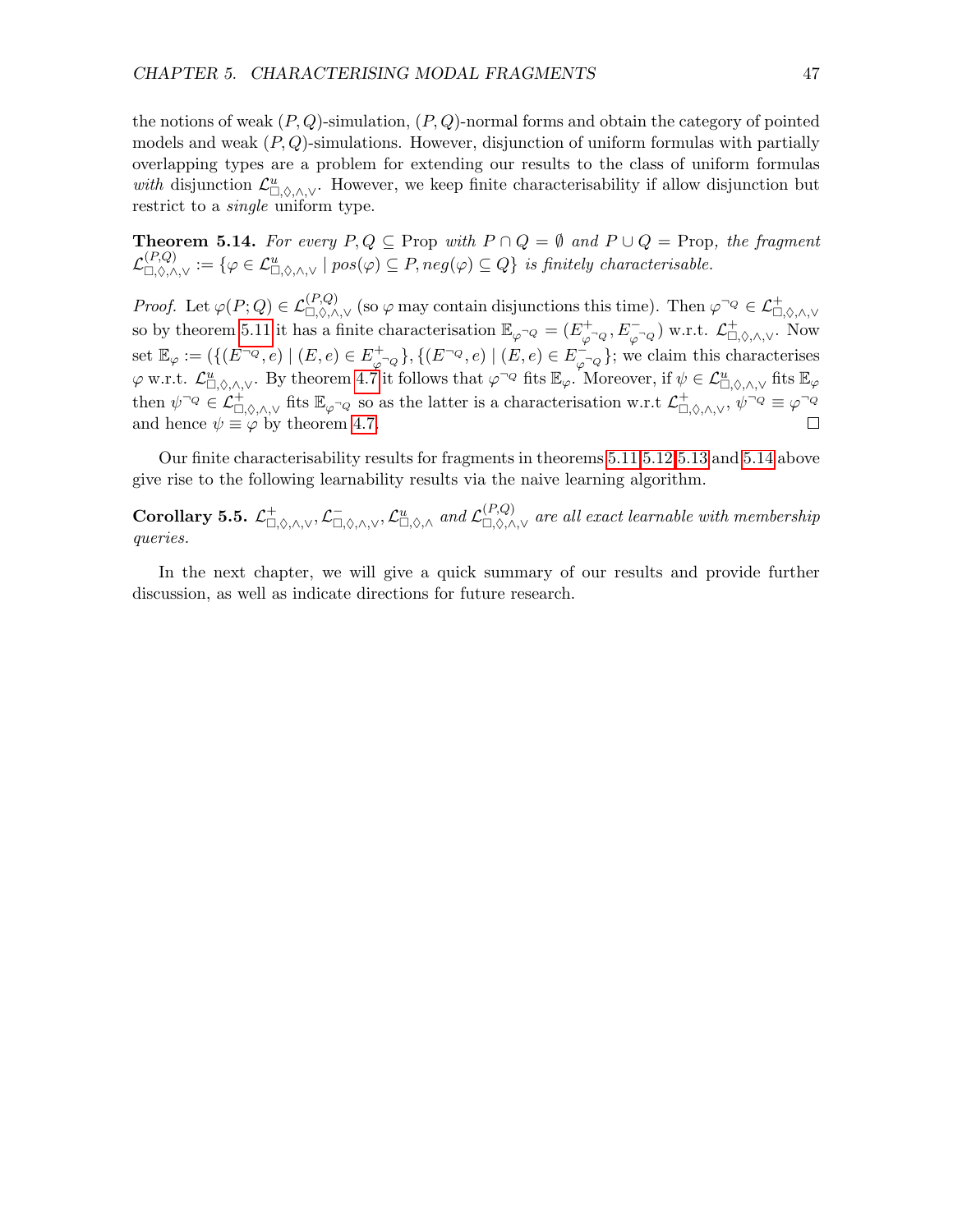## <span id="page-48-0"></span>Chapter 6

# Discussion

Before entering into discussion proper, we give a short summary of the contributions of this thesis.

- We situated the relatively novel notion of finite characterisations in the context of formal learning theory, showing that finite characterisability of a concept  $x$  means that the  ${x}$  is an isolated point in the corresponding intersection space. This has the benefit of bridging the gap between two relatively disjoint research communities (i.e. computational learning theory and formal learning theory).
- We spelled out in detail the proof of finite characterisability of the class of UCQs, which was left implicit in the literature. Moreover, we were able to show that UCQs are exactly learnable with membership queries in exponential time via the naive learning algorithm.
- We have shown that no formula in the full modal language is characterisable. More generally, we have shown how the full modal language is rarely ever fully finitely characterisable; this only happens when there are finitely many formulas up to logical equivalence.
- We identified a seemingly odd fragment  $\mathcal{L}^+_{\Box,\Diamond,\wedge,\vee}$  of the positive fragment  $\mathcal{L}^+_{\Box,\Diamond,\wedge,\vee,\top,\bot}$  of basic modal logic, and a corresponding weakening of simulations and proved a semantic preservation theorem for  $\mathcal{L}^+_{\Box,\Diamond,\wedge,\vee}$  w.r.t. these 'weak simulations'.
- Subsequently, we showed that these weak simulations and pointed models give rise to a category wSim. We showed that this category has a initial and final object, and moreover has an interesting symmetry  $(\cdot)$ .
- We related dualities in wSim to finite characterisations of  $\mathcal{L}^+_{\Box,\Diamond,\wedge,\vee}$ -formulas, in analogy with the connection between frontiers (dualities) in the category **Hom** (in fact it is a lattice) and finite characterisations of CQs (UCQs) exploited in [\[9\]](#page-53-1).
- Then, we give an explicit construction of finite characterisations for  $\mathcal{L}^+_{\Box,\Diamond,\wedge,\vee}$ -formulas in Fine normal form by showing these sets of examples form weak simulation dualities. Interestingly, the symmetry  $(\cdot)$ <sup>-</sup> was used to generate the negative examples out of the positive ones. Although this construction is non-elementary, it gives rise to a naive exact learning algorithm with membership queries for  $\mathcal{L}^+_{\Box,\Diamond,\wedge,\vee}$ .
- We showed how our results generalised to various uniform fragments that allow for limited form of negation.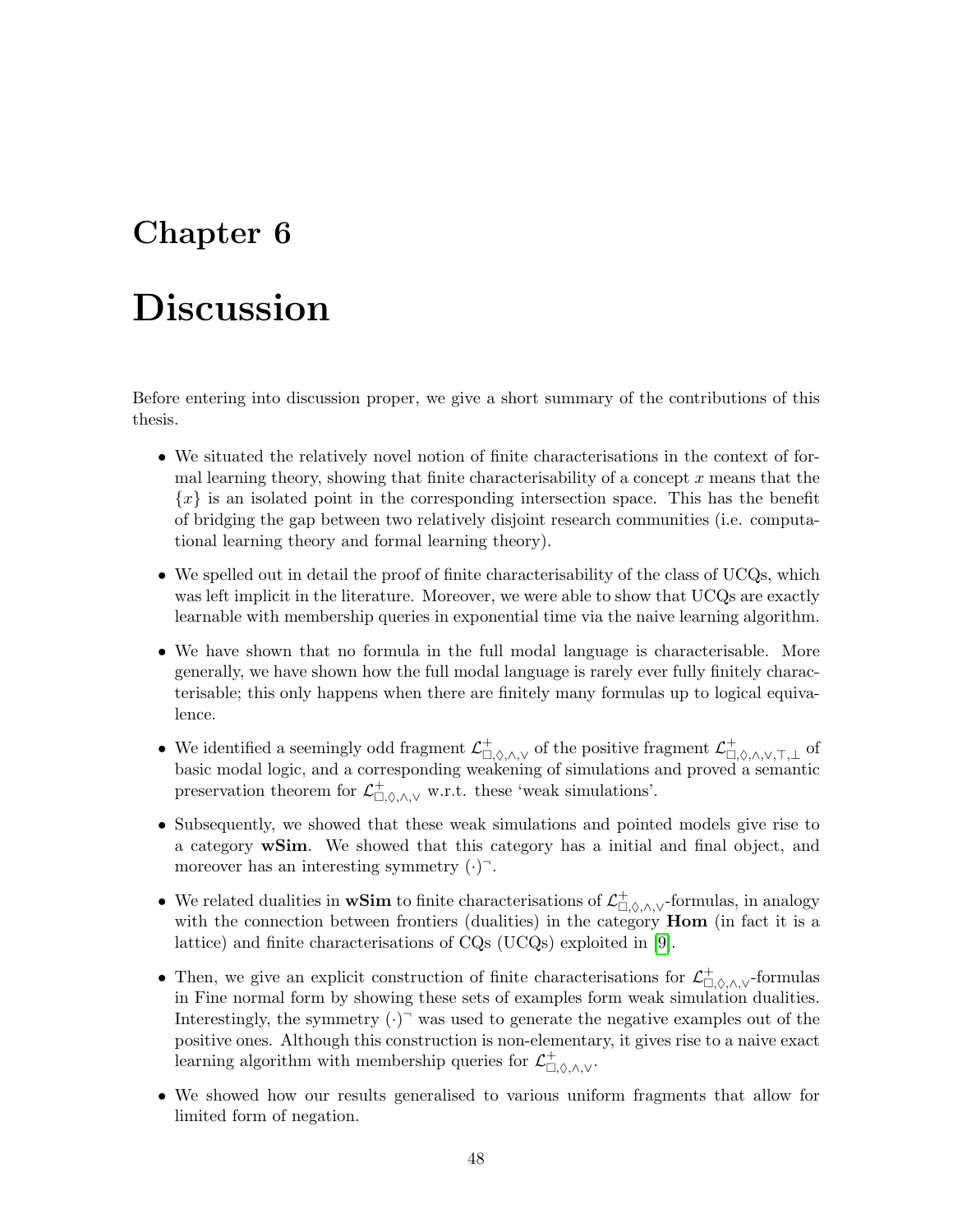The rest of this section will be devoted to discussion of topics that would have distracted from the story line developed in the main text. In particular, we indicate promising directions for future research.

## <span id="page-49-0"></span>6.1 Complexity

The time complexity of our algorithm for computing the characterisation  $\mathbb{E}_{\varphi}$  of a formula in  $\mathcal{L}^+_{\Box,\Diamond,\wedge,\vee}$  cannot be bounded by a fixed tower of exponentials. For it is easily seen from definition [5.4](#page-40-2) that  $|E_{\Box \varphi}^+| = 2^{|E_{\varphi}^+|}$ . It follows that  $|\mathbb{E}_{\Box^n p}| \geq |E_{\Box^n p}^+| = i \exp(n, 1)$ , where  $iterp(0,k) = n$  and  $iterp(i+1,k) = 2^{iterp(i,k)}$ . This can be taken to show that we cannot give a sensible upper bound to our construction; even a simple formula like  $\Box^n p$  already gets nonelementary many positive examples. Consequently, the same holds for the time complexity of the naive learning algorithms from corollary [5.5.](#page-47-1) We also did not manage to prove matching lower bounds.

However, we can show that interesting facts follows from the existence of polynomial size characterisations. Namely, if a modal fragment  $\mathcal L$  has polynomial-sized characterisations, then it follows that equivalence testing for  $\mathcal L$  is in NP.<sup>[1](#page-49-2)</sup> For given  $\varphi, \psi \in \mathcal L$ , we can nondeterministically *guess* a polynomial size characterisation  $(E^+, E^-)$  of  $\varphi$  w.r.t.  $\mathcal{L}$ , and then model check  $\psi$  on all these examples. This can be done in polynomial time because model checking modal formulas can be done in polynomial time [\[8\]](#page-53-3). But we clearly have  $\varphi \equiv \psi$  iff  $\psi$  fits  $(E^+, E^-)$  because  $(E^+, E^-)$  is a characterisation, hence equivalence for this fragment is in NP. In fact, if a characterisation can be computed in polynomial time from any formula  $\varphi \in \mathcal{L}$ , then it follows by the same argument that equivalence testing can be done in polynomial time. By the contrapositive, if we can show that equivalence testing for some fragment is not in NP, then it follows that fragment cannot have polynomial size characterisations.

Question: Is  $\mathcal{L}^+_{\Box,\lozenge,\wedge,\vee}$  polynomial-time exact learnable?

## <span id="page-49-1"></span>6.2 Learning via Frontiers versus Learning via Dualities

We have essentially seen two approaches to learning formulas via examples; via *frontiers* and via dualities. The difference between these two approaches is best explained in terms of the characterisations that they induce. Theorem [2.5](#page-17-3) demonstrated the correspondence between frontiers in Hom and finite characterisations of CQs, i.e. taking the frontier as the set of negative examples. However disjunctions of CQs (i.e. UCQs) in general require a set of positive examples. Consequently, the notion of a frontier does not make sense in this context, but dualities do. Theorem [2.11](#page-19-0) demonstrated the correspondence between left-hand sides of dualities in Hom and finite characterisations of UCQs. We have also seen that, while frontiers could be computed in polynomial time, computing dualities in general requires exponential time.<sup>[2](#page-49-3)</sup> Moreover, the transformation from dual to frontier (for single objects on the left-hand side) in proposition [2.3](#page-14-2) is polynomial while the transformation from frontier to dual in proposition [2.4](#page-14-3) is exponential. Thus, the lesson here is that dualities and hence disjunctions are costly. Therefore, in view of the above question, we want to see whether an approach via frontiers is

<span id="page-49-2"></span><sup>&</sup>lt;sup>1</sup>Equivalence testing (for  $\mathcal{L}$ ) is the problem of checking, on input formulas  $\varphi, \psi$  (from  $\mathcal{L}$ ), whether  $\varphi \equiv \psi$ .

<span id="page-49-3"></span><sup>&</sup>lt;sup>2</sup>It follows that these frontier are also of *polynomial size* while the dualities are of exponential size.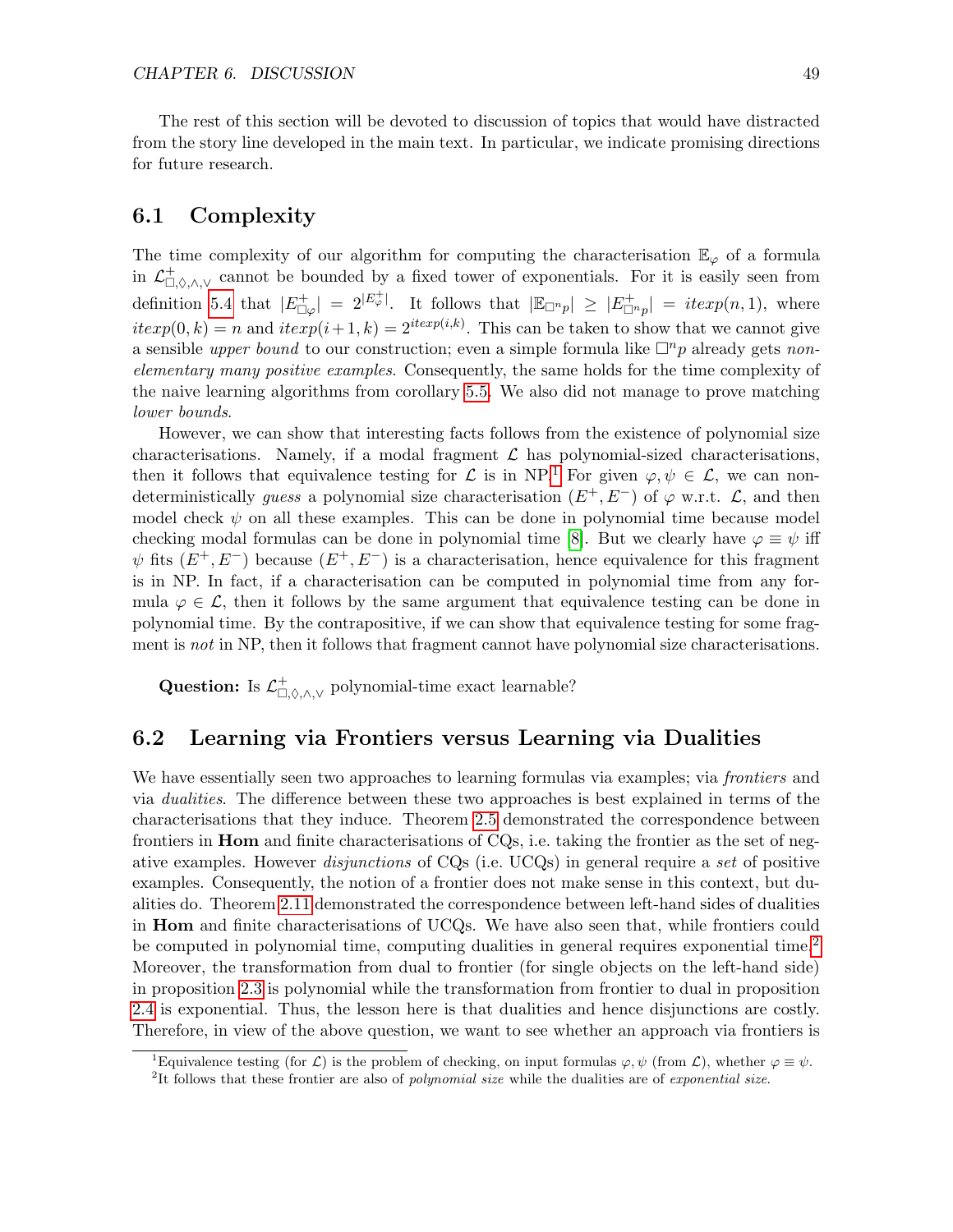possible for  $\mathcal{L}^+_{\Box,\Diamond,\wedge}.$ 

Question: Is there a learning algorithm for  $\mathcal{L}^+_{\Box,\Diamond,\wedge}$  going via frontiers?

The polynomial time learning algorithm for  $c$ -acyclic CQs in [\[9\]](#page-53-1) (that we discussed in some detail in section [2.4\)](#page-15-0) relies on three key ingredients: (i) a final object, (ii) products and (iii) that a single positive example suffices for characterizing a CQ (cf. [2.4\)](#page-16-3). It seems that all but the first one are missing. However, we will discuss the existence of products in  $\mathbf{wSim}$  next.<sup>[3](#page-50-2)</sup>

## <span id="page-50-0"></span>6.3 Products and Coproducts via Bisimulation Products

It is a recurring theme in the categories we consider that there are no single objects fulfilling the role of common categorical limits and colimits, but a set of objects fulfilling this role.<sup>[4](#page-50-3)</sup> For instance, the exponential of two structures in Hom with at least 2 distinguished elements is in general a set of structures [\[9\]](#page-53-1). Consequently, we believe that the product of two pointed models in **wSim** in the sense of a categorical limit can only be fulfilled by a set of pointed models. The intuition is that there are more than one mutually exclusive ways of weakly simulating two models. For instance, one can simulate the positive example  $\Psi_{\emptyset}(\widehat{p}, \widehat{q})$  for  $\nabla_{\emptyset}(\widehat{p}, \widehat{q})$  for  $\nabla_{\emptyset}(\widehat{p}, \widehat{q})$  for  $\nabla_{\emptyset}(\widehat{p}, \widehat{q})$  for  $\nabla_{\emptyset}(\widehat{p}, \widehat{q})$  is a strongly se  $\square(p \lor q)$  and the positive example  $\blacktriangledown_{\emptyset}(\widehat{r}, \bigcirc_{\emptyset})$  for  $\diamondsuit r$  in at least two ways; i.e. witnessing r at a given comparison of  $F^+$  in our properties 5.2.3). A given compart can a p-successor or at a q-successor (cf.  $E^+_{\Box(p\vee q)\wedge\Diamond r}$  in subsection [5.2.3\)](#page-41-0). A similar comment can be made about Sim.

Hence, we believe that the generalised set-product in **Sim** should be an appropriate generalisation of *bisimulation products* to models. For **wSim**, we would also need to define an appropriate notion of 'weak frame bisimulation' underlying weak simulations. Moreover, like for Rel, the symmetry imposed by  $(\cdot)$ <sup>-</sup> requires that the coproduct is the  $(\cdot)$ <sup>-</sup> image of the product. Thus in Rel, disjoint union of sets plays the role of product as well as coproduct.<sup>[5](#page-50-4)</sup> Observe for instance that  $(\circledcirc_{\emptyset})$ <sup>-</sup> = $\circlearrowright_{\text{Prop}}$  so that in **wSim** the weak final object is indeed the  $(\cdot)$ <sup>-</sup> image of the weak initial object. Thus we believe that the set-coproducts in **Sim** and **wSim** should also be some form of bisimulation products, since  $(\cdot)$ <sup>-</sup> does not act on the frame.

## <span id="page-50-1"></span>6.4 Characterisations for Positive Existential Modal Logic

In this thesis, we have demonstrated two ways of obtaining finite characterisations for  $\mathcal{L}^+_{\Diamond,\wedge,\vee}$ , one via homomorphism dualities and the other via weak simulation dualities. While the former is only singly exponential, the latter is non-elementary but results in rather simple models called *looptrees*. Looptrees are a simple generalisation of trees that allows for loops at leaf-nodes.

<span id="page-50-2"></span><sup>&</sup>lt;sup>3</sup>Also, note that it follows from definition [5.4](#page-40-2) that every  $\varphi \in \mathcal{L}^+_{\Box,\Diamond,\wedge}$  only gets a single *serial* positive example under our construction.

<span id="page-50-3"></span><sup>&</sup>lt;sup>4</sup>One may wonder whether restricting the underlying class of objects of our category (in such a way that all distinct concepts will still be distinguished by some object) will result in stronger categorical constructs (such as an actual initial object). We believe that there might exist weak simulations cores in wSim (as well as simulation cores in  $\textbf{Sim}$ ), in analogy to the graph cores in  $\textbf{Hom}$  from [\[23\]](#page-54-0) and bisimulation cores (a.k.a. bisimulation contractions) in modal logic.

<span id="page-50-4"></span><sup>&</sup>lt;sup>5</sup>In fact, we note that  $(\cdot)$ <sup>-</sup> satisfies almost all axioms of a *dagger*, except that it is not the identity on objects. Just like the isomorphism of categories 'dagger'  $\dagger$  : Rel  $\rightarrow$  Rel, the operation on morphisms, which are binary relations Z, is just the converse, i.e.  $\dagger(Z) = (Z)^{-} = Z^{-1}$ .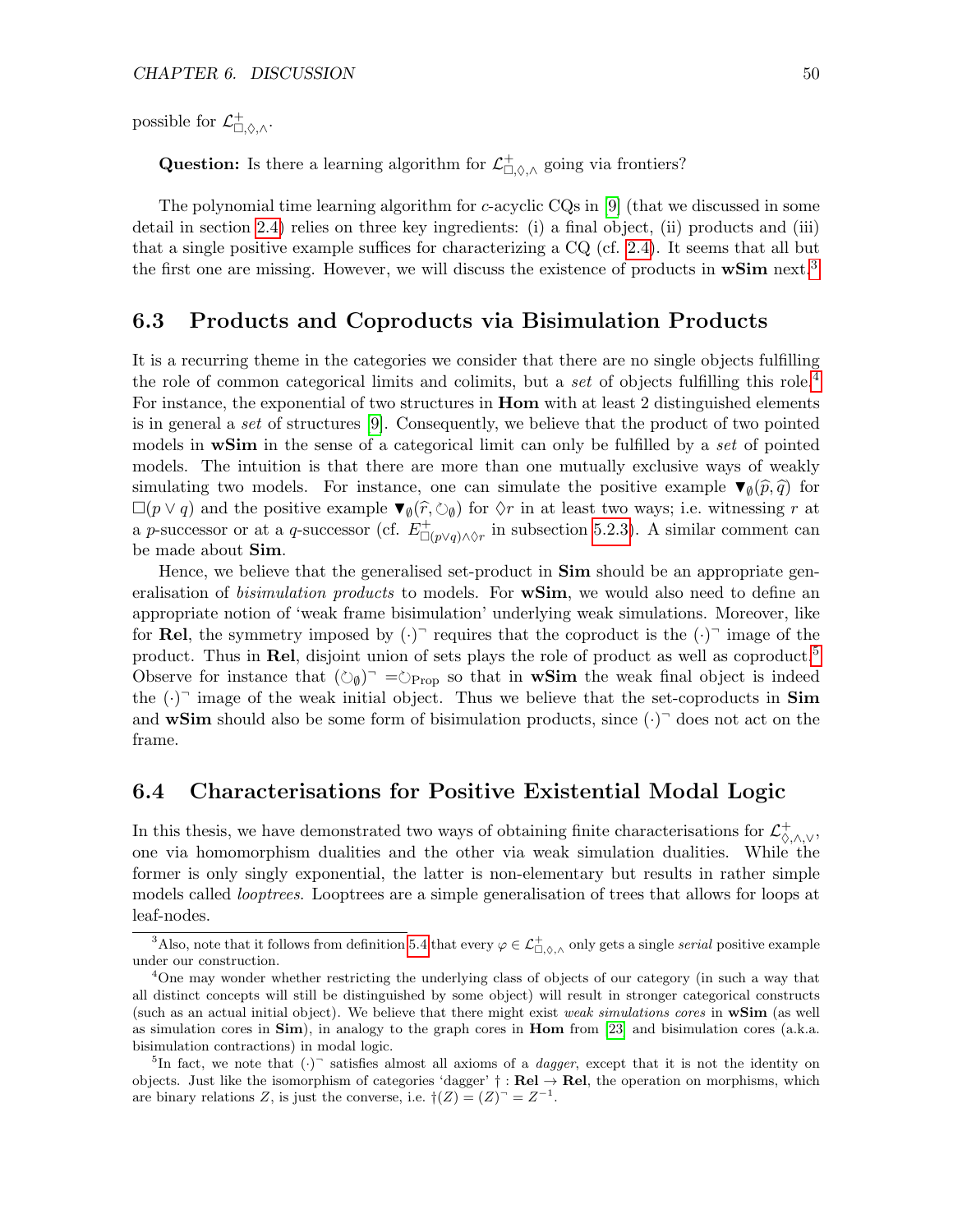## <span id="page-51-0"></span>6.5 Remaining Modal Fragments

We have seen in section [5](#page-34-0) that adding  $\perp$  as a connective to  $\mathcal L^-_{\Box,\Diamond,\wedge,\vee}$  already makes the language non-characterisable. However, we conjecture that  $\mathcal{L}^+_{\Box,\Diamond,\wedge,\vee,\top}$  is still finitely characterisable.

**Open Problem:** Are  $\mathcal{L}_{\Diamond,\wedge,\vee},\mathcal{L}_{\Box,\Diamond,\wedge,\vee},\mathcal{L}_{\Box,\Diamond,\wedge,\vee,\top}^+, \mathcal{L}_{\Box,\Diamond,\wedge,\vee}^u$  finitely characterisable?

Apart from this few questions left, we have completely solved the problem of characterising which syntactically defined modal fragments  $\mathcal{L}_C^+$  $_C^+$ ,  $\mathcal{L}_C^ C_C$ ,  $\mathcal{L}_C$  or  $\mathcal{L}_C^u$  are finitely characterisable (where  $C \subseteq {\{\Box, \Diamond, \land, \lor, \top, \bot\}}$  a set of base connectives). Beyond this setting, one might to consider add e.g.  $\rightarrow$  as a connective (under the classical semantics). This brings us into the larger arena of determining which *semantically defined* modal fragments are finitely characterisable, by which we mean the class of all fragments that can be obtained by allowing any modal formula  $\varphi(p_1,\ldots,p_n)$  as an *n*-ary connective. We hope to gain something like Dalmau's dichotomy theorem for fragments of propositional logic [\[13\]](#page-53-9). However, this results relies strongly on a known characterisation of Post's lattice while it there is known equivalent of that characterisation in the modal setting.

## <span id="page-51-1"></span>6.6 Relationship to Description Logic

Modal logic is intimately related to *description logics*. In fact, description logics are just polymodal versions of modal languages. Some description logics correspond to fragments of the full modal language, while others correspond to extensions of the modal language with e.g. counting modalities (a.k.a. graded modalities) or backwards modalities (a.k.a. backwardlooking modalities), i.e. modalities for the inverse relation  $R^{-1}$ . For instance, the description logic  $\mathcal{EL}$  corresponds to the polymodal version of the fragment  $\mathcal{L}^+_{\Diamond,\wedge}$  we considered here. It was shown in [\[9\]](#page-53-1) that the description logic  $\mathcal{ELI}$  (the extension of  $\mathcal{EL}$  with backwards modalities) is polynomial-time exactly learnable with membership queries only. Subsequently, it has been shown that this logic remains efficiently learnable under various ontologies [\[19,](#page-54-16) [20\]](#page-54-17), and characterisation results have been obtained for temporal extensions (formulated as a fragment of LTL) of this description logic and variants. Moreover, the characterisation result for XML path queries from [\[31\]](#page-54-2) can also be interpreted as characterisation results on a certain model language that includes the  $\diamondsuit^*$  connective, the modality for the reflexive-transitive closure  $R^*$ of the accessibility relation R.

We believe that, although more tedious, the results in this thesis should easily extend to polymodal versions of the modal languages considered here. In particular, we conjecture that the polymodal version of  $\mathcal{L}^+_{\Box,\Diamond,\wedge,\vee}$ , which is an extension of  $\mathcal{EL}$  with 'value restriction' (this is just  $\Box$ ) and disjunctions [\[3\]](#page-53-10), is finitely characterisable. It seems worthwhile to also extend our results to the case with inverse, counting or backward-looking modalities (or any combination of these). Another interesting direction is to look at the problem of learning modal concepts under semantic constraints (called 'T-boxes' in the description logic community [\[3\]](#page-53-10)) in analogy with the restricted frame classes we considered in chapter [3.](#page-22-0) However, instead of restricting the class of examples by their underlying frame, the class of examples is restricted by the constraint, which is a finite theory (i.e. a formula). There is already some work [\[20,](#page-54-17) [19\]](#page-54-16) on such applications that build on the polynomial construction of frontiers for connected acyclic CQs from [\[9\]](#page-53-1), i.e. theorem [2.9.](#page-18-2)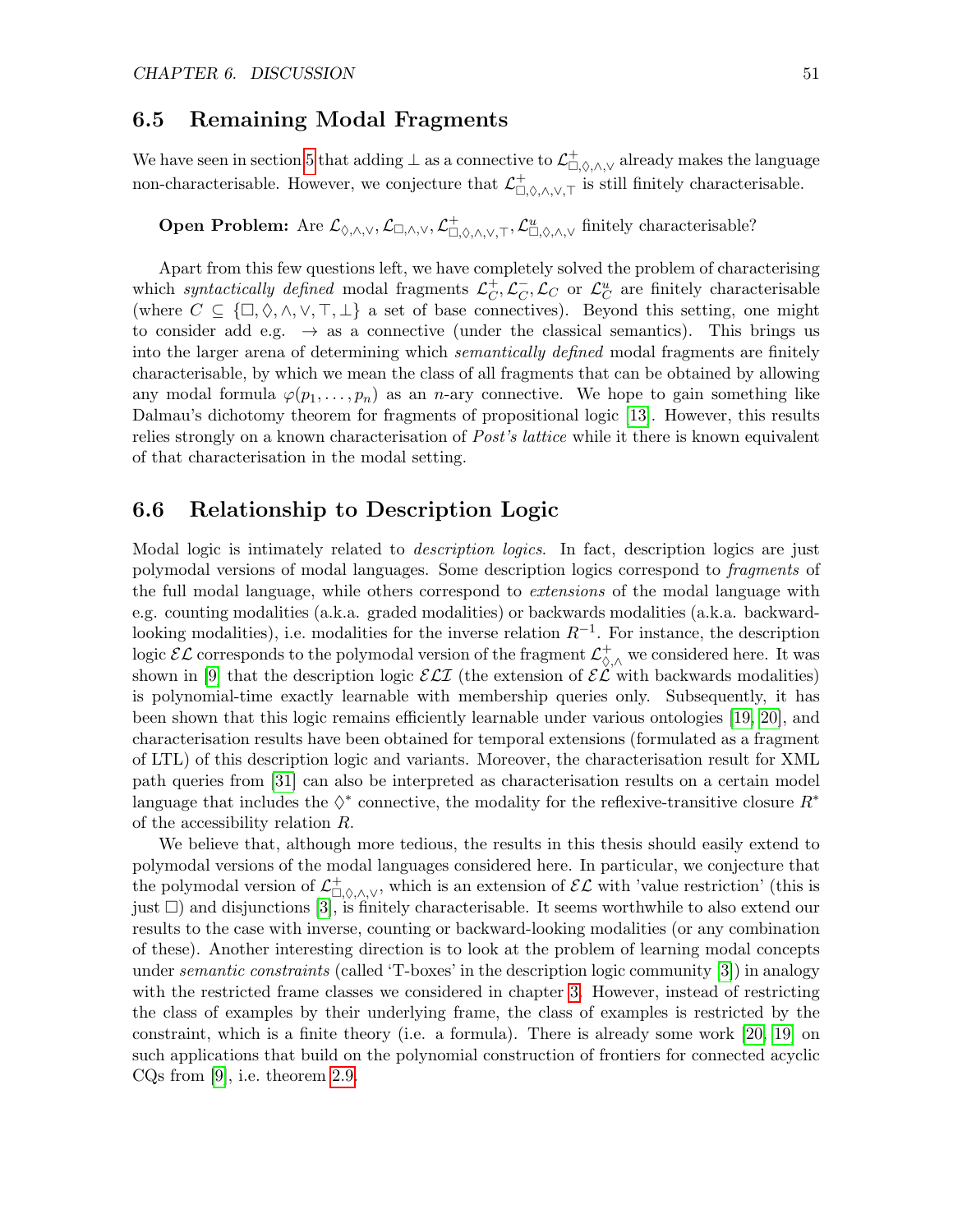## <span id="page-52-0"></span>6.7 Characterising Models by Formulas

Recall from section [2.2](#page-9-0) that a concept class  $\mathcal{C} \subseteq \mathcal{P}(D)$  over a domain D gave rise to an intersection space  $(C, \mathcal{O}_D)$ . However, concept classes  $\mathcal{C} \subseteq \mathcal{P}(D)$  that are closed under finite intersections invite another natural topological interpretation, namely where the concepts generate a topology as a subbasis, i.e. then  $(D, C)$  is an intersection space. In such a setting, one may ask the converse question of finite characterisations of elements in the domain, i.e. whether an element  $d \in D$  from the domain can be characterised by finitely many concepts up to some notion of equivalence? That is, are there finitely many concepts  $C_0, \ldots, C_n, C'_0, \ldots, C'_m \in \mathcal{C}$ such that the point  $d \in D$  is the only point from D (perhaps up to some notion of equivalence) contained in  $\bigcap_{i\leq n} C_i$  and disjoint from  $\bigcup_{j\leq m} C'_j$ ?

For instance, consider the concept class  $C_K^{\text{fin}}$ , i.e. the class of all  $mod_{\text{fin}}(\varphi)$  for  $\varphi$  a modal formula and note that the full modal language is closed under conjunction and negation. One can wonder whether such model-class concepts can characterize elements of the domain  $M, s$ (i.e. pointed models) up to bisimulation. Observe that there are formulas  $\varphi_0, \ldots, \varphi_n, \varphi'_0, \ldots, \varphi'_m$ characterising  $M, s$  up to bisimulation in the sense above (i.e. in the sense that  $M, s$  is the only pointed model contained in  $\bigcap_{i\leq n} mod(\varphi_i)$  and disjoint from  $\bigcup_{j\leq m} mod(\varphi'_j)$  iff there is a single formula  $\psi := \varphi_0 \wedge \ldots \wedge \varphi_n \wedge \neg \varphi_0' \wedge \ldots \wedge \varphi_m'$  such that  $\psi$  characterises  $M, s$  up to bisimulation. This is because

$$
mod(\varphi_0) \cap ... \cap mod(\varphi_n) \cap mod(\neg \varphi'_0) \cap ... \cap mod(\neg \varphi'_m)
$$
  
= $mod(\varphi_0 \land ... \land \varphi_n \land \neg \varphi'_0 \land ... \land \neg \varphi'_m) = mod(\psi)$ 

Thus in the case of modal logic, a pointed  $M$ , s can be characterised up to bisimulation by a set of modal concepts iff it can be characterised by a single modal concept. In fact, the class of pointed models for which such a characterisation exists (in the standard full modal language) has already been identified.<sup>[6](#page-52-1)</sup> We say that a Kripke model M is well-founded if there are no *strict* infinite descending paths (cf. definition [2.7\)](#page-7-5) in  $M$ , i.e. no infinite descending paths  $(t_0, t_1, t_2, \ldots)$  such that  $t_i \neq t_j$  for all natural numbers  $i, j$ .<sup>[7](#page-52-2)</sup>

**Theorem 6.1.** (Baltags Theorem),([\[6\]](#page-53-11)) A pointed model is characterised up to bisimulation by a modal formula iff it is well-founded.

<span id="page-52-1"></span> ${}^{6}$ Extending the language allows for characterising more models. For instance, it can be shown that propositional dynamic logic (PDL) can characterise all finite models up to bisimulation [\[7\]](#page-53-12).

<span id="page-52-2"></span><sup>7</sup>This characterisation of well-foundedness assumes dependent choice.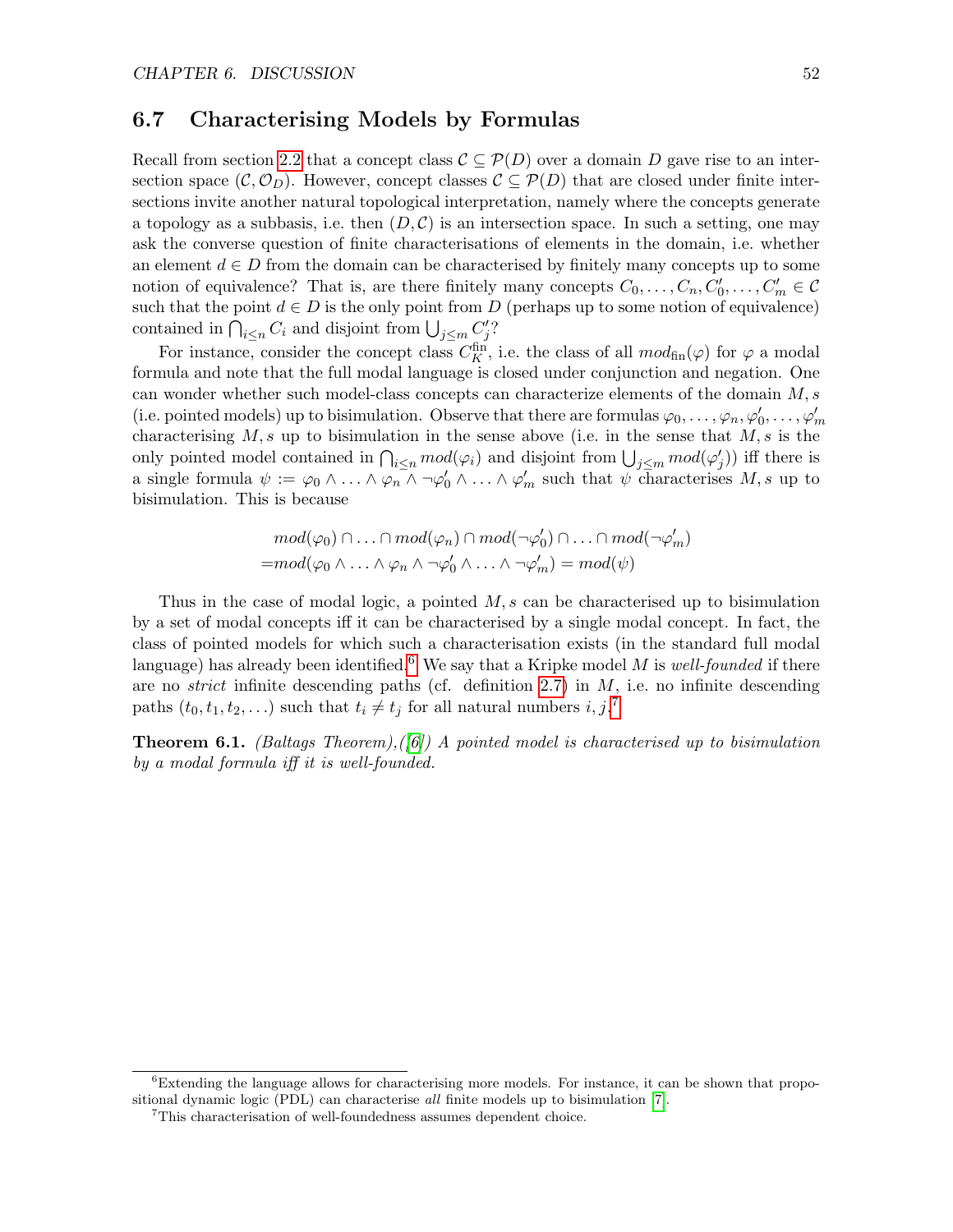# Bibliography

- <span id="page-53-2"></span>[1] Bogdan Alexe, Phokion Kolaitis, and Wang-chiew Tan. "Characterizing schema mappings via data examples". In: Jan. 2010, pp. 261–272. doi: [10.1145/1807085.1807120](https://doi.org/10.1145/1807085.1807120).
- <span id="page-53-0"></span>[2] Dana Angluin. "Queries and Concept Learning". In: Mach. Learn. 2.4 (1988), pp. 319– 342. issn: 0885-6125. doi: [10.1023/A:1022821128753](https://doi.org/10.1023/A:1022821128753).
- <span id="page-53-10"></span>[3] Franz Baader et al. The Description Logic Handbook: Theory, Implementation, and Applications. Jan. 2007.
- <span id="page-53-4"></span>[4] Alexandru Baltag et al. "A Dynamic Logic for Learning Theory". English. In: Dynamic Logic. New Trends and Applications. Ed. by Alexandre Madeira and Mario Benevides. Vol. 10669. Lecture Notes in Computer Science. DaLi - Dynamic Logic: new trends and applications 2017, DALI ; Conference date: 23-09-2017 Through 24-09-2017. Springer, 2018, pp. 35–54. DOI: [10.1007/978-3-319-73579-5\\_3](https://doi.org/10.1007/978-3-319-73579-5_3).
- <span id="page-53-8"></span>[5] Michael Barr and Charles Wells. Category theory for computing science. Vol. 1. Prentice Hall New York, 1990.
- <span id="page-53-11"></span>[6] K. Jon Barwise and Lawrence S. Moss. "Vicious circles - on the mathematics of nonwellfounded phenomena". In: CSLI lecture notes series. 1996.
- <span id="page-53-12"></span>[7] Johan van Benthem. Dynamic Odds & Ends. Amsterdam, 1998.
- <span id="page-53-3"></span>[8] Patrick Blackburn, Maarten de Rijke, and Yde Venema. Modal Logic. Vol. 53. Cambridge Tracts in Theoretical Computer Science. Cambridge: Cambridge University Press, 2001.
- <span id="page-53-1"></span>[9] Balder ten Cate and Victor Dalmau. "Conjunctive Queries: Unique Characterizations and Exact Learnability". In: 24th International Conference on Database Theory (ICDT 2021). Ed. by Ke Yi and Zhewei Wei. Vol. 186. Leibniz International Proceedings in Informatics (LIPIcs). Dagstuhl, Germany: Schloss Dagstuhl – Leibniz-Zentrum für Informatik, 2021, 9:1–9:24. isbn: 978-3-95977-179-5. doi: [10.4230/LIPIcs.ICDT.2021.9](https://doi.org/10.4230/LIPIcs.ICDT.2021.9). url: <https://drops.dagstuhl.de/opus/volltexte/2021/13717>.
- <span id="page-53-6"></span>[10] S. Celani and R. Jansana. "A New Semantics for Positive Modal Logic". In: Notre Dame Journal of Formal Logic 38.1 (1997), pp. 1–18. DOI: 10.1305/ndjf1/1039700693. URL: <https://doi.org/10.1305/ndjfl/1039700693>.
- <span id="page-53-7"></span>[11] Sergio Celani, Facultad Exactas, and Ramon Jansana. "Priestley Duality, a Sahlqvist Theorem and a Goldblatt-Thomason Theorem for Positive Modal Logic". In: Logic Journal of the IGPL 7 (Dec. 1999).
- <span id="page-53-5"></span>[12] Ashok K. Chandra and Philip M. Merlin. "Optimal implementation of conjunctive queries in relational data bases". In: STOC '77. 1977.
- <span id="page-53-9"></span>[13] Víctor Dalmau. "Boolean Formulas are Hard to Learn for most Gate Bases". In: ALT. 1999.